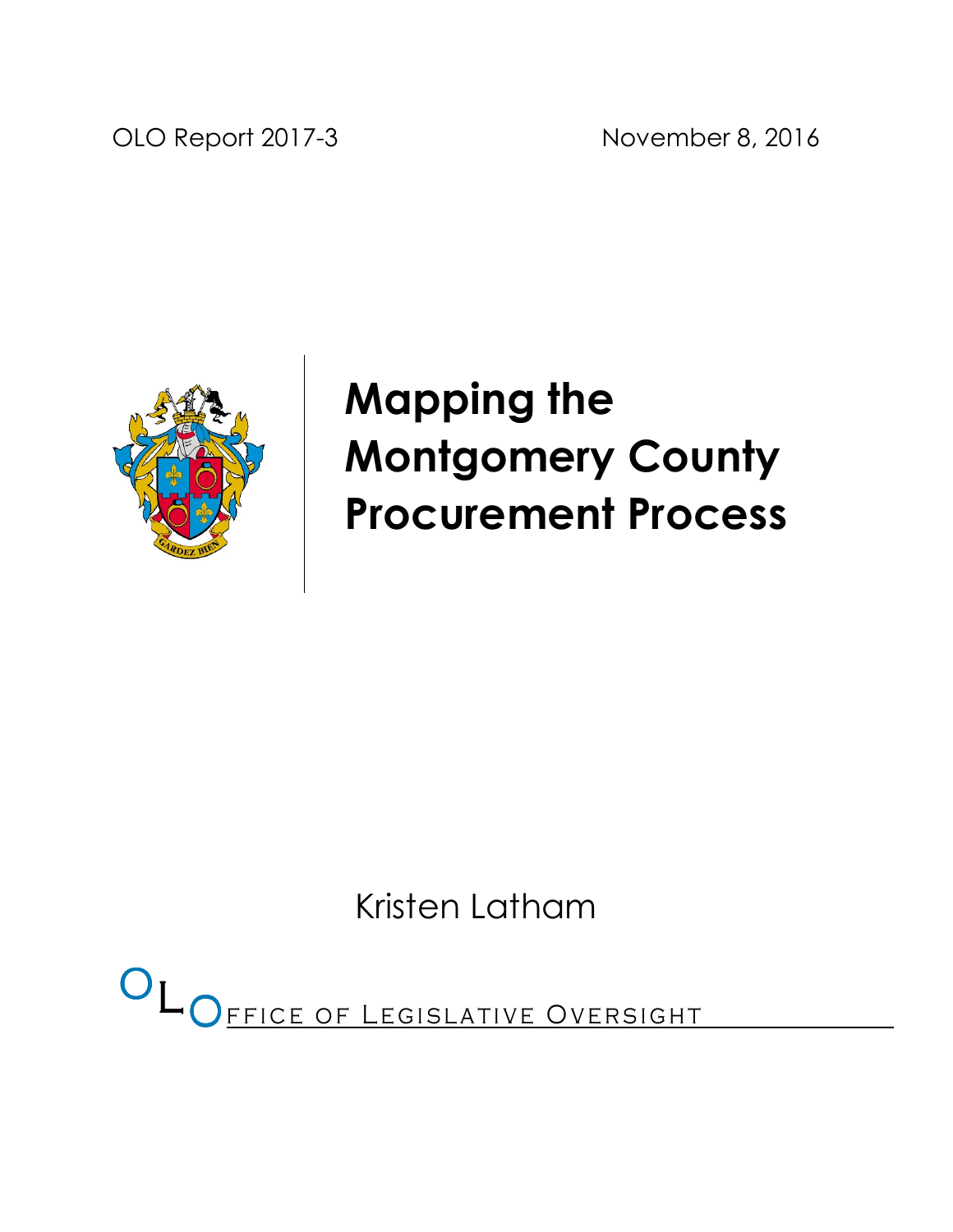## Mapping the Montgomery County Procurement Process

#### OLO Report 2017-3 November 8, 2016

The Office of Procurement's mission is to "preserve the public trust and ensure the integrity of the County's procurement process through the efficiency and effectiveness of the procurement of goods, services, and construction for all Executive Branch departments and agencies." In recent years, Montgomery County has taken action to reform the County's procurement process more effective, efficient, inclusive, and transparent. These efforts include the creation of two Council Task Forces, the establishment of the Executive's Procurement Innovation Project, and the reorganization of the Office of Procurement into a standalone County Department.

The purpose of this report is to develop detailed process maps for various types of procurements – requests for proposals (RFPs), invitations for bid (IFBs), open solicitations, and non-competitive awards (community grants), including the general steps for each type of solicitation and the roles and responsibilities of various County departments involved in the process. OLO also analyzed contract execution data and spoke with Using Department staff to identify factors that may contribute to variations in contract execution practices and processing times.

#### Procurement Law and Policy

The County's contracting process is extensive and includes the drafting of a solicitation package, selection of and negotiations with vendors, and final contract execution. In addition, County law requires numerous mandatory reviews such as insurance certificates, County Attorney approval, cost and price analysis, and adherence to relevant compliance programs (i.e. MFD, LSBRP, and living wage). In recent years, the County Council and County Executive have established additional requirements onto the County's process through legislation, including compliance with prevailing wage requirements, incorporation of evaluation factor for MFD firms in requests for proposals; and establishment of Local Business Subcontracting Program. In addition, the County has enhanced efforts to include more local and minorityowned businesses in the procurement process.

#### Procurement Administration

The County's procurement process involves numerous County departments, with the Office of Procurement and Using Departments taking the lead in the creation and execution of contracts. Several other County departments, including the Department of Finance, Office of Management and Budget, Office of the County Attorney, County Executive, and County Council may also be involved in the procurement process.

| <b>Office of Procurement</b>                                                                                                                                                                                                                                                                                                                                                                                                                                                                                                                                                                                                                                                                                  | Using Departments                                                                                                                                                                                                                                                                                                                                                    |
|---------------------------------------------------------------------------------------------------------------------------------------------------------------------------------------------------------------------------------------------------------------------------------------------------------------------------------------------------------------------------------------------------------------------------------------------------------------------------------------------------------------------------------------------------------------------------------------------------------------------------------------------------------------------------------------------------------------|----------------------------------------------------------------------------------------------------------------------------------------------------------------------------------------------------------------------------------------------------------------------------------------------------------------------------------------------------------------------|
| Support and guidance for Using Departments<br>Issuance of formal competitive solicitations and<br>receipt & review of vendor bids and proposals<br>Review and execution of non-competitive contracts<br>Maintenance of records and data reporting<br>Final determination & approval of receiving<br>responsive bids and vendors as responsible<br>Administration of compliance programs<br>Cost price analysis<br>Review, final approval and execution of solicitation<br>and contract amendments and extensions<br>Approval and Execution of contracts<br>Training for vendors and Using Department staff<br>Creation of procurement-related technology<br>Outreach<br>Support for Contract Review Committee | Preparation of draft solicitation and contract<br>package<br>Ensuring of sufficient funds<br>Outreach<br>с<br>Recommendation of award<br>Recommendation of a responsive bid<br>Investigation of a responsible vendor<br>Contract negotiations<br>с<br>Drafting contract documents<br>Debriefing<br>٠<br>Contract administration, including monitoring and<br>payment |

#### Key Roles and Responsibilities of the Office and Procurement and Using Departments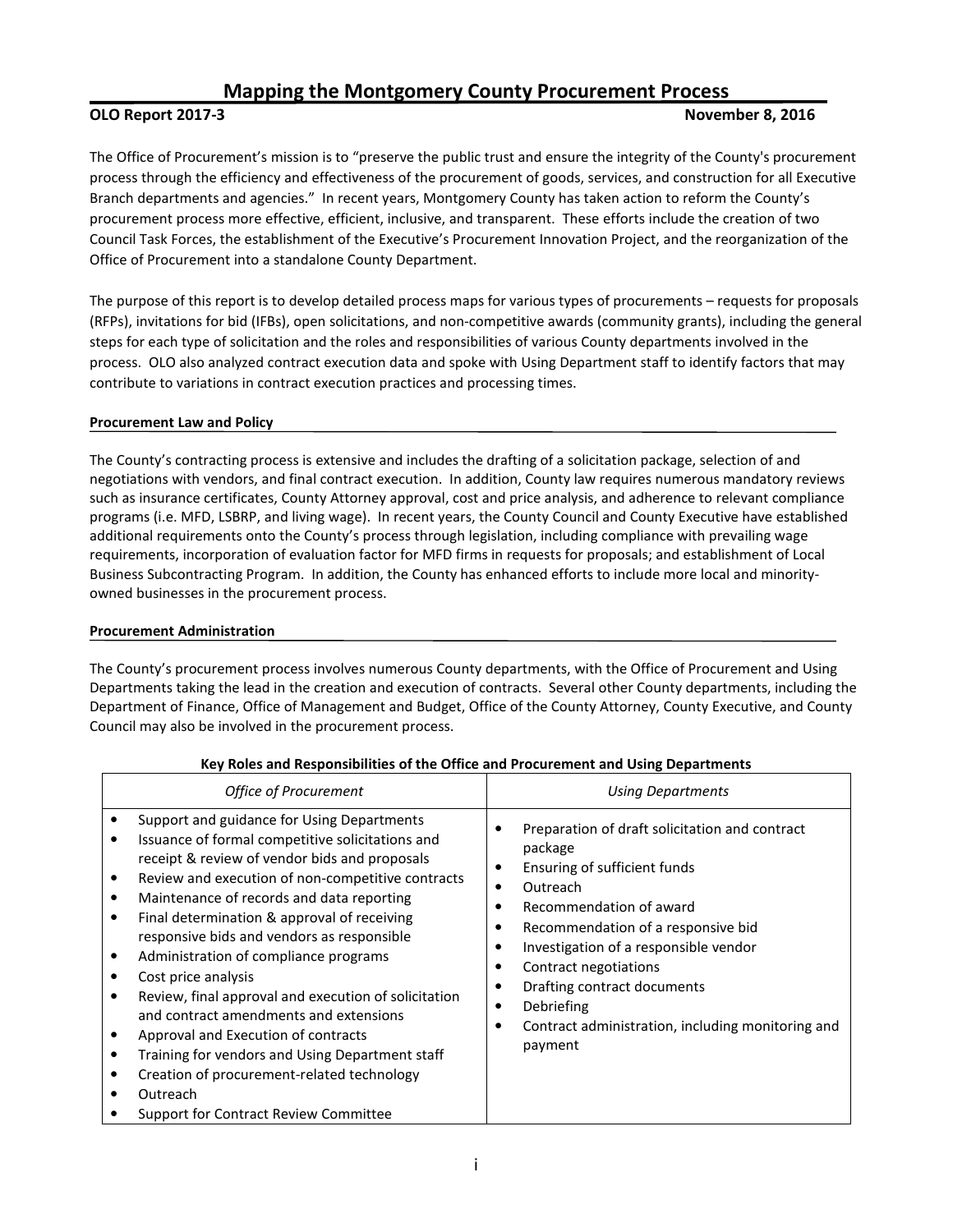#### Length of Contract Execution Process

In FY15, it took an average of 200 days (about 6-7 months) to execute a request for proposal (RFP) contract and an average of 132 days (about 4-5 months) to executive an invitation for bid (IFB) contract for contract solicitations begun and executed within the year.

| Time Between                                                                                                      | <b>Average Days -</b><br><b>RFP</b> | <b>Average Days -</b><br>IFB |
|-------------------------------------------------------------------------------------------------------------------|-------------------------------------|------------------------------|
| Creation of Complete Solicitation Package to Issuance of Solicitation                                             | 27                                  | 40                           |
| Issuance of Solicitation to Closing Date of Solicitation                                                          | 38                                  | 38                           |
| Closing Date of Solicitation to Sending Bid Packages from Office of<br>Procurement to Using Department for Review | 3                                   | 3                            |
| Sending Bid Packages from Office of Procurement to Using<br>Department for Review to Department Recommendation    | 93                                  | 34                           |
| Department Recommendation to Publicly Posting of Award                                                            | 10                                  | 9                            |
| Publicly Posting of Award to Contract Execution                                                                   | 42                                  | 42                           |
| Average Days from Issuance to Execution*                                                                          | 200                                 | 132                          |

| Average Number of Days between Key Points in Procurement Process, FY15 |  |  |
|------------------------------------------------------------------------|--|--|
|                                                                        |  |  |

During the course of interviews for this report, Using Department staff had different opinions on the time it takes to execute a contract in Montgomery County - some Using Department staff do not believe that the procurement process takes an unreasonable amount of time and the process is as efficient as it can be, given all the reviews and approvals required during the process. On the other hand, some Using Department staff believe that the process takes too long.

#### Report Recommendations

Government procurement aims to secure quality goods and services in a timely manner and at a reasonable cost, while ensuring that all purchasing actions are conducted fairly, transparently and impartially. In recent years, Montgomery County has made a significant effort to improve the County's procurement system. OLO has the following recommendations aimed at continuing that improvement.

- #1: Request that the County Executive evaluate the staffing level in the Office of Procurement and determine whether the current workload and additional procurement process requirements are met with current staffing levels.
- #2: Request that Office of Procurement consider amending procurement law and/or policy to increase efficiency in the procurement process. Using department recommendations include increasing signature authority thresholds, reviewing CRC modification thresholds, developing hybrid community grant/contract system, allowing use of electronic signatures, permitting automatic renewal of specific contracts, or increasing term length of certain contracts.
- #3: Request that the Office of Procurement enhance its current training opportunities for Using Department staff who develop, administer, or manage contracts to include more training on what the Office of Procurement is looking for in the development of a solicitation package/contract, perhaps as part of the current training available in the Contract Administration Learning Path.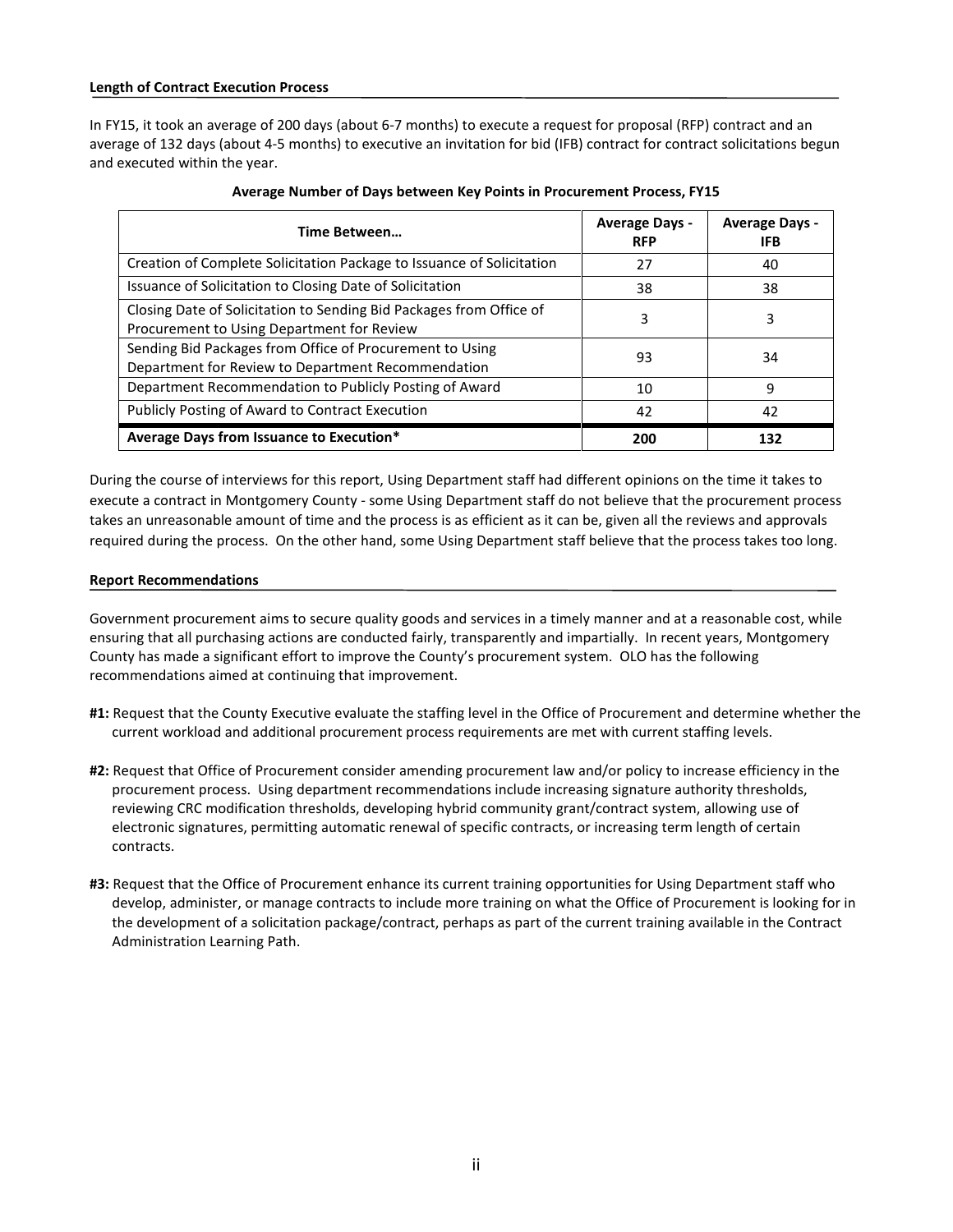# Mapping the Montgomery County Procurement Process

# OLO Report 2017-3

| Chapter 2. Administration of Procurement in Montgomery County  13          |
|----------------------------------------------------------------------------|
|                                                                            |
| Chapter 4. Feedback on Procurement Process from Using Department Staff  50 |
|                                                                            |
|                                                                            |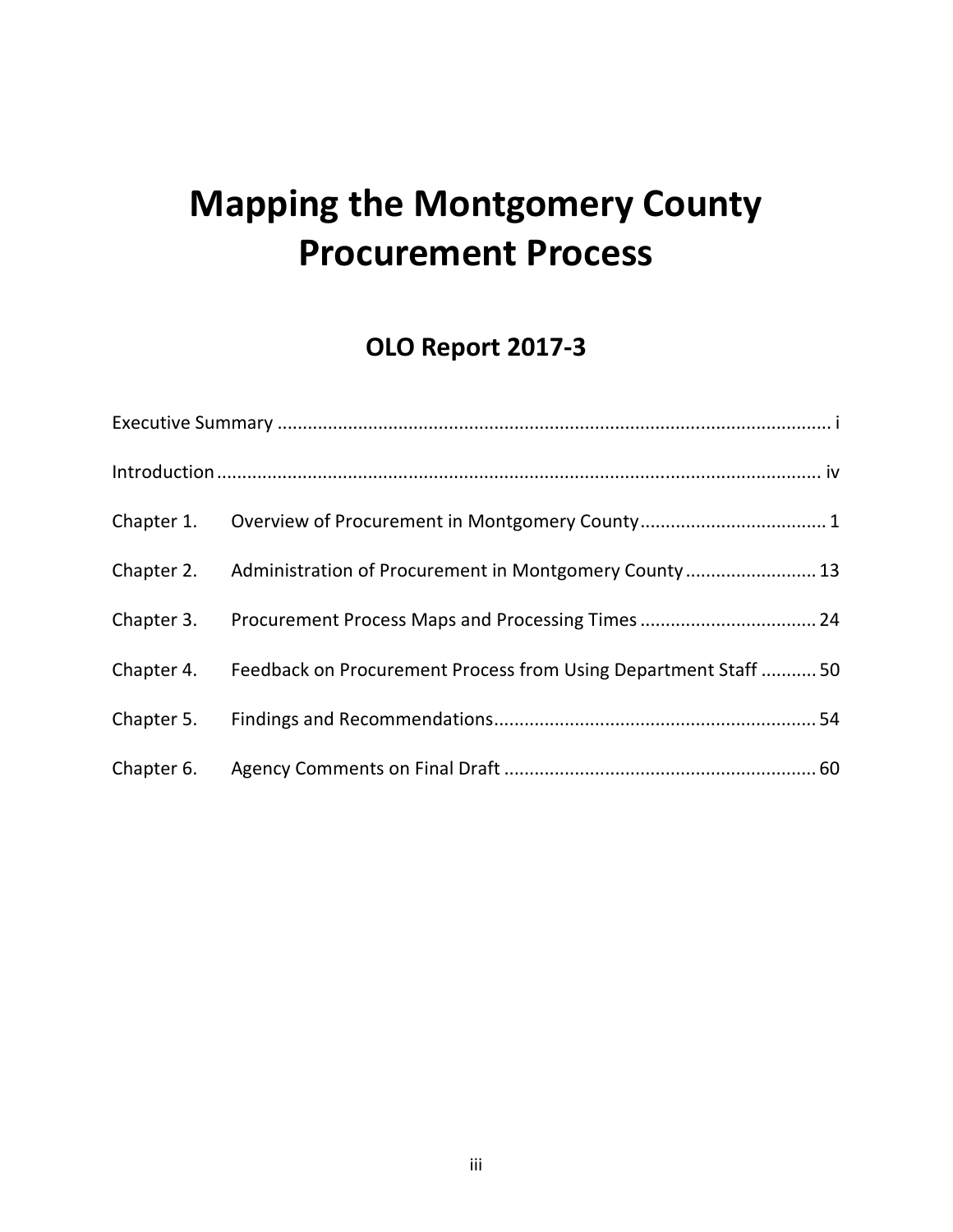# Introduction

Government procurement aims to secure quality goods and services in a timely manner and at a reasonable cost, while ensuring that all purchasing actions are conducted fairly, transparently and impartially. In recent years, Montgomery County has made a significant effort to improve the County's procurement system including the restructuring of the Office of Procurement into a principal office of the Executive Branch.

In 2009, the Office of Legislative Oversight released Report 2009-1, The Department of Health and Human Services' Contract Execution and Monitoring Process, a report that evaluated the procurement functions of DHHS' Children, Youth, and Families Division. This report follows up the work completed in that report with a primary focus of the development of detailed procurement process maps summarizing the sequence of activities to execute a new contract. This report also reviews processing times of contract development and execution, summarizes factors that staff identify as contributing to variations in contract processing times, and reviews legislative and policy changes made in recent years to improve the procurement process.

OLO staff member Kristen Latham conducted this study, with assistance from Carl Scruggs. OLO gathered information through document reviews and interviewing staff from several County Departments. OLO received a high level of cooperation from everyone involved in this study. OLO appreciates the information shared and the insights provided by all who participated:

Office of the County Executive Fariba Kassiri Dan Hoffman

Office of Procurement Cherri Branson Grace Denno Pam Jones John Lee

Department of Corrections and Rehabilitation Kaye Beckley Rita Ellis

Department of Housing and Community Affairs Timothy Goetzinger Stevens Brown

Department of Recreation Alison Cohen

Department of Environmental Protection Patty Bubar Carmen Ruby Anthony Skinner

Department of General Services Lisa Alderson Michael Atkinson Isami Ayala-Collazo Aubrey Bentham Angela Dizelos Beryl Feinberg Michael Harkness Valerie Hubanks Kathleen Hynes Calvin Jones Ernie Lunsford Peggy Lynch Tammy Mulford Sunil Pandya Suresh Patel Don Scheuerman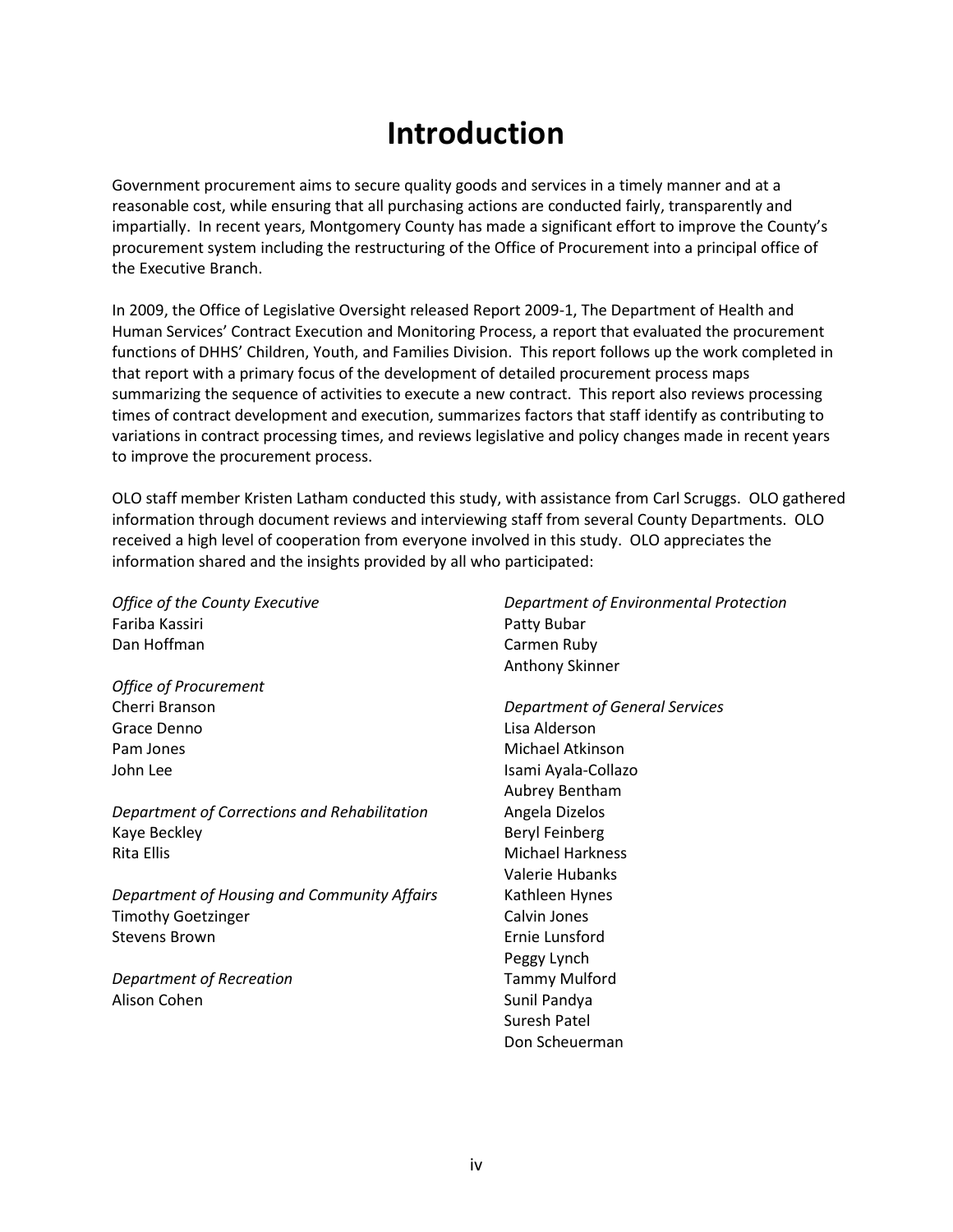### Chapter 1. Overview of Procurement in Montgomery County

Montgomery County Government operates a procurement system with a centralized Office of Procurement with substantial responsibilities delegated to the County departments, called "Using Departments." This chapter provides a brief summary of the laws and regulations governing the County Government's purchase of goods, services and construction:

- Part A, Contracting in Montgomery County, describes the County's contracting system;
- Part B, Additional Requirements, describes several initiatives and requirements implemented through Montgomery County's procurement law and regulations;
- Part C, Recent Changes in Procurement Law and Regulations, summarizes the changes in procurement related law since 2008; and
- Part D, Summary of Recent Procurement Initiatives, outlines initiatives by the County Executive and County Council undertaken in recent years aimed at improving the procurement system.

## A. Contracting In Montgomery County

Chapter 11B of the Montgomery County Code contains the County's Procurement law, which establishes a system for purchasing goods/services/construction and authorizing the County Executive to adopt regulations<sup>1</sup> to implement the law. With some exceptions, the procurement law applies to every County Government purchase of goods, services, or construction.<sup>2</sup> These laws and regulations are intended to provide several source selection methods, of which, many maximize competition to generate the receipt of responsive and responsible bids and proposals to lead to the most cost-effective or best value contracts possible.

Exemptions from Procurement Laws and Regulations. Law exempts some County Government purchases from the County's procurement laws and regulations:<sup>3</sup> These include:

- Procurements for the employees' retirement system;
- Obtaining the services of special legal counsel authorized in the Charter;
- Hiring an independent auditor under the Charter;
- Hiring an impasse neutral, mediator, or fact finder under a County collective bargaining law, under procedures approved by the Chief Administrative Officer;
- Buying copyrighted material and information under procedures approved by the Chief Administrative Officer for use by a public library;
- Buying electricity, natural gas, and compressed natural gas, under Executive Regulation;
- Buying goods or services for County-sponsored recreational activities in situations where the purchase is made on behalf of a group of people who contributed funds to participate in the activity;
- Obtaining entertainment services;
- Obtaining the services of experts, consultants, and investigators by the County Attorney, whether in anticipation of litigation or in preparation for trial;

 $\overline{a}$ <sup>1</sup> See Code of Montgomery County Regulations §§ 11B.00.01.01 [hereinafter COMCOR].

<sup>&</sup>lt;sup>2</sup> Montgomery County Code § 11B-3 [hereinafter "MCC"].

<sup>&</sup>lt;sup>3</sup> See Appendix A for PMMD-148, which includes exemptions to Procurement regulation.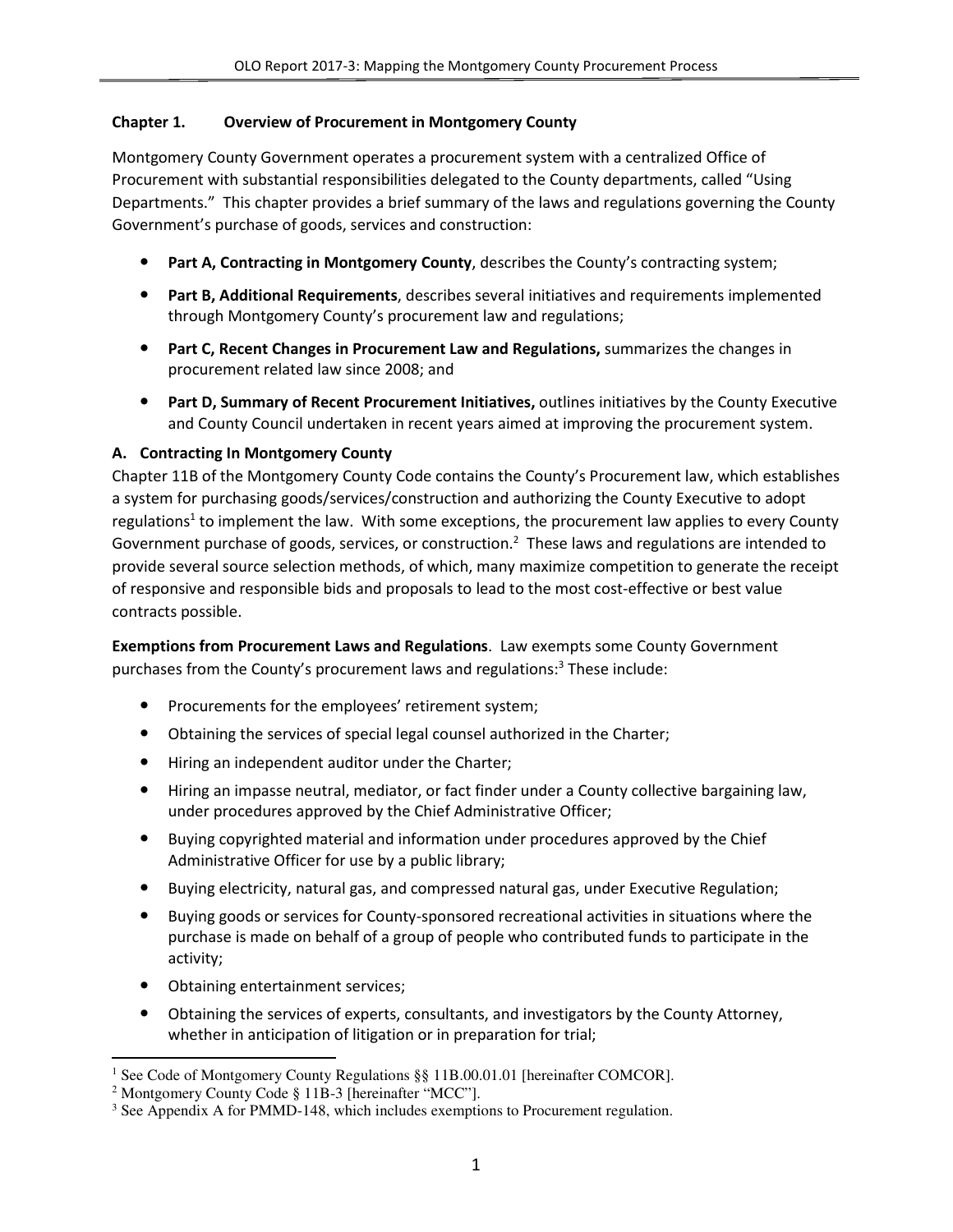- Obtaining advertising services from media sources; and
- Any other procurement exempted from the procurement laws by another law.<sup>4</sup>

Methods for Purchasing Goods and Services. With four exceptions, all purchases in Montgomery County subject to the procurement laws and regulations require a written contract document.<sup>5</sup> The exceptions include:

- Direct purchases (purchases for \$10,000 or less);
- Reimbursable purchases by Using Departments;
- Credit and debit card purchases; and
- Emergency procurements.<sup>6</sup>

The Procurement law and regulations establish numerous methods for County purchases, referred to in the law as "source selection" methods.<sup>7</sup> Some source selection methods involve competition – where the County solicits goods, services, or construction from more than one source – and some do not.<sup>8</sup> Procurement regulations dictate when specific procurement methods must be used, along with what procedures are required for each method and how to evaluate potential bidders/offerors. The following table summarizes the source selection methods available to County Government.

l

 $4$  MCC § 11B-4(a).

<sup>5</sup> COMCOR § 11B.00.01.03.3.

<sup>&</sup>lt;sup>6</sup> Note that whenever practical, the Department making the Emergency Procurement should use contract documentation required for a mini-contract or small purchase.

<sup>7</sup> MCC §§ 11B-9 to 11B-16; COMCOR § 11B.00.01.1.04.

<sup>8</sup> See COMCOR § 11B.00.01.02.2.4.15.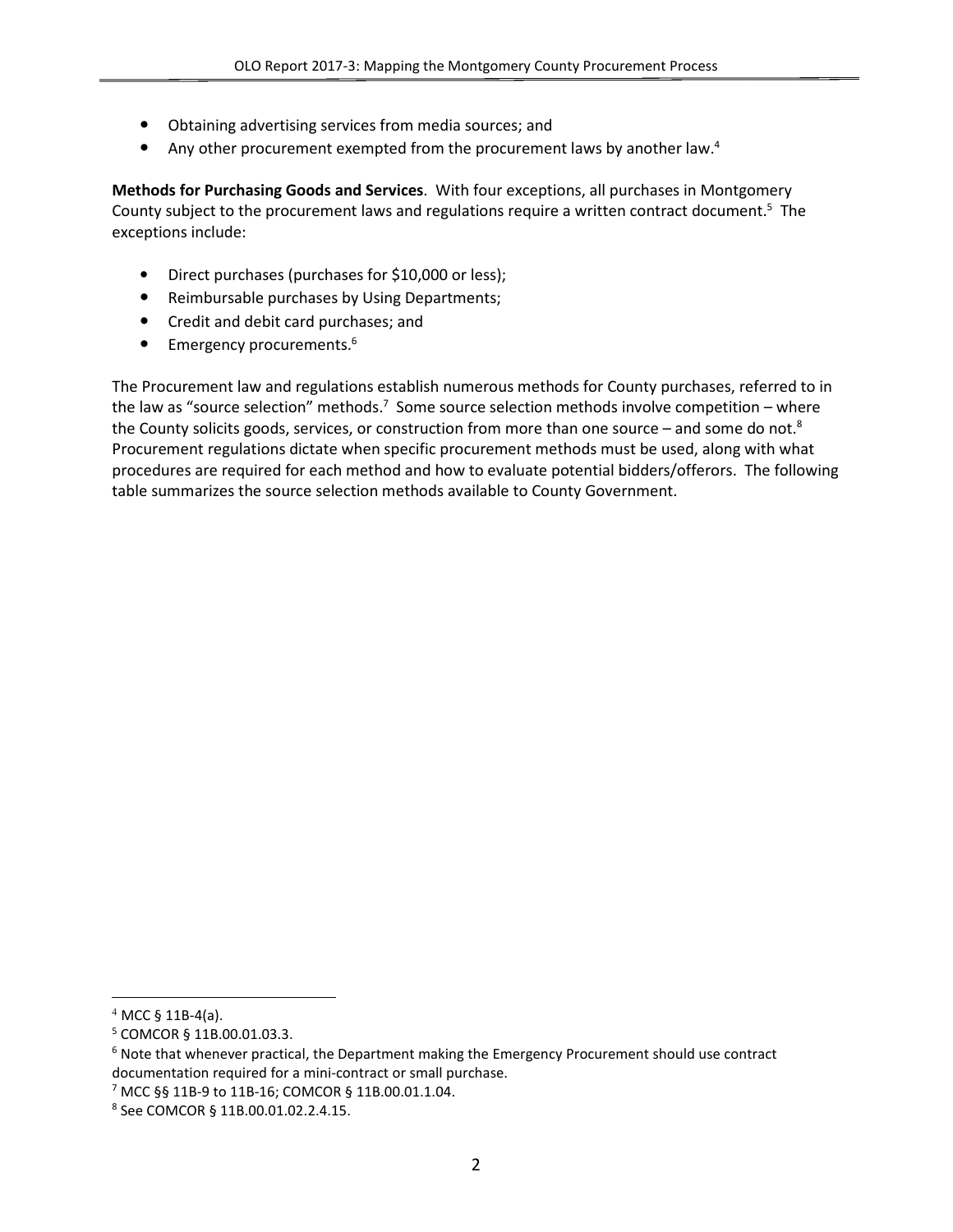# Overview of Montgomery County Source Selection Methods

| <b>Source</b><br><b>Selection</b><br><b>Method</b>                       | <b>Dollar</b><br><b>Threshold</b><br><b>Requirements</b> | <b>Description</b>                                                                                                                                                                                                                                                                                                                                                                                                                                                                                                                                                                                                              |
|--------------------------------------------------------------------------|----------------------------------------------------------|---------------------------------------------------------------------------------------------------------------------------------------------------------------------------------------------------------------------------------------------------------------------------------------------------------------------------------------------------------------------------------------------------------------------------------------------------------------------------------------------------------------------------------------------------------------------------------------------------------------------------------|
| Petty Cash                                                               | \$100 or less                                            | Petty cash is used for informal purchases of goods or services by employees and authorized<br>by a Using Department Head.                                                                                                                                                                                                                                                                                                                                                                                                                                                                                                       |
| Direct<br>Purchase                                                       | \$10,000 or<br>less                                      | An informal procurement of goods, services, or construction under the direct authority of<br>the Using Department Head.                                                                                                                                                                                                                                                                                                                                                                                                                                                                                                         |
| Mini-Contract                                                            | Above \$10,000<br>and Below<br>\$100,000                 | A mini-contract is used to obtain professional services (and non-professional services under<br>special circumstances) via an informal solicitation process.                                                                                                                                                                                                                                                                                                                                                                                                                                                                    |
| Small<br>Purchase                                                        | Above \$10,000<br>and Below<br>\$100,000                 | A small purchase is an informal solicitation for goods, construction or services initiated by a<br>Using Department. The County must contact at least five randomly selected potential<br>offerors and at least one of the potential offerors should be a minority owned<br>business. Contract award must be based on price, responsiveness and responsibility.                                                                                                                                                                                                                                                                 |
| Competitive<br><b>Sealed Bidding</b><br>- Invitation for<br>Bid (IFB)    | \$100,000 or<br>more                                     | IFBs request bids from vendors for construction, goods and non-professional services to<br>provide the County an item or service identified in the IFB. IFBs must include specifications<br>for items being purchased, criteria to evaluate bids, and all contractual provisions<br>applicable to the purchase. Contract award must be made to the lowest responsible and<br>responsive bidder.                                                                                                                                                                                                                                 |
| Competitive<br>Sealed<br>Proposals-<br>Request for<br>Proposals<br>(RFP) | \$100,000 or<br>more                                     | RFPs request proposals from vendors to provide the County a specific service identified in<br>the RFP. The RFP process balances quality and price to obtain the best value for the<br>County. RFPs must contain factors for evaluation of the proposal and an explanation of the<br>ranking of vendors. Evaluation factors must include factors related to the technical quality<br>of the proposal or the ability of the vendor, or both, and includes price. At least 10% of the<br>total points for all evaluation criteria must be assigned to price.                                                                       |
| Abbreviated<br>Formal<br>Solicitation                                    | \$200,000 or<br>less                                     | A method for obtaining competitive sealed bids or competitive sealed proposals by using an<br>abbreviated formal solicitation process, when determined by the Director of the Office of<br>Procurement, to be in the best interest of the County.                                                                                                                                                                                                                                                                                                                                                                               |
| <b>Bridge</b><br>Contract                                                | No specific<br>limit                                     | A bridge contract is a procurement for goods, services, or construction using an existing<br>competitive contract with another public entity when the Director of the Office of<br>Procurement determines that a bridge contract is in the best interests of the County. The<br>contract must be for the same goods, services, or construction being provided by the other<br>public entity at the same prices being charged to the other public entity. The contract with<br>the other public entity must have been awarded as a result of adequate competition as<br>determined by the Director of the Office of Procurement. |
| Open<br>Solicitation                                                     | No specific<br>limit                                     | Under an open solicitation, the County accepts applications for a contract on a continuing<br>basis and awards a contract to each applicant who meets pre-established objective<br>qualifications.                                                                                                                                                                                                                                                                                                                                                                                                                              |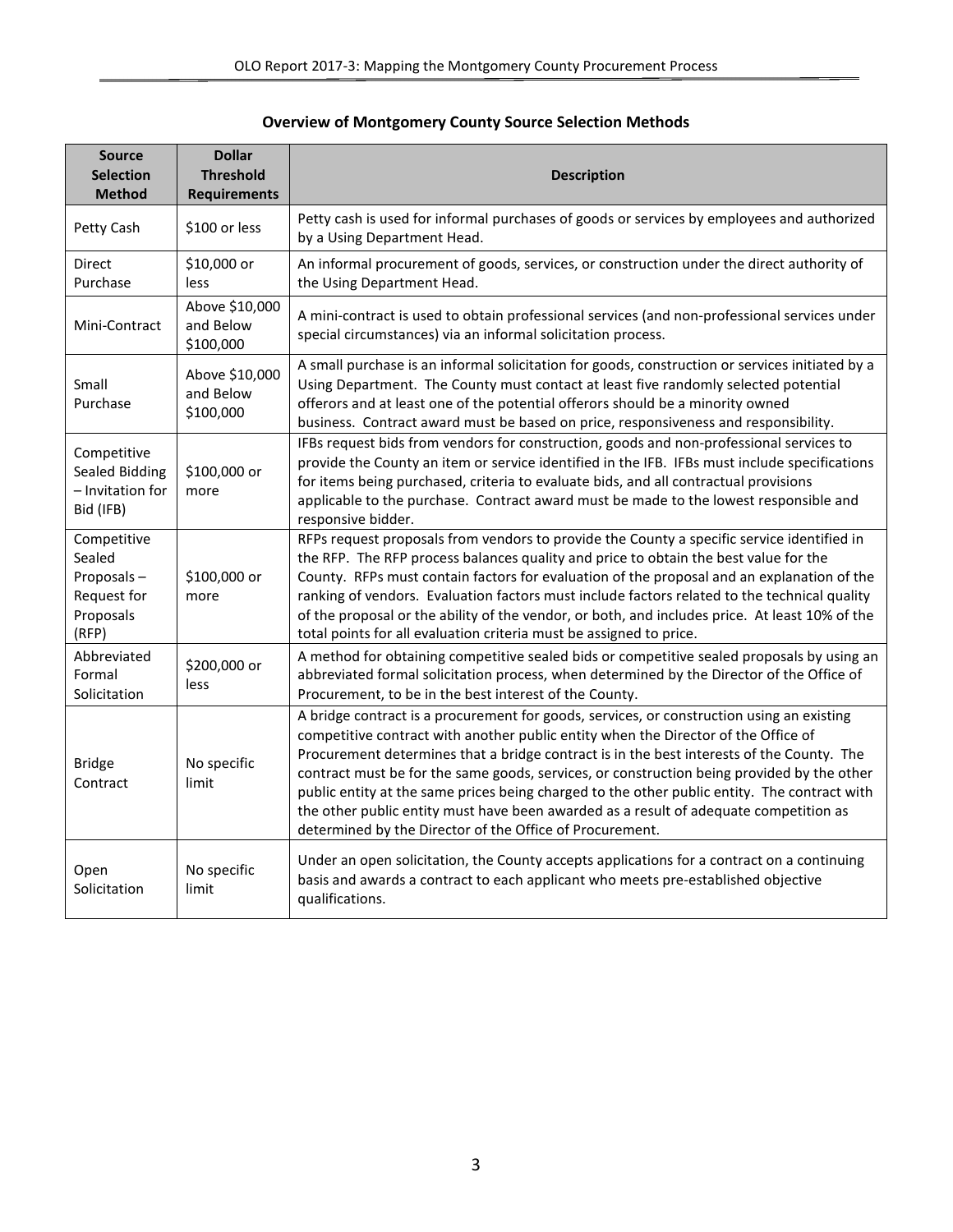#### Overview of Montgomery County Source Selection Methods, Continued

| <b>Source</b><br><b>Selection</b><br><b>Method</b> | <b>Dollar</b><br><b>Threshold</b><br><b>Requirements</b> | <b>Description</b>                                                                                                                                                                                                                                                                                                                                                                                                                                                                                                                                                                                                                                                                           |  |
|----------------------------------------------------|----------------------------------------------------------|----------------------------------------------------------------------------------------------------------------------------------------------------------------------------------------------------------------------------------------------------------------------------------------------------------------------------------------------------------------------------------------------------------------------------------------------------------------------------------------------------------------------------------------------------------------------------------------------------------------------------------------------------------------------------------------------|--|
| <b>Public Entity</b><br>Procurement                | No specific<br>limit                                     | A public entity procurement is an agreement to acquire or use any goods, services, or<br>construction with a public entity upon terms and conditions considered to be in the best<br>interest of the County as determined by the Director. A public entity procurement does not<br>require public solicitation, nor does it require justification as a non-competitive<br>procurement.                                                                                                                                                                                                                                                                                                       |  |
| Non-<br>Competitive<br>Contract                    | No specific<br>limits                                    | The County may award a contract without competition if the CAO determines that contract<br>award serves a public purpose and:<br>Only one source exists that can meet County needs for the required goods, service, or<br>1.<br>construction ("sole source");<br>The good or service required is in connection with potential or pending litigation,<br>2.<br>condemnation, or collective bargaining;<br>A proposed contractor or subcontractor has been specifically identified in a grant<br>3.<br>accepted by the County ("named in grant"); or<br>A proposed contractor has been identified in a grant or appropriation resolution<br>4.<br>approved by the Council ("community grant"). |  |
| Emergency<br>Procurement                           | No specific<br>limits                                    | An emergency procurement is an informal procurement of goods, services, or construction<br>necessitated by a threatened dangerous condition or a threatened imminent or unforeseen<br>curtailment of an essential service or supply that will endanger or damage health, life or<br>property and cannot be remedied through a normal procurement.                                                                                                                                                                                                                                                                                                                                            |  |

# B. Additional Requirements

Certain County contracts must comply with additional requirements, set out in the procurement laws and regulations, when developing and executing contracts. Several of these requirements represent policy choices that are implemented through the County's procurement system. This section briefly summarizes these requirements, including:

- Wage Requirements law (WRL) wage requirements for Contractor employees providing direct measurable work under an existing County service contract;
- Prevailing wage requirements for workers on construction projects;
- Conducting cost/price analyses for County contracts;
- County Attorney review of contract documents;
- Goals to encourage Prime Contractors to sub-contract goods, services or construction from minority, female, and disabled contractors; and
- Reserve eligible purchases from local small businesses.

WRL Requirements. County procurement law requires contractors and subcontractors to pay employees providing direct measureable work for services to the County at least \$14.40 per hour.<sup>9</sup> The Chief Administrative Officer adjusts the rate annually based on changes in the Consumer Price Index for all urban consumers in the Washington-Baltimore metropolitan area, as published by Bureau of Labor Statistics of the US Department of Labor. The law exempts certain contractors and certain types of

<sup>&</sup>lt;sup>9</sup> MCC § 11B-33A(e). WRL Wage Rate effective July 1, 2016 through June 30, 2017.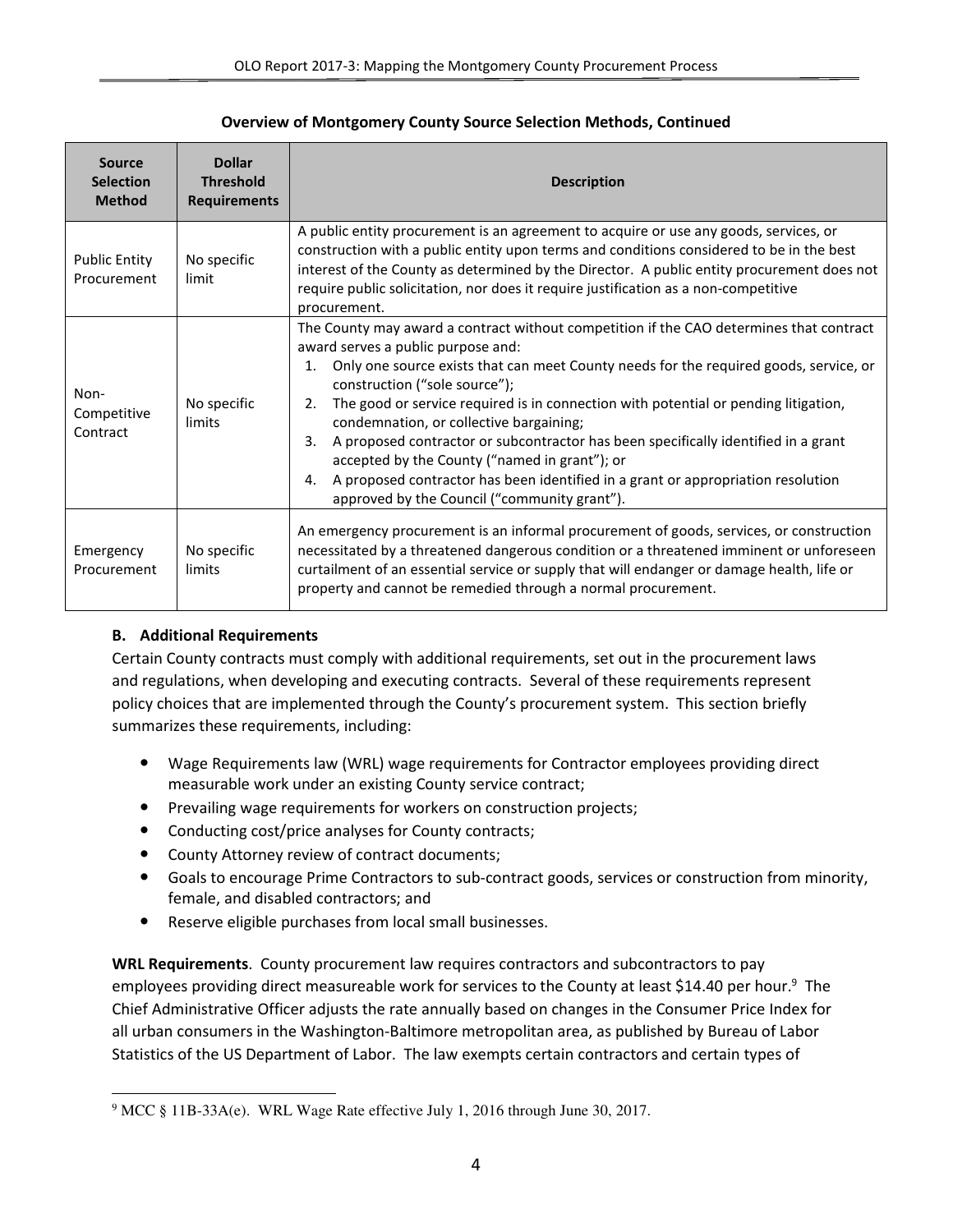contracts from this requirement, including nonprofit organizations, public entity contracts, emergency contracts, bridge contracts and non-competitive contracts.<sup>10</sup> The law gives the County the ability to withhold contractor payments if a violation of the law is found, and imposes reporting requirements to ensure compliance.

Prevailing Wage Requirements. As of 2009, County procurement requires that the prevailing wage be paid to workers on County financed construction contracts; the prevailing wage rate is the rate paid for comparable work in the private section within the County. The rate is determined annually by the State of Maryland and includes the wage and fringe benefits rates for each classification of worker, depending upon type of construction (highway or building) and the local jurisdiction. The law also prohibits the misclassification of workers into lower paying job categories, gives the County the ability to withhold contractor payments if a violation of the law is found, and imposes reporting requirements to ensure compliance.

Cost and Price Analysis. The Director of the Office of Procurement must determine that the price paid under a contract is "fair and reasonable."<sup>11</sup> Before a Using Department recommends an award to a vendor, the Using Department must conduct a price analysis to determine that the price is "fair and reasonable."<sup>12</sup> Additionally, vendors must submit cost and/or pricing data for analysis prior to contract approval for competitively-negotiated contracts over \$100,000, non-competitively-negotiated contracts over \$50,000; any contract modification for which price adjustment, not allowed under the contract, is expected to exceed \$50,000, and any other contract or modification as required by the Chief Administrative Officer or Director of the Office of Procurement.

County Attorney Review. The procurement regulations require Using Departments to submit most contracts to the Office of the County Attorney for review and approval of form and legality prior to executing the contract.<sup>13</sup> The regulation exempts the following purchases from this review:

- 
- Petty cash purchases; The Small purchases; and
- 
- Direct purchases; Credit and debit card purchases;
	-
- Emergency purchases; • Delivery orders against existing contracts.

Minority, Female and Disabled Owned Business Program (MFD). The procurement laws and regulations require the County Government to purchase a percentage of its goods, services, and construction for contracts \$50,000 and over from minority-owned businesses.<sup>14</sup> The Office of Procurement's website explains that minority-owned businesses are at least 51% owned and managed by minority persons, including African American, Hispanic American, Asian American, Native American, Persons with Disabilities, and Women. The MFD law and regulations establish procedures for implementing the MFD program, including requirements for Using Departments and contract monitors.<sup>15</sup> The current goals set for each

l

<sup>10</sup> MCC § 11B-33A(b).

<sup>11</sup> COMCOR § 11B.00.01.10.10.1.

<sup>12</sup> COMCOR § 11B.00.01.10.10.1.1.

<sup>13</sup> COMCOR § 11B.00.01.03.3.3.1.

<sup>&</sup>lt;sup>14</sup> MCC §§ 11B-57 to 11B-64; COMCOR §§ 11B.00.01.07.7.1 to 11B.00.01.07.7.10.

<sup>15</sup> See MCC § 11B-60(j); COMCOR § 11B.00.01.07.7.5.2.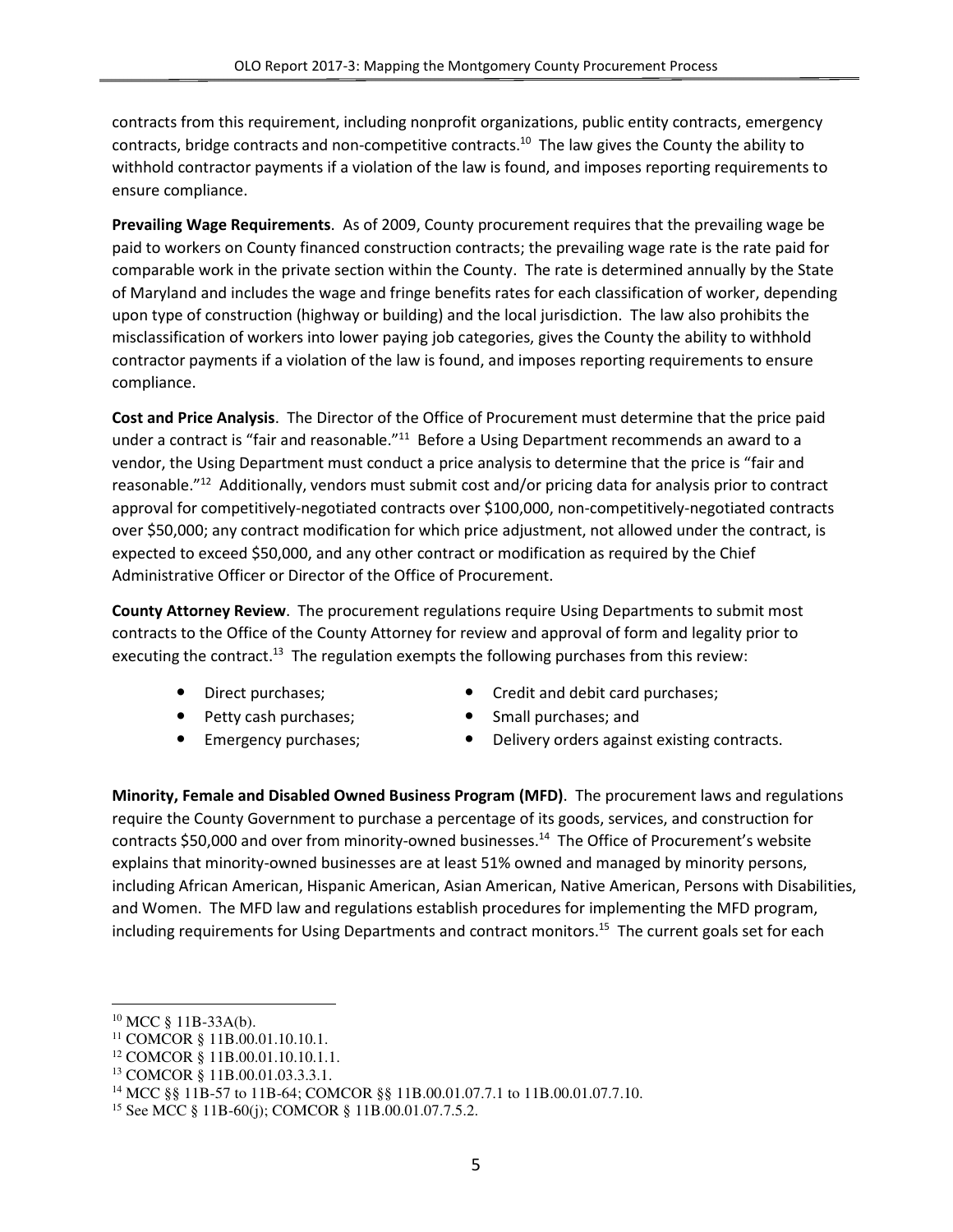purchasing category for the total value and life of the contract award are: construction (21%); professional services (15%); non-professional services (22%) and goods (15%).

Local Small Business Reserve Program. Montgomery County's Local Small Business Reserve Program (LSBRP) requires Using Departments to award at least 20 percent of their procurements to local small businesses.<sup>16</sup> The LSBRP law and regulations establish procedures and requirements for Using Departments to help implement the program. To be eligible for the program, businesses must have its principal place of business in the County<sup>17</sup> and must meet the following criteria:

| <b>Business Type</b> | <b>Employee Limit</b> | <b>OR</b> | Prior 3 years'<br><b>Average Sales</b> |
|----------------------|-----------------------|-----------|----------------------------------------|
| Retail               | 30                    | or        | \$5,000,000                            |
| Wholesale            | 30                    | or        | \$5,000,000                            |
| <b>Services</b>      | 100                   | or        | \$10,000,000                           |
| Construction         | 50                    | or        | \$14,000,000                           |
| Manufacturer         | 40                    | or        | \$14,000,000                           |

# C. Recent Changes in Procurement Law and Regulations

In the years since the release of the OLO report on contract execution in the Department of Health and Human Services, the County Executive and County Council have passed numerous laws and regulations in an effort to add additional tools to the County's procurement system. The following is a summary of those bills and regulations.

<sup>&</sup>lt;sup>16</sup> MCC § 11B-66.

 $17$ The business has its physical business location(s) only in the County; or the business has physical business locations both in and outside of the County, and the County-based location(s) account for over 50% of the business's total number of employees, or over 50% of the business's gross sales.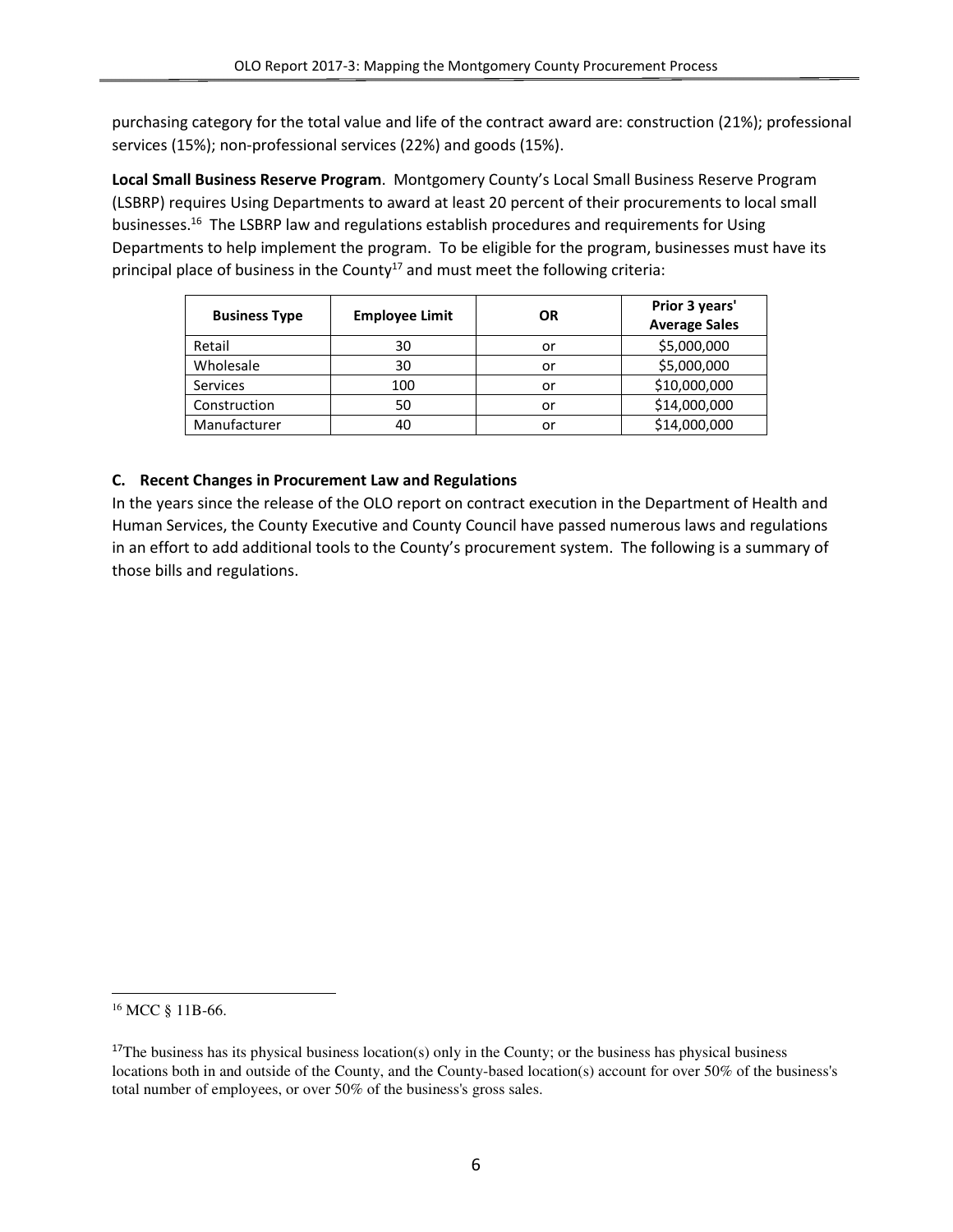# Summary of Procurement Laws Since 2008

| <b>Number</b>                                              | <b>Name</b>                                                         | <b>Summary</b>                                                                                                                                                                                                                                                                                                                                                                                                                                                                                                                                  |
|------------------------------------------------------------|---------------------------------------------------------------------|-------------------------------------------------------------------------------------------------------------------------------------------------------------------------------------------------------------------------------------------------------------------------------------------------------------------------------------------------------------------------------------------------------------------------------------------------------------------------------------------------------------------------------------------------|
| <b>Bill 21-08</b>                                          | Prevailing Wages -<br>Construction                                  | Requires contractors and subcontractors to pay prevailing wages to workers on<br>certain construction projects awarded by the County or financed with certain<br>County appropriations, grants, or tax credits.                                                                                                                                                                                                                                                                                                                                 |
| <b>Bill 37-09</b>                                          | <b>Equal Benefits</b>                                               | Requires County contractors and subcontractors to provide equal benefits for a<br>same sex domestic partner of an employee working on certain County contracts<br>that the contractor or subcontractor provides for an employee's spouse.                                                                                                                                                                                                                                                                                                       |
| <b>Bill 45-09</b><br>&<br>Executive<br>Regulation<br>19-09 | Revisions to<br>Procurement<br>Regulations                          | Provisions include:<br>Exemption of contracts for media advertisement and contracts for<br>$\bullet$<br>experts/consultants/investigators for anticipated litigation from the<br>Procurement Law;<br>Expansion of coverage of the Wage Requirements Law;<br>Allow the Director to investigate and verify information provided by<br>businesses under the Local Small Business Reserve Program;<br>Amend the Prevailing Wage Law to require contractors to pay the<br>$\bullet$<br>prevailing wage in effect when the solicitation is published. |
| <b>Bill 9-11</b>                                           | Minority Owned<br><b>Businesses -</b><br>Amendments                 | Extends the deadline for submission of the MFD report by the Executive and the<br>sunset date for the program.                                                                                                                                                                                                                                                                                                                                                                                                                                  |
| <b>Bill 13-14</b>                                          | Formal<br>Solicitation - Local<br>Preference                        | Defines "County-based bidder or offeror" and requires that a County-based bidder<br>or offeror be given preference in the event of a tie bid or ranking in contracts<br>awarded by formal solicitation.                                                                                                                                                                                                                                                                                                                                         |
| <b>Bill 14-14</b>                                          | Wage<br>Requirements<br><b>Health Insurance</b><br>Amendments       | Requires a contractor awarded a County service contract to provide health<br>insurance for each employee who provides services to the County under the<br>contract.                                                                                                                                                                                                                                                                                                                                                                             |
| <b>Bill 29-14</b>                                          | Contracts and<br>Procurement -<br>Wage<br>Requirements<br>Reporting | Require a County contractor subject to the Wage Requirements Law to report<br>summary wage data and prohibit a County contractor from retaliating against an<br>employee who discloses salary information to another person or employee under<br>certain circumstances.                                                                                                                                                                                                                                                                         |
| Bill 42-14 &<br><b>Expedited Bill</b><br>48-15             | Minority Owned<br><b>Businesses Sunset</b><br>Date<br>Amendments    | Extends the sunset date for the MFD Program.                                                                                                                                                                                                                                                                                                                                                                                                                                                                                                    |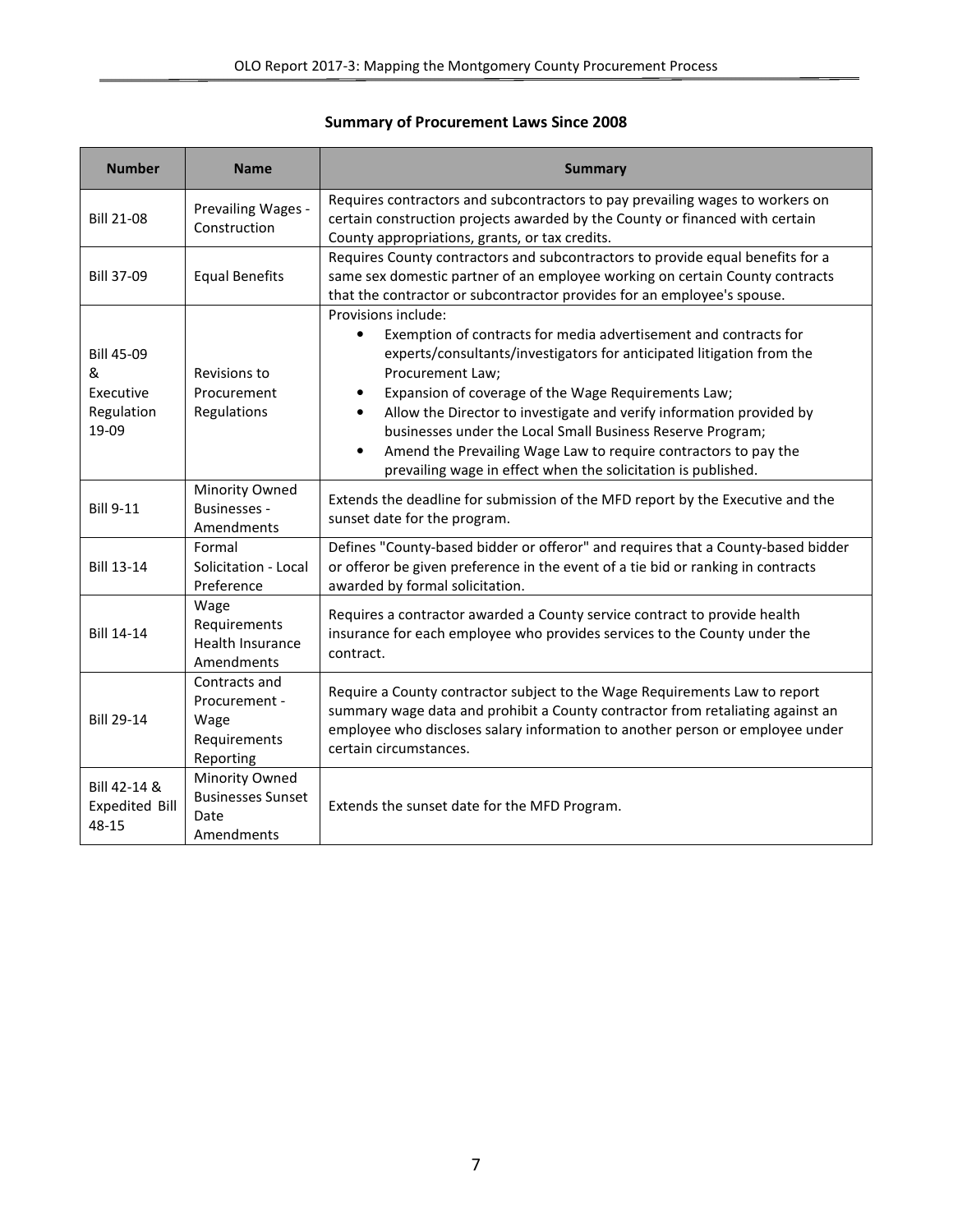#### Summary of Procurement Laws Since 2008, Continued

| <b>Number</b>                                              | <b>Name</b>                                                                                                        | <b>Summary</b>                                                                                                                                                                                                                                                                                                |
|------------------------------------------------------------|--------------------------------------------------------------------------------------------------------------------|---------------------------------------------------------------------------------------------------------------------------------------------------------------------------------------------------------------------------------------------------------------------------------------------------------------|
| <b>Bill 48-14</b>                                          | Purchases from<br>Minority Owned<br><b>Businesses -</b><br><b>Procedures - RFPs</b>                                | Allows an evaluation factor in a request for proposal to increase the participation of<br>minority owned firms in certain procurement contracts.                                                                                                                                                              |
| <b>Bill 49-14</b>                                          | <b>Formal Solicitation</b><br>- Reciprocal Local<br>Preference                                                     | Establish a reciprocal preference for a County-based bidder in certain contracts<br>awarded by competitive sealed bidding.                                                                                                                                                                                    |
| <b>Bill 61-14</b>                                          | <b>Local Business</b><br>Subcontracting<br>Program                                                                 | Establishes a Local Business Subcontracting Program requiring 10% of the dollars<br>related to an initial procurement contract award that is estimated to be valued at<br>more than \$10 million to be subcontracted to a Local Business.                                                                     |
| Executive<br>Regulation 2-<br>15 &<br>Resolution<br>18-230 | <b>Adding Definitions</b><br>to Procurement<br>Regulations                                                         | Updates the Definitions section of the Procurement Regulations.                                                                                                                                                                                                                                               |
| <b>Bill 5-15</b>                                           | <b>Health Insurance</b><br>Preference                                                                              | Establishes a preference in the competitive procurement of services by the County<br>for a business that provides health insurance for its employees.                                                                                                                                                         |
| <b>Expedited Bill</b><br>$7 - 15$                          | Reorganization -<br><b>Executive Branch -</b><br>Procurement                                                       | Establishes the Office of Procurement as a principal Office of the Executive Branch<br>and transfers procurement related functions to the Office of Procurement.                                                                                                                                              |
| <b>Bill 23-15</b>                                          | Local Small<br><b>Business Reserve</b><br>Program -<br>Amendments                                                  | Modifies the types of contracts subject to the Local Small Business Reserve Program<br>and amends the definition of a local small business under the Local Small Business<br>Reserve Program.                                                                                                                 |
| <b>Bill 43-15</b>                                          | Wage<br>Requirements<br>Amendments                                                                                 | Requires certain contractors or subcontractors to submit certain payroll records to<br>the Chief Administrative Officer and specifies the remedies for a violation of the<br>wage requirements.                                                                                                               |
| <b>Bill 17-16</b>                                          | <b>Equal Benefits for</b><br>Domestic Partner -<br>Repeal                                                          | Repeals the equal benefits law requiring a County contractor to provide same-sex<br>domestic partner benefits to its employees.                                                                                                                                                                               |
| <b>Bill 20-16</b><br>(pending)                             | Purchases from<br>Minority Owned<br>businesses -<br>Enforcement of<br>Subcontracting<br>Plan - RFP -<br>Amendments | Clarifies the method of awarding points for an evaluation factor in a request for<br>proposals to increase the participation of minority owned firms in certain<br>procurement contracts and require a liquidated damages clause for failing to comply<br>with a minority owned business subcontracting plan. |

#### D. Summary of Recent Procurement Initiatives

The mission of the Office of Procurement is to preserve the public trust and ensure the integrity of the County's procurement process in accordance with best practices, resulting in the highest value for County government and its residents. Over the course of the previous few years, the County Council and Executive have taken action to strengthen and improve the County's procurement process, as well as enhance the utilization and access to contracting opportunities for local, small, and minority-owned businesses.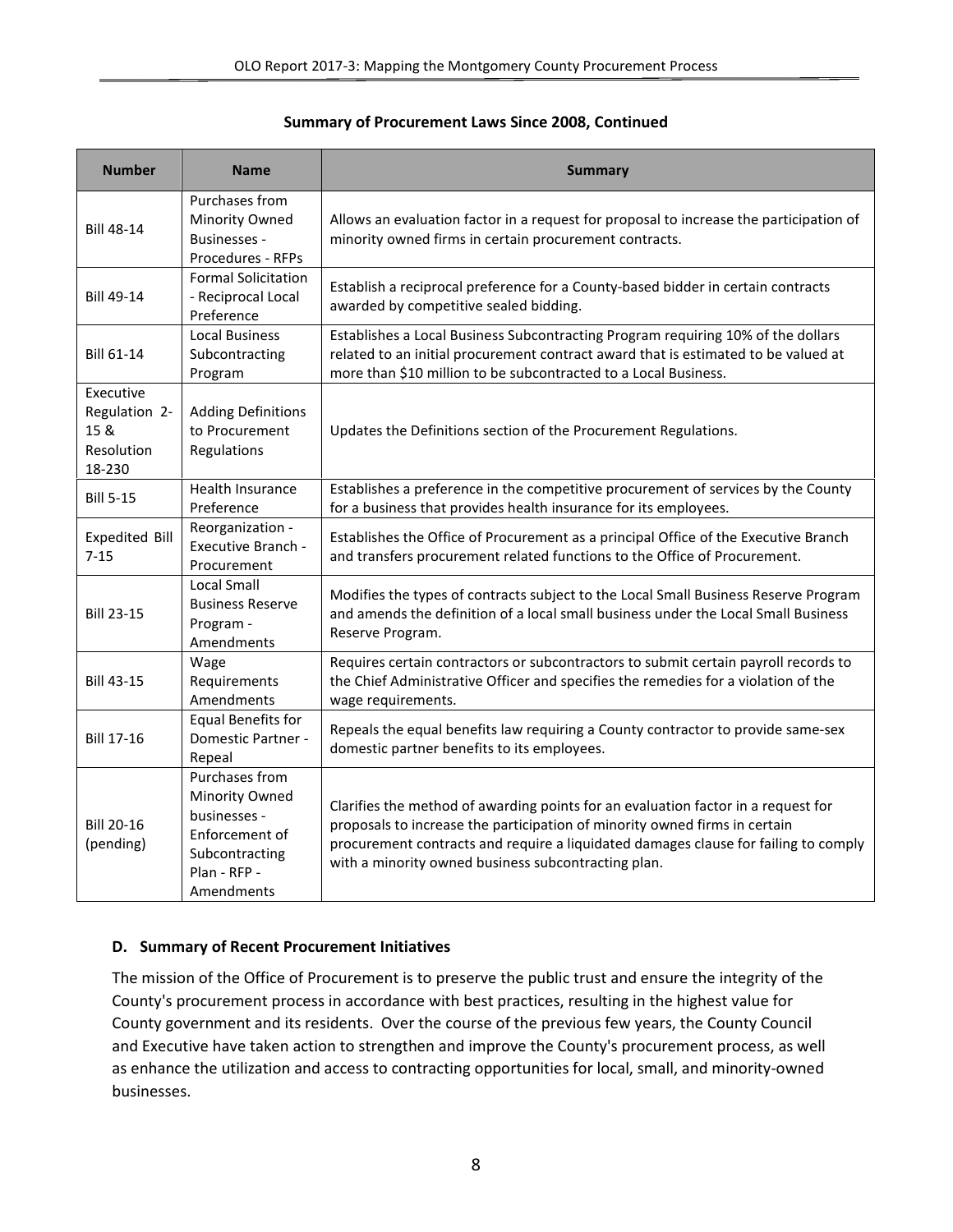This section summarizes two County Council created task forces and one County Executive initiative that analyzed the County's procurement system and provided recommendations for increased effectiveness and efficiency. A status update to the Council on the Office of Procurement and these recommendations will be scheduled in early 2017.

#### Council Procurement Task Forces

In October 2014, the County Council created two task forces to review procurement in the County - the Procurement Policies and Regulations Task Force to look at the procurement system as a whole and the Minority Owned and Local Small Business Task Force to focus on the LSBRP and MFD programs in the County. This section summarizes the recommendations of those task forces.

Procurement Policies and Regulations Task Force. Council Resolution 17-1254 established the Procurement Policies and Regulations Task Force, whose members included members of the procurement community, business leaders, consultants, attorneys, and community leaders. The Task Force also distributed a survey to local businesses.

The Task Force concluded that the County's procurement system works well overall but there are opportunities to improve competition, system usability, effectiveness, efficiency, technology, and transparency. Two themes emerged:

- There is no assessment of the County's procurement process as a system and the system is understood by County employees as a series of incremental legislation and regulatory additions rather than a holistic approach. It stated the system was "a series of siloed tasks and steps that may make sense individually, but do not operate optimally as a systemic whole."
- There is a perception among prospective vendors that the County's procurement system is not fair, not transparent, overly complex, and takes too long.

In addition, the Task Force identified the following subthemes about the County's procurement system:

- Procurement needs "re-engineering" regarding staffing (number of staff and skill sets) and help for Using Departments and vendors to engage.
- More technology is needed to improve usability, efficiency, capacity, transparency and analysis.
- Procurement processes and rules need to be simplified.
- The burden of pre-award compliance by vendors desired by the County (MFD and/or local) can result in fewer target businesses competing.
- Some programs designed to attract "target" businesses do not have a consistent benefit.
- Vendor engagement and transparency needs to be improved.

The following table summarizes the short-term, medium-term, and long-term recommendations of the Task Force.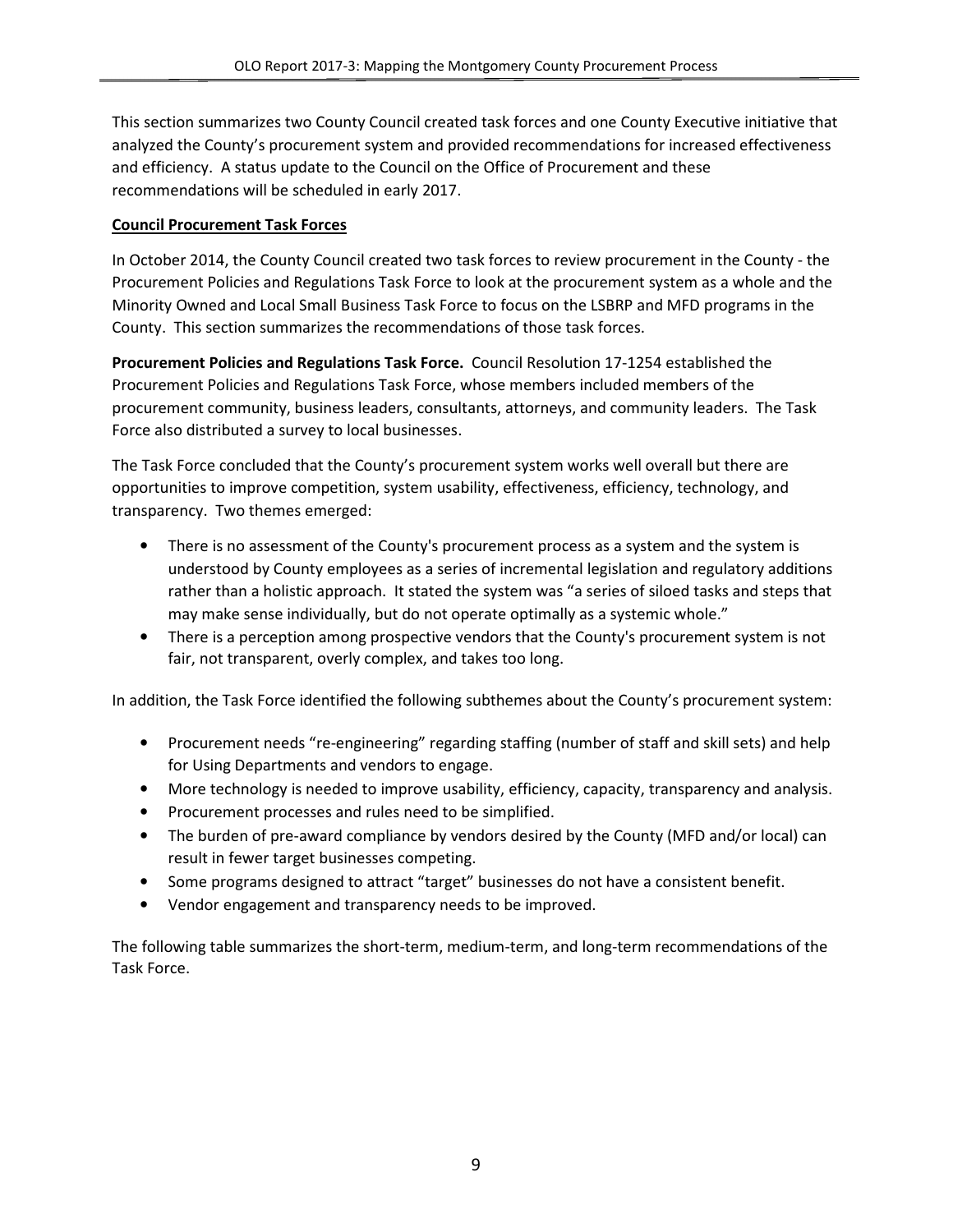|    | Short-Term                                                                                                    |
|----|---------------------------------------------------------------------------------------------------------------|
| 1. | Improve the use of technology and move away from a paper-based system.                                        |
| 2. | Utilize or enhance existing tools to increase opportunities for vendors.                                      |
| 3. | Address challenges in balancing compliance and enforcement and its effect on vendors.                         |
| 4. | Conduct de-briefings for unsuccessful bidders.                                                                |
| 5. | Expand outreach and technical assistance to prospective vendors.                                              |
| 6. | Create a more transparent process.                                                                            |
| 7. | Clarify County procurement preferences.                                                                       |
|    | Medium-Term                                                                                                   |
| 1. | Increase outreach and communication.                                                                          |
| 2. | Increase transparency.                                                                                        |
| 3. | Develop a stronger protest process.                                                                           |
| 4. | Increase opportunities for small purchases.                                                                   |
| 5. | Publicize all solicitations on the Procurement website.                                                       |
| 6. | Train and continue to train the procurement staff to improve vendor interactions.                             |
| 7. | Increase use of available data and technology to establish and measure goals and priorities.                  |
|    | Long-Term                                                                                                     |
| 1. | Review and streamline post-award compliance requirements for small businesses.                                |
| 2. | Improve procurement technology, with seven specific requirements included in the report.                      |
| 3. | Enhance the Current Vendor Registration System.                                                               |
| 4. | Implement a task-centric system for service needs and a vendor rating/performance system for<br>participants. |

Minority Owned and Local Small Business Task Force. Council Resolution 17-12531 established the Minority Owned and Local Small Business Task Force to analyze and recommend improvements for the County's procurement programs for minority owned businesses and local small businesses. After meeting with procurement stakeholders, reviewing contracting programs in other jurisdictions, and conducting a survey of local businesses, the Task Force identified a number of recommendations for future action, summarized in the following table.

#### **Recommendations of the Procurement Policies and Regulations Task Force**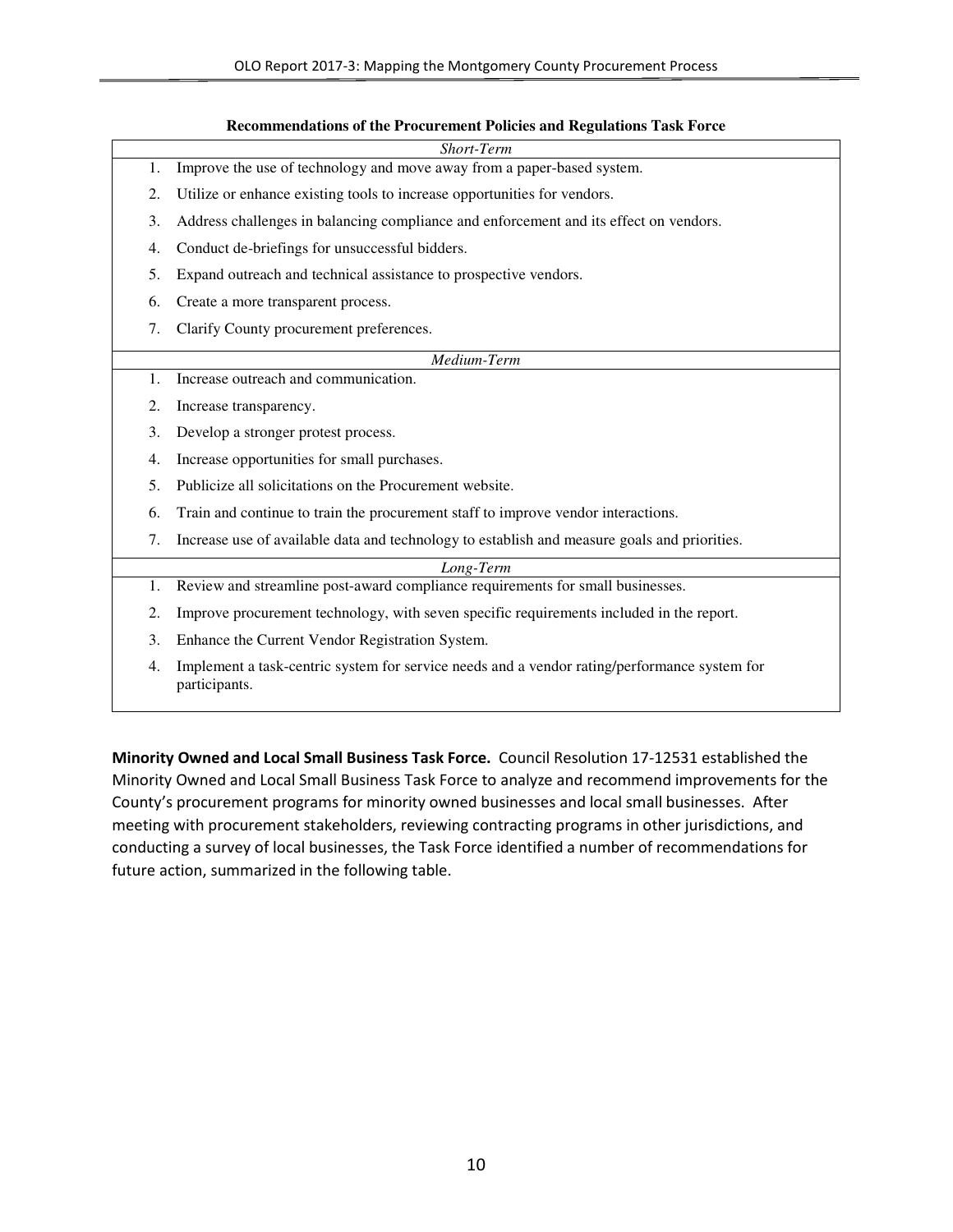|    | Minority, Female, and Disabled-Owned Businesses Program Improvements                                  |
|----|-------------------------------------------------------------------------------------------------------|
| 1. | Establish a 35% mandate for local MFD subcontracting.                                                 |
| 2. | Continue to set annual goals for minority group participation.                                        |
| 3. | Bring accountability to the MFD subcontractor participation requirement.                              |
| 4. | Establish preference points for local-MFD prime contractors.                                          |
| 5. | Strengthen MFD program compliance and monitoring.                                                     |
| 6. | Institute a prompt payment clause for subcontractors.                                                 |
| 7. | Increase number of firms obtaining certification and streamline the certification process.            |
| 8. | Create a Standard Operating Procedure manual for the MFD program.                                     |
| 9. | Require minimum number of bids from minority firm.                                                    |
|    | Local Small Business Reserve Program Improvements                                                     |
| 1. | Require headquarters to be based in Montgomery County.                                                |
| 2. | Establish a 50% set-aside for MFD small businesses.                                                   |
| 3. | Exercise greater scrutiny in approving bridge contracts.                                              |
|    | <b>Outreach Improvements</b>                                                                          |
| 1. | Expand County outreach programs.                                                                      |
| 2. | Invite potential MFD prime and subcontractors to attend pre-bid conferences for high value contracts. |
| 3. | Increase formal interaction between the County and Chambers of Commerce.                              |
|    | <b>Accountability Improvements</b>                                                                    |
| 1. | Establish and appoint an oversight commission.                                                        |
| 2. | Retroactively apply adopted recommendations.                                                          |
| 3. | Tie diversity goals to performance.                                                                   |
| 4. | Create Office of Procurement Accountability.                                                          |
| 5. | Simplify RFP boilerplate forms.                                                                       |
| 6. | Prevent unjustified contract bundling.                                                                |
|    | Increasing Capacity of Local Small and Minority Owned Firms                                           |
| 1. | Establish a mentorship program.                                                                       |
| 2. | Establish private sector initiatives.                                                                 |
| 3. | Improve financing options.                                                                            |

#### **Recommendations of the Minority Owned and Local Small Business Task Force**

# County Executive Procurement Innovation Project

In 2015, the County Executive created the Procurement Innovation Project (PIP), in conjunction with the reorganization of the Office of Procurement, to address two priorities - increasing the speed of the procurement process and the utilization of the MFD and LSBRP programs. The Project included representatives from the Office of Procurement, CountyStat, several Using Departments and a consultant. The PIP was tasked to (1) assess the current state of the procurement process; (2) identify key issues and root causes of delays in the procurement system; (3) and develop recommendations to increase efficiency and effectiveness. Through an analysis of stakeholder interviews, Office of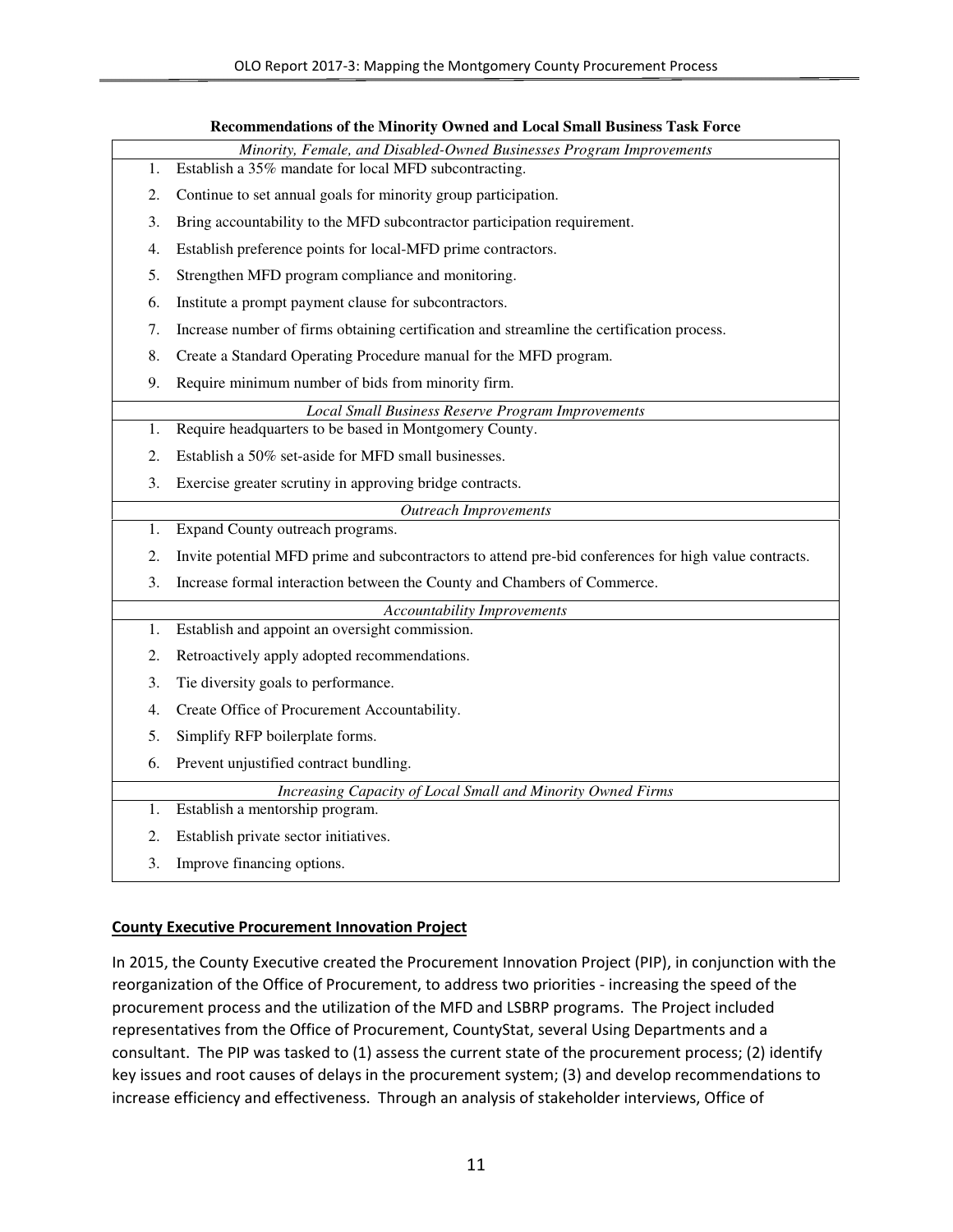Procurement data, and external reports, the PIP developed recommendations. Provided to the Council in a January 2016 update, Executive Staff report that these recommendations are currently being implemented, with no further updates scheduled since the January memorandum:

- 1. Implement the Procurement Tech Surge Initiative, which provides short-term surge support to clear the increasing list of new and existing IT needs.
- 2. Enhance the Office of Procurement's guidance for departments, including more formal stage gate in the procurement process, converting existing checklists and procedures into more dynamic web-based learning tools, simplifying boilerplate materials, and increasing information on the debriefing process.
- 3. Enhance direct purchase orders reporting and analysis, which could lead to improved accountability and purchasing power.
- 4. Create the Government Service Cohort Program (GSCP) the primary responsibility for this task was given to the County Economic Development Corporation. The Program is designed to connect new/growing LSBRP/MFD businesses to solicitations throughout the County.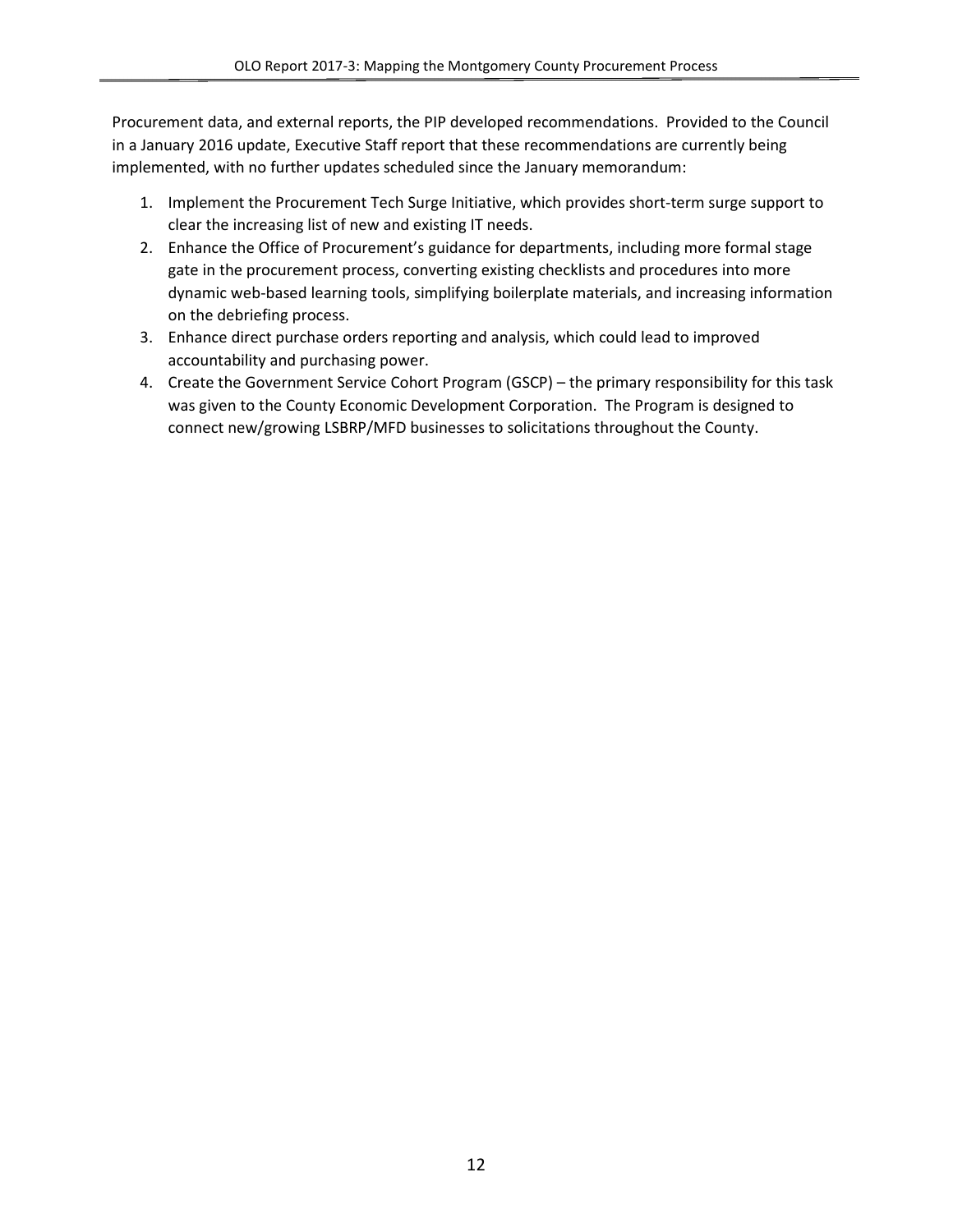# Chapter 2. Administration of Procurement in Montgomery County

Under the law, the Director of the Office of Procurement is the County's "central procurement officer," responsible for purchasing or supervising the purchase of all County goods, services, and construction, along with disposing of surplus goods.<sup>18</sup> However, multiple County Government departments and staff share responsibility for implementing the County Government's procurement system. This chapter outlines the roles and responsibilities of each contributing department.

Reorganization. In 2015, the County Executive reorganized the Office of Procurement, which was a division within the Department of General Services, into an independent principal office. In the transmittal memorandum detailing the reorganization, the County Executive stated that an independent Office of Procurement would be "less susceptible to pressures to defer to other priorities within DGS and will be able to focus on the best interests of the County from an overall procurement perspective."

Executive Staff reported that obligations placed upon DGS since its creation in 2008 have made it more difficult for DGS to effectively administer the procurement function. An independent office will be able to focus on the various contracting needs generated across County government and ensure compliance of all departments with best practices and laws. The Executive further stated that this reorganization of the office into an independent office is in alignment with best practices recognized by the National Institute of Governmental Purchasing.

#### A. Office of Procurement

The Office of Procurement's mission is to "preserve the public trust and ensure the integrity of the County's procurement process through the efficiency and effectiveness of the procurement of goods, services, and construction for all Executive Branch departments and agencies." The Office of Procurement aims to increase organizational efficacy, promote transparency, improve accountability and facilitate compliance with all procurement-related laws, regulations, and policies. Prior to 2015, the Office of Procurement was a division within the Department of General Services. However, at the Executive's request, the Council passed Expedited Bill 7-15, which established the Office of Procurement as a standalone department. Shown in the organizational chart below, the Office currently has 35 positions. The Office has two primary divisions: the Procurement Division and the Business Relations and Compliance Division.

 $\overline{\phantom{0}}$ 

 $18$  MCC § 11B-6(a), (b).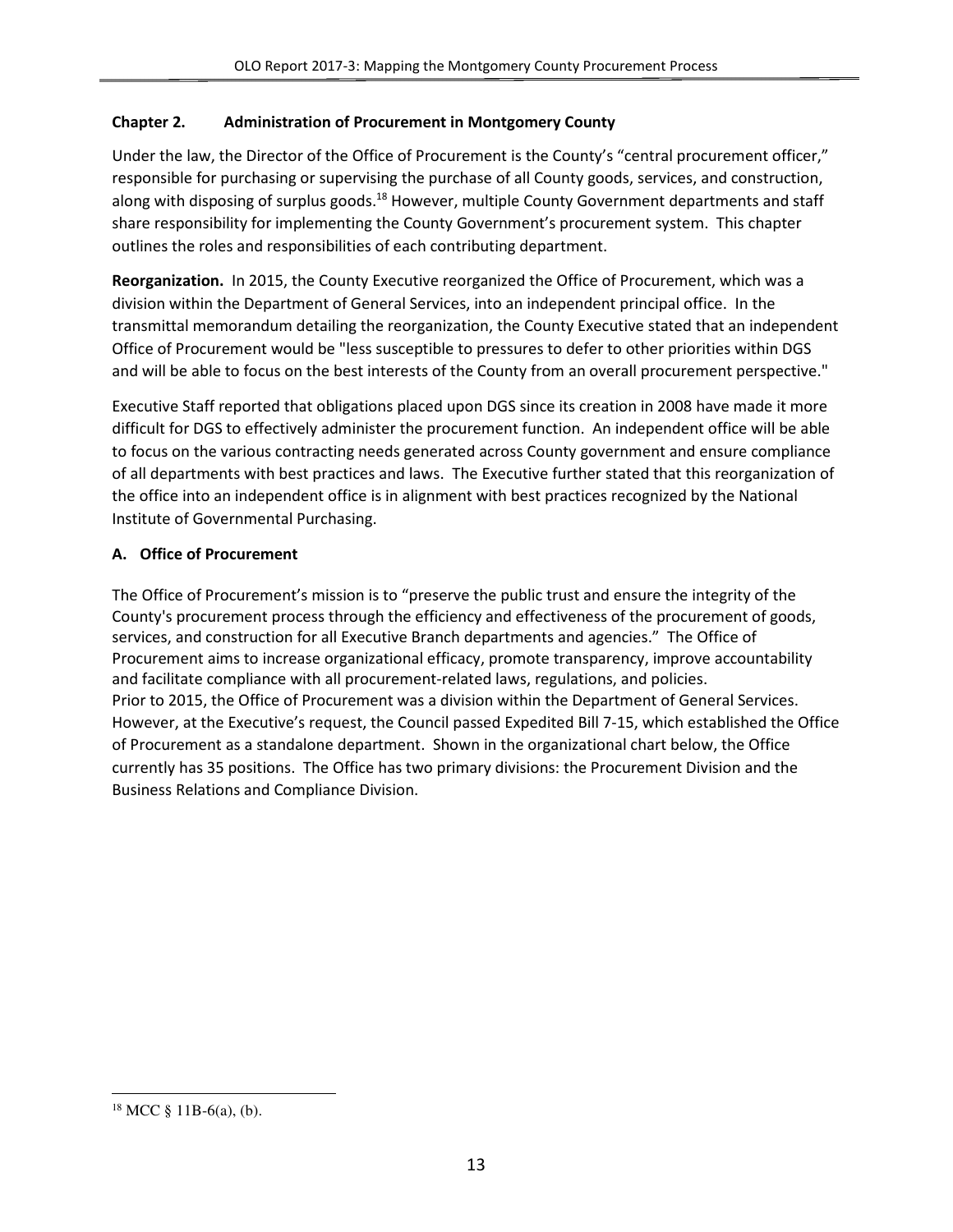#### Office of Procurement (35 Positions)

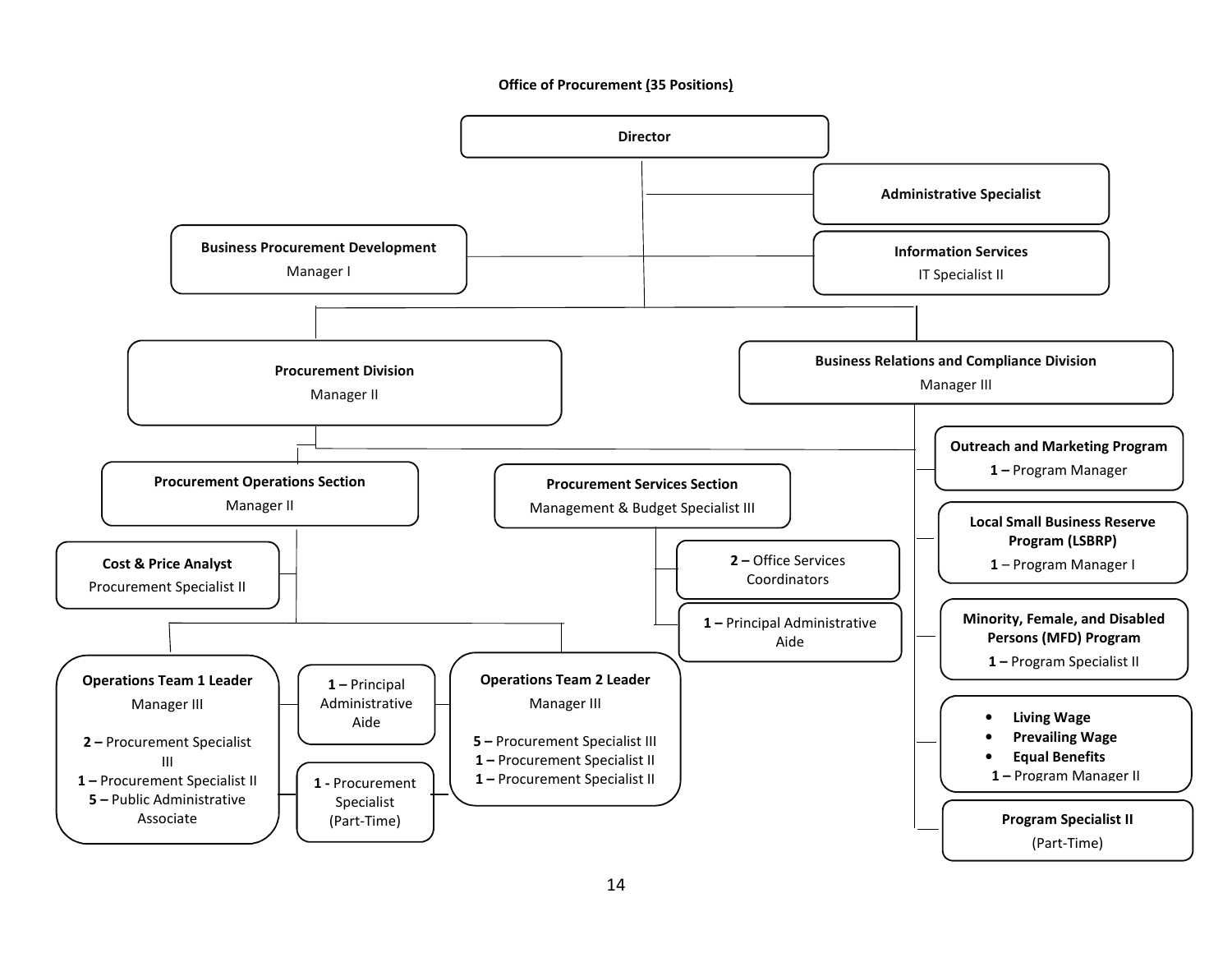Procurement Division. The Procurement Division consists of two sections – the Procurement Operations Section and the Procurement Services Section.

Procurement Operations. This section is tasked with assisting Using Department staff in the purchase of goods, services and construction in the most timely and cost-effective manner possible. Procurement Operations staff assist in the development of solicitations and contracts, provide training for contract administrators and vendors, and create documentation (including templates) for use by the Using Department during the contract solicitation, execution, and monitoring processes. Procurement specialists in the Office are divided by department for professional services<sup>19</sup> and by commodities (across departments).

Procurement Services. The Procurement Services Section is responsible for overall departmental direction and the following tasks:

- Oversight and support for the Contract Review Committee;
- Budget preparation and monitoring;
- Scanning and archiving of procurement related actions and contracts;
- Customer service assistance;

- Support for the Contract Administrator Forums; and
- Coordination of Procurement's training and certification tracking.

The Business Relations and Compliance Division (DBRC). DBRC is tasked with planning and implementing strategies to expand business opportunities for minority, female and disabled-owned business owners and local small businesses through the Minority, Female and Disabled Persons (MFD) Program and Local Small Business Reserve Program (LSBRP). For each program:

- DBRC identifies MFD firms, encourages/coordinates their participation in the procurement process through community outreach and internal seminars, and monitors contracts subject to MFD participation to ensure compliance.
- DBRC certifies local small businesses that meet requirements, assists Using Departments in identification of LSBRP contracting opportunities, and provides training and networking for the local small businesses in the County.

DBRC also ensures government contracting compliance with other policies of the County, including WRL and prevailing wage compliance.

Changes in Personnel. In an April 2016 memorandum to the County Council, the Office of Procurement reported that the Office has evaluated the cumulative need for additional staffing related to recent procurement related legislation and concluded that the new Administrative Specialist position and one additional FTE would be able to absorb the duties required of all recently passed bills, instead of the recommended six FTEs by Council Staff.

<sup>&</sup>lt;sup>19</sup> Professional Services are the services of attorneys, physicians, architects, engineers, consultants, and other recognized professional individuals, associations, corporations, and groups whose services are customarily negotiated because of the individuality of those services and level of expertise involved.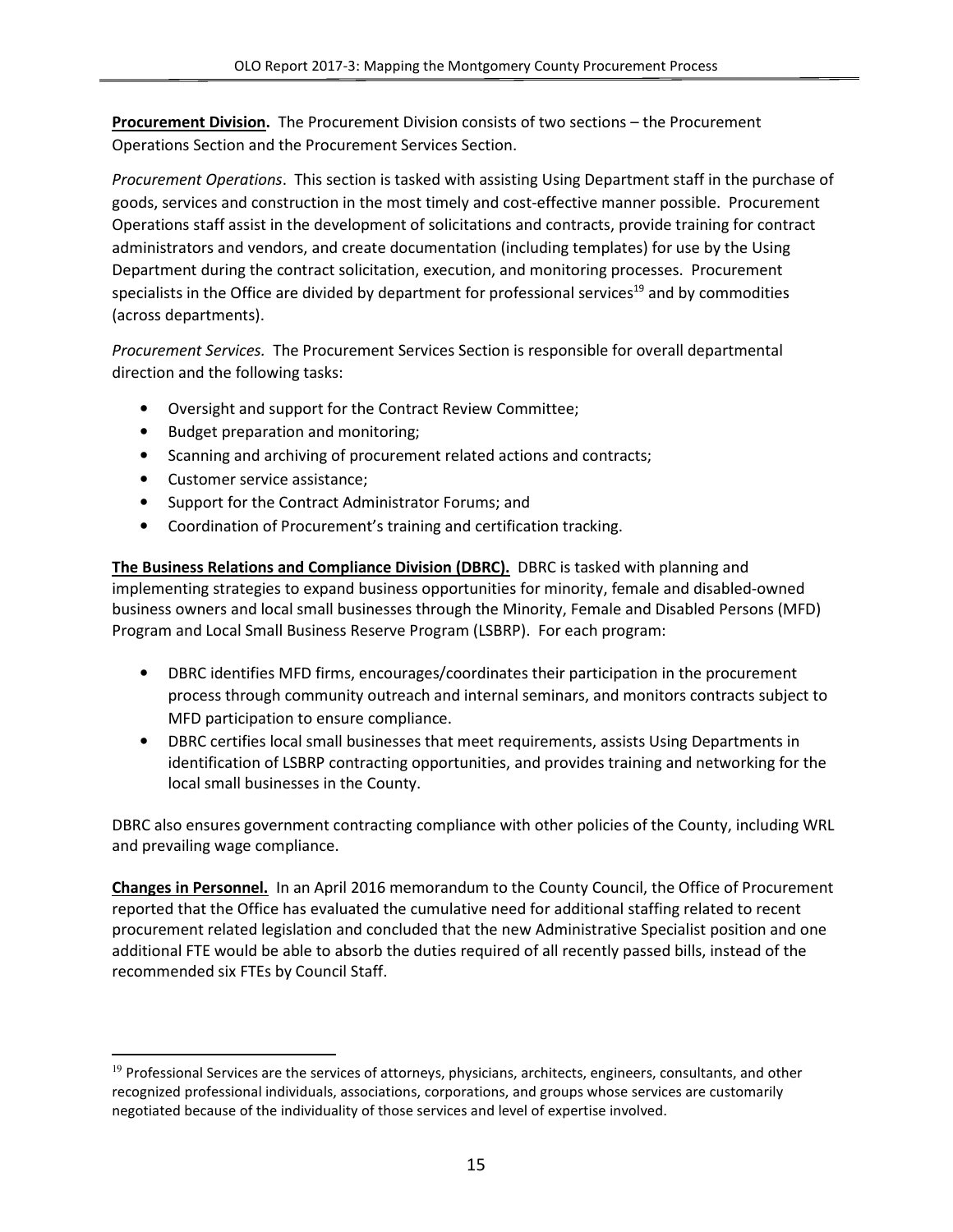Responsibilities of the Office of Procurement. The remainder of this section summarizes the responsibilities, both delegated in law and established through policy, of the Office of Procurement within the County's procurement process (shown in process maps in the next chapter).

Institutional Support. The Office of Procurement provides standard documentation paperwork for numerous contract actions on the County's Intranet System - referred to as PMMDs.<sup>20</sup> PMMD documents can be found on the Procurement website and they provide guidance and templates for many contract actions, including pre-approved forms that do not require OCA review or approval, checklists for various source selection methods, general conditions of a contract between County and contractor, and price and wage information. Some specific information provided includes:

- Contract Checklists;
- Links to Procurement Law and Regulations;
- General Conditions of Contract Between County and Contractor;
- Generic Contract Samples;
- Additional Contract Provisions Language such as Acceptance Testing, Failure to Perform/Deliver, Price Adjustment Clause;
- Purchasing Tips Under Oracle;
- Commitment and Change Order Guidance;
- Qualification and Selection Committee Guide;
- Debriefing Materials (including a sample agenda and ground rules);
- LSBRP Exemption Requests and Administrative Portal;
- Wage Requirement Information; and
- MFD Compliance Information.
- Resource Materials on relevant topics addressed in Contract Administrator Forums

The Office of Procurement reports that it has converted many of its internal routing and compliance paper-based forms to electronic forms and is continuing to identify others.

Maintenance of Records. The Procurement law requires the Office of Procurement to maintain records for five years of any: non-competitive contract award; emergency procurement; contract modification exceeding \$25,000; public entity contract; or bridge contract.<sup>21</sup>The records must include the contractor's name; the amount of each contract or contract modification; and a listing of the goods, services, or construction procured under each contract or each contract modification. A copy of these records must be submitted annually to the County Council. An Annual Record of Procurements is submitted to Council each year that provides a variety of required data on a given fiscal year's actions.

Certification of Vendors as Responsive and Responsible for IFBs. During the contracting process, the Director of Procurement must determine whether the vendor's bid is responsive and it is responsible. "Responsiveness" is the determination of whether a vendor's bid adheres to the material parts of a solicitation. "Responsibility" involves a review of different characteristics of a specific offeror, which may include reputation, past performance, and business and financial capability and a determination that the offeror is capable of satisfying the County's needs and requirements for a specific contract.

l

<sup>&</sup>lt;sup>20</sup> PMMD stands for "Purchasing and Materials Management Division" and refers to the time when the Office of Procurement was a division of the Office of Management and Budget.

<sup>21</sup> MCC § 11B-32.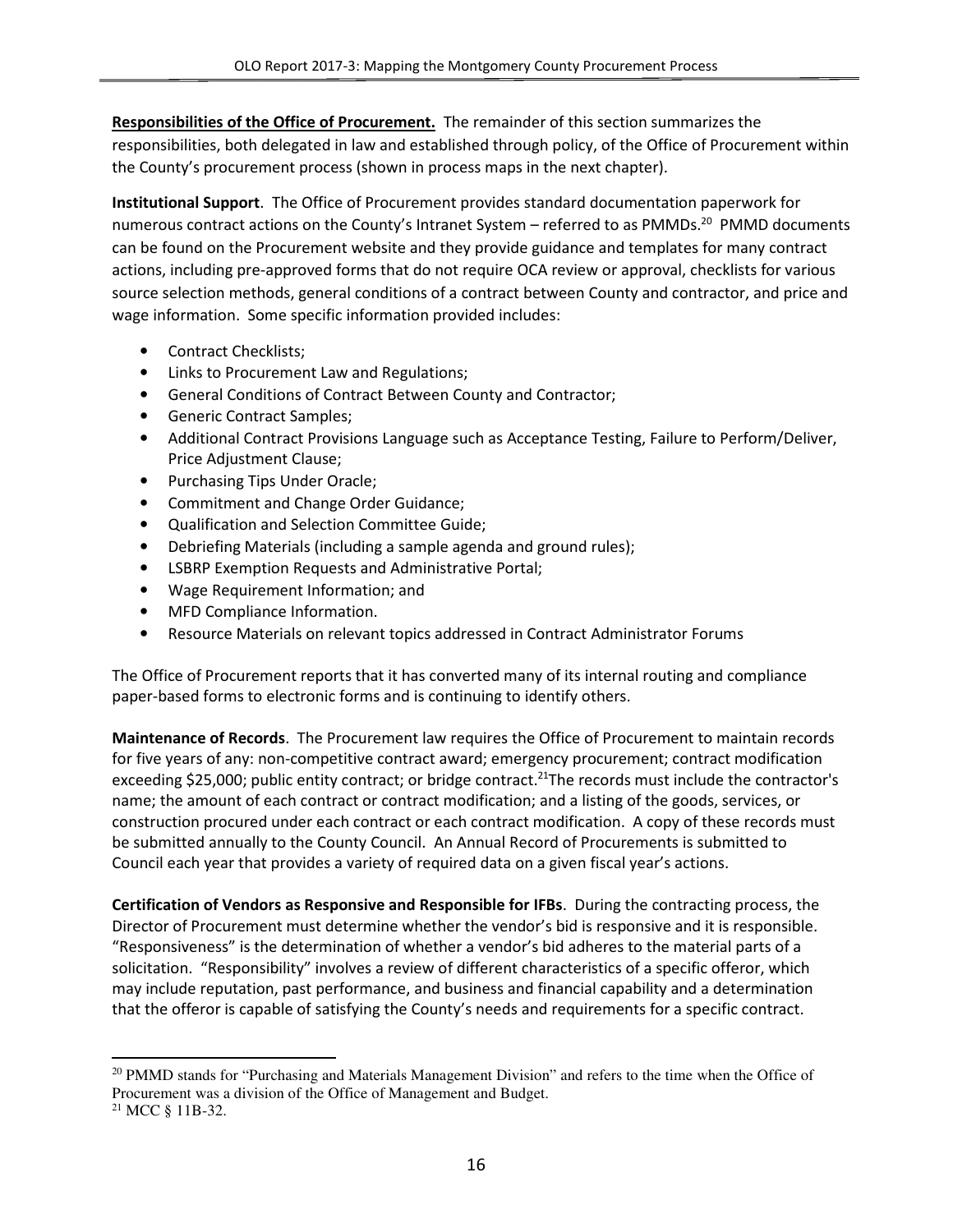#### Compliance with the County's Minority, Female and Disabled Persons Program (MFD) Requirements.

Procurement Regulations require the Director of Procurement "to actively and aggressively recruit certified MFD owned businesses to provide goods, construction, and services, including professional services."<sup>22</sup> Council Bill 48-14, intended to increase the participation of minority owned firms in the RFP process, allows the County to add additional evaluation points for minority owned firms. The program also reviews and removes "Artificial Barriers" in solicitations to ensure fair and inclusive competition.<sup>23</sup>

After the Office of Procurement has posted a contract award, the procurement specialist transmits a compliance detail sheet with the proposed awardee to the MFD administrator in the Office of Procurement. The administrator then sends a package of information to the proposed awardee, including an MFD Subcontractor Performance Plan. The MFD administrator works with a vendor and the Using Department to complete the plan during the contract negotiation phase. The Plan gives a primary contractor three options for complying with the County's MFD requirement:

- Identify the MFD businesses that will be used and specify the services, dollar amounts and percent of the contract cost,
- Request a partial waiver, or
- Request a full waiver.

Cost Price Analysis. When entering into a contract, the Procurement Regulations require the Director of Procurement to determine that the price paid for goods and services by the County are fair and reasonable.<sup>24</sup> The Director of Procurement may require a Using Department to follow contract cost and pricing principles for any competitively-negotiated contract that exceeds \$100,000 for the term of the contract; a non-competitively negotiated contract valued at more than \$50,000; and any contract modification for which the price adjustment is expected to exceed \$50,000 except for contract modifications that are fully in accordance with the terms and conditions of the contract. Vendors may be required to submit cost and pricing data to enable further analysis in determining a fair and reasonable price to the County.<sup>25</sup>

A Using Department must conduct a price analysis before recommending a contract award to determine whether the price is fair and reasonable using one or more of the following factors:

- The prior award price for the goods and services being purchased;
- Prices from other offerors who responded to the solicitation;
- Cost estimates received before the solicitation responses;
- Commercial market prices and costs;
- Prices paid by other public entities for similar goods and services; and
- The results of a cost analysis that identifies separate components of the offer and allocates costs among those components.<sup>26</sup>

 $\overline{a}$ 

<sup>22</sup> COMCOR § 11B.00.01.07.2.1.

<sup>&</sup>lt;sup>23</sup> By providing evaluation points which can be considered in determining the awardee, Bill 48-14 provided an incentive for offerors to supply MFD subcontractor performance plans when submitting the bid. The process described in the text is the process used if either 48-14 does not apply or 48-14 applies but the offeror has failed to submit a subcontracting plan. Also, it should be noted that the subcontracting plans are also reviewed to determine whether the offeror has met the MFD goals established annually by the CAO.

<sup>24</sup> COMCOR §§ 11B.00.01.10.1.

<sup>25</sup> COMCOR §§ 11B.00.01.10.1; 11B.00.01.10.3.1.

<sup>26</sup> COMCOR § 11B.00.01.10.1.1.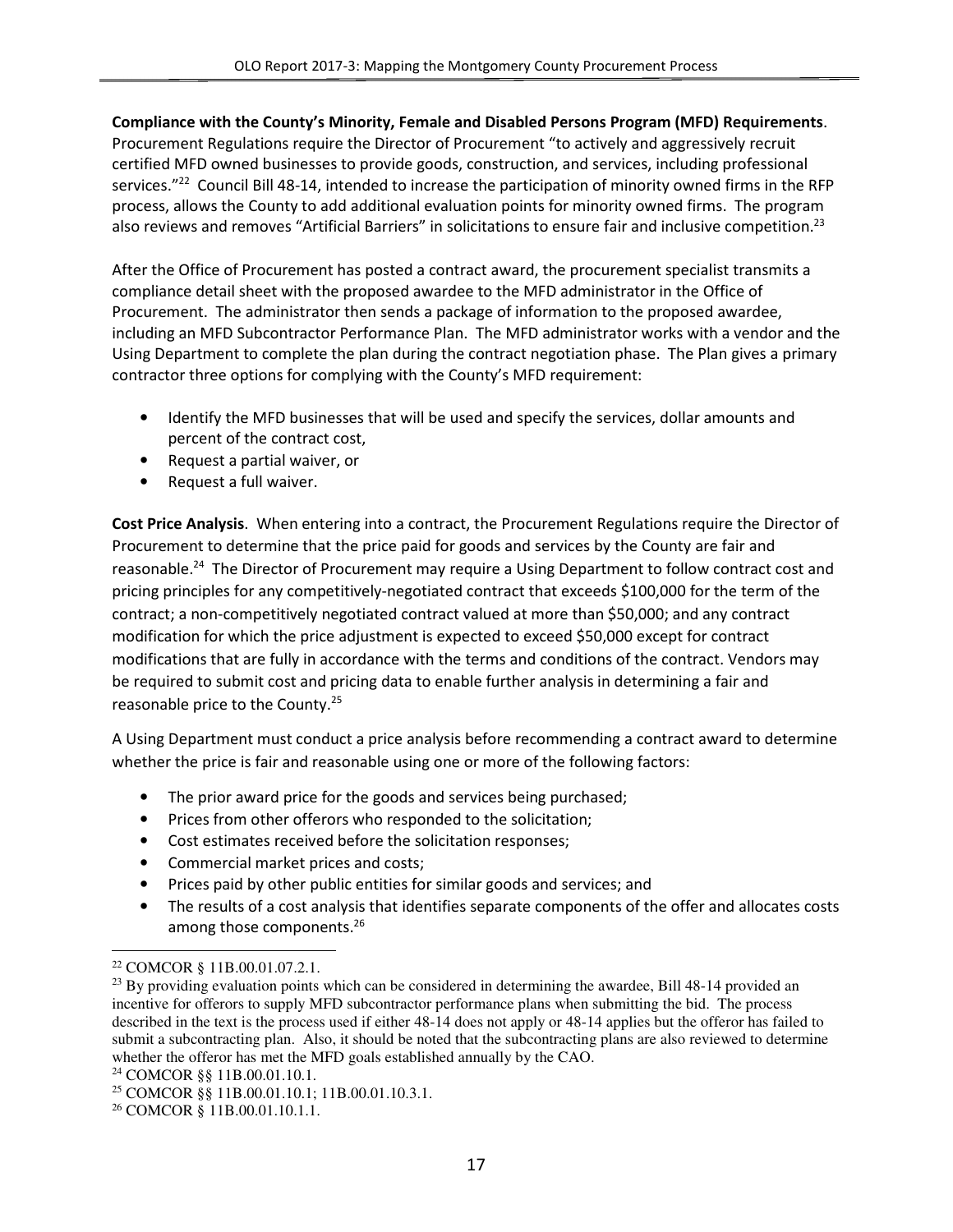A procurement cost/price specialist reviews the proposals of the three highest ranked vendors, looks at the proposed services and the proposed costs, and makes a determination to accept or reject the cost/price data provided by the vendor. The Office of Procurement's cost/price specialist has retired. Until the position of cost/price analyst is filled, the initial price analysis is currently being submitted by the using department, cost & price analysis function reviewed by a procurement specialist and approved by the Director of Procurement. Procurement is in the process of recruiting to fill the position of cost/price analyst.

Local Small Business Reserve Program. The Local Small Business Reserve Program (LSBRP) was created to ensure that all County departments set aside (with specified exceptions), a minimum of 20 percent of procurements for local small businesses. The 20 percent LSBRP requirement does not apply to:

- Contracts to which the Procurement Regulations do not apply because of a conflict with a State, federal, or local law or a grant requirement;
- Preexisting contracts or extension(s) of a preexisting, multi-year, contract executed by the County;
- Non-competitive contracts;
- Public entity or emergency procurements;
- Any waiver made under law by the Chief Administrative Officer;
- Any procurement where no local small business is deemed qualified or able to perform the contract as determined by the head of the Using Department;
- Any single procurement that is estimated to exceed \$10 million; or<sup>27</sup>
- Bridge Contracts.

The Office of Procurement works with the Using Department to identify contracts which may be suitable for placement in the LSBRP. Additionally, the Office of Procurement ensures vendor compliance with program regulations. Each Department is responsible for meeting the 20 percent LSBRP requirement.

Support for the Contract Review Committee (CRC). The CRC, established in County Code, was created to review and evaluate certain procurement actions. Consisting of a CAO designee (the Chair of the CRC), the Director of Procurement (or designee), the Director of OMB (or designee), and the Director of the Staff of the County Council (or designee). The CRC has the following responsibilities:

- Approving sole source procurements valued above the threshold for an IFB or RFP;
- Approving all change orders or amendments to a contract valued above the threshold for an IFB or RFP;
- Approving a contract extension beyond the original term, except an extension authorized by the original contract or a single extension of the original term by 12 months or less;
- Considering procurement matters referred to the CRC by the CAO, the County Attorney, the Director or a Using Department Head; and
- Recommending resolution of solicitation protest appeals.

 $\overline{\phantom{0}}$ 27 COMCOR § 11B.65.01.04(c).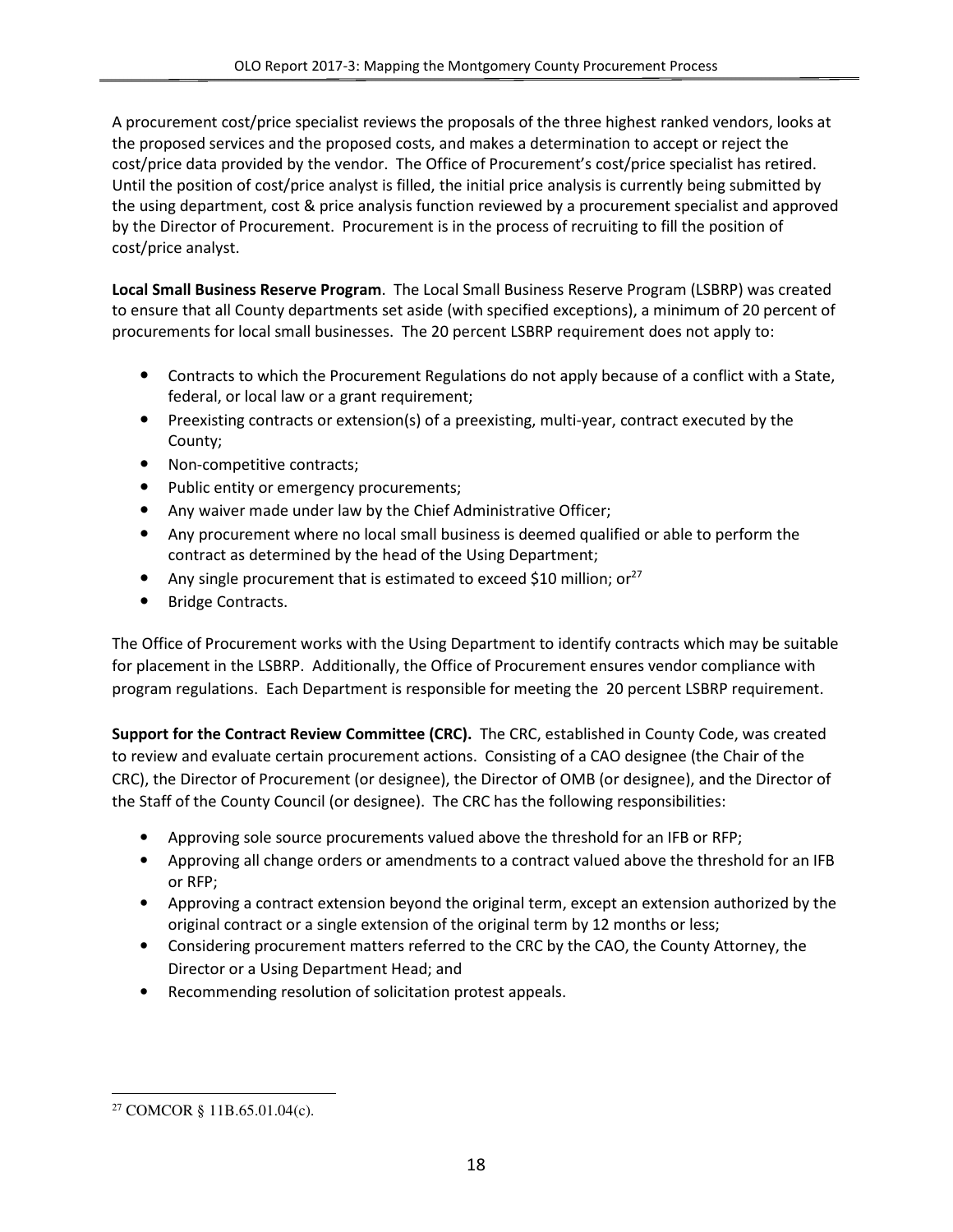The Office of Procurement provides staff support for the CRC, including organizing meetings, sending correspondence and public notice of appeals, recording the proceedings and retaining records relevant to the proceedings (e.g. meeting minutes and supporting documentation).

Review and Execution of Contracts and Notices to Proceed. After a contract has been reviewed by the Using Department, the County Attorney's office, the Office of Procurement reviews the contract; often the review of OCA and Procurement may be in parallel. Procurement then executes the contract and notifies the Using Department to issue a Notice to Proceed. The authority required to approve a contract and issue a Notice to Proceed varies by type and value of the contract.

Contract Amendments, Modifications, and Extensions. The Office of Procurement is responsible for administering changes to current contracts. Contract modifications may be initiated by the contractor, the contracting officer, or the contract administrator. The Director of Procurement then reviews proposed contract modifications. If the value of a proposed contract modification exceeds the threshold for an IFB or RFP, the Director must also refer the contract modification to the Contract Review Committee.

Training. Each contract administrator in the County is required to take a six class training course developed by the Office of Procurement and staff from a cross section of departments. The training course includes Overview of Contract Administration; Contract Drafting; Contract Negotiation; Grant Funded Contracting; Contract Compliance Programs; and the Payment Process.

In addition to the mandatory contract administrator training, the Office of Procurement has created Contract Administrators Forums, which are training sessions that provide information as well as guides, samples, and templates of various parts of the contracting process; materials are also available online for reference or for those that cannot attend. Some topics covered in these forums include: Qualification Selection Committee and Debriefing Processes; Navigating the CRC Process, Demystifying the Myth of Oracle and Compliance Issues; Sustainable Purchasing Best Practices and Practical Uses; Sustainable Procurement, and Your Green Toolkit.

Implementation of Procurement Related Technology. The Office of Procurement is currently using the Oracle ERP for most procurement and procurement-related functions. The system is accessible to all Using Departments and while staff can attach select contract documents to enable quick delivery, Procurement staff report that complete solicitation packages and full contracts are usually not shared using Oracle.

The Office of Procurement is in the process of further developing the Procurement Centralized Workflow Dashboard Portal, known as Your Online Database Application (YODA). The YODA system provides an automated means to communicate and track contract information through a customizable dashboard. The system aims to reduce duplicative efforts, increase efficiency and streamline the process (with such features as on-line bid tabs, automated contract expiration notices, compliance requests, correspondence tracking, etc.). YODA is currently being used by Procurement operations, compliance and some Using Departments to automate certain features such as LSBRP exemption requests and departmental contract database searches.

The Office of Procurement is also implementing PRISM, which will facilitate contract compliance for contractors. The system is supposed to improve Procurement's ability to track and monitor prime and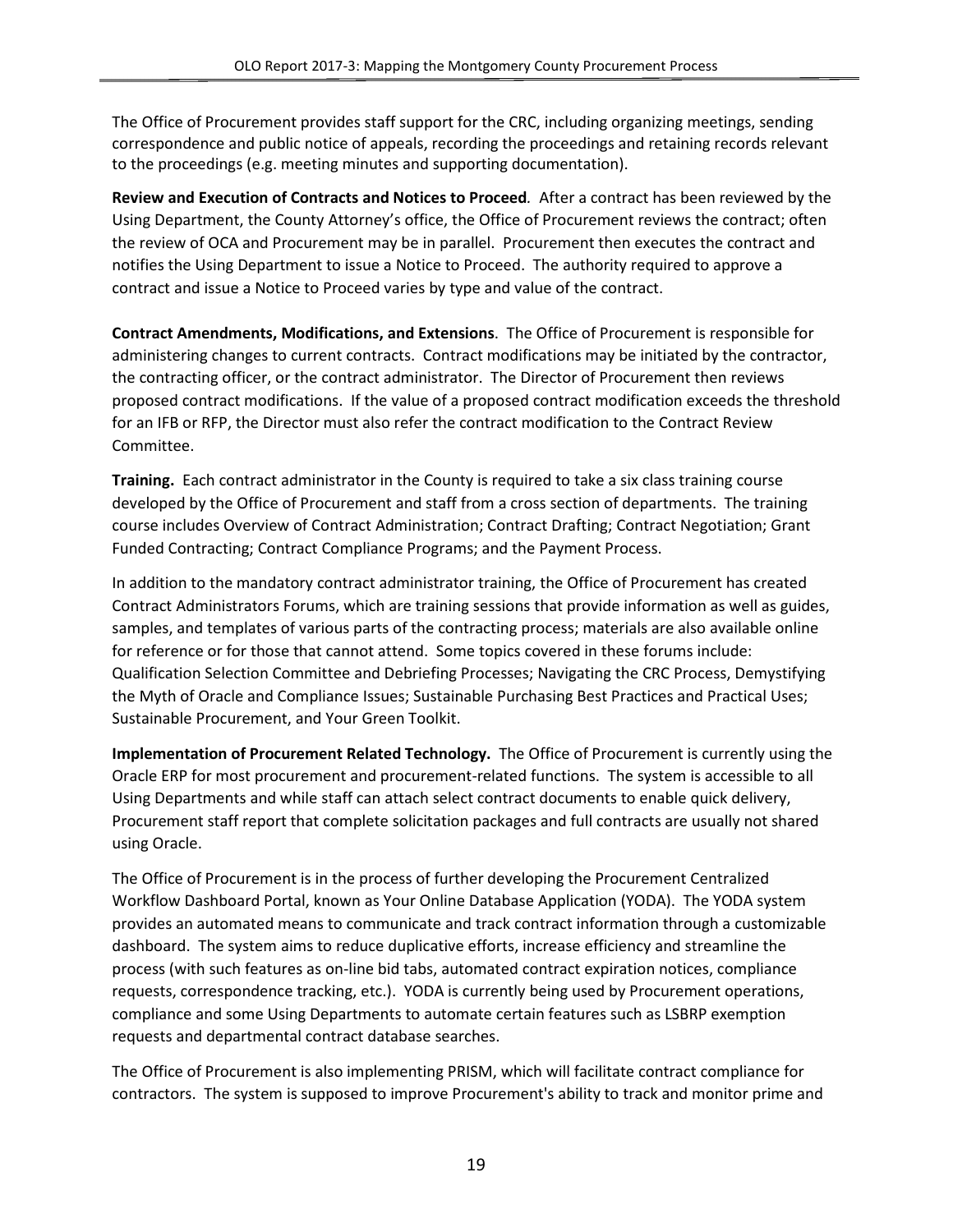subcontractor compliance requirements. The system features will include: the automatic scheduling of reports documenting prime contractors payments to subcontractors and more transparent information to subcontractors (including when prime contractors are paid by the County and the percentage of work they will receive under the contract).

Procurement Reporting. In conjunction with CountyStat, the Office of Procurement provides some quick reference data on its website. In addition, the Office completes the following annual reports: Record of Procurement, Wage Requirements Law, Minority, Female and Disabled Program, Local Small Business Reserve Program, and the Recycle Report.

**Outreach.** In FY15, Procurement hired an Outreach Manager to increase the Office's community outreach through the management of events on the website, creation of newsletters, expanding of the Office's social media presence, and organization of networking events. The Outreach Manager has created or coordinated vendor training and contract administrator workshops, along with attending events hosted by community businesses. Some specific outreach events hosted or participated in include: the Annual Montgomery County Procurement Forum, Wheaton Redevelopment Local, Small and Minority Vendor Outreach Event, Montgomery County Fleet Services Small, Local and Minority Vendor Day, and the Montgomery County Chamber of Commerce GovConNet Procurement Conference.

#### B. Using Department

Using Departments oversee daily management of individual procurements and the resulting contracts, completed and monitored by department contract administrators. There are over two hundred contract administrators Countywide; each Using Department is organized differently for its contract administration, ranging from a team of contract administrators in the Department of Health and Human Services (Contract Management Team) to one contract administrator for some departments including the Department of Corrections and Rehabilitation and the Department of Recreation. Some departments have staff designated to contract development, administration and management, while other departments have staff that develop and/or manage contracts along with their primary job responsibilities, in an 'other duties as assigned' capacity. The remainder of this section summarizes the responsibilities of the Using Departments in the County's procurement system.

Preparation of Contract Solicitation and Ensuring Sufficient Funds. When a Using Department determines a need for goods or services, contract administrators in the department draft the contract solicitation package using Procurement's template and submit it to the Office of Procurement. The solicitation package includes the following:

- Project scope;
- Compensation clause;
- Performance period schedule (contract term);
- Method of award;
- Evaluation criteria;
- Proposal submissions and administrative requirements;
- Relevant compliance program information; and
- Procurement memo.

The Using Department will then work with and coordinate with the Office of Procurement, Risk Management and the County Attorney to draft and post a final solicitation package to potential vendors. The Using Department is also responsible for ensuring that there is a sufficient expenditure authority to cover the entire contract amount through the Office of Management and Budget.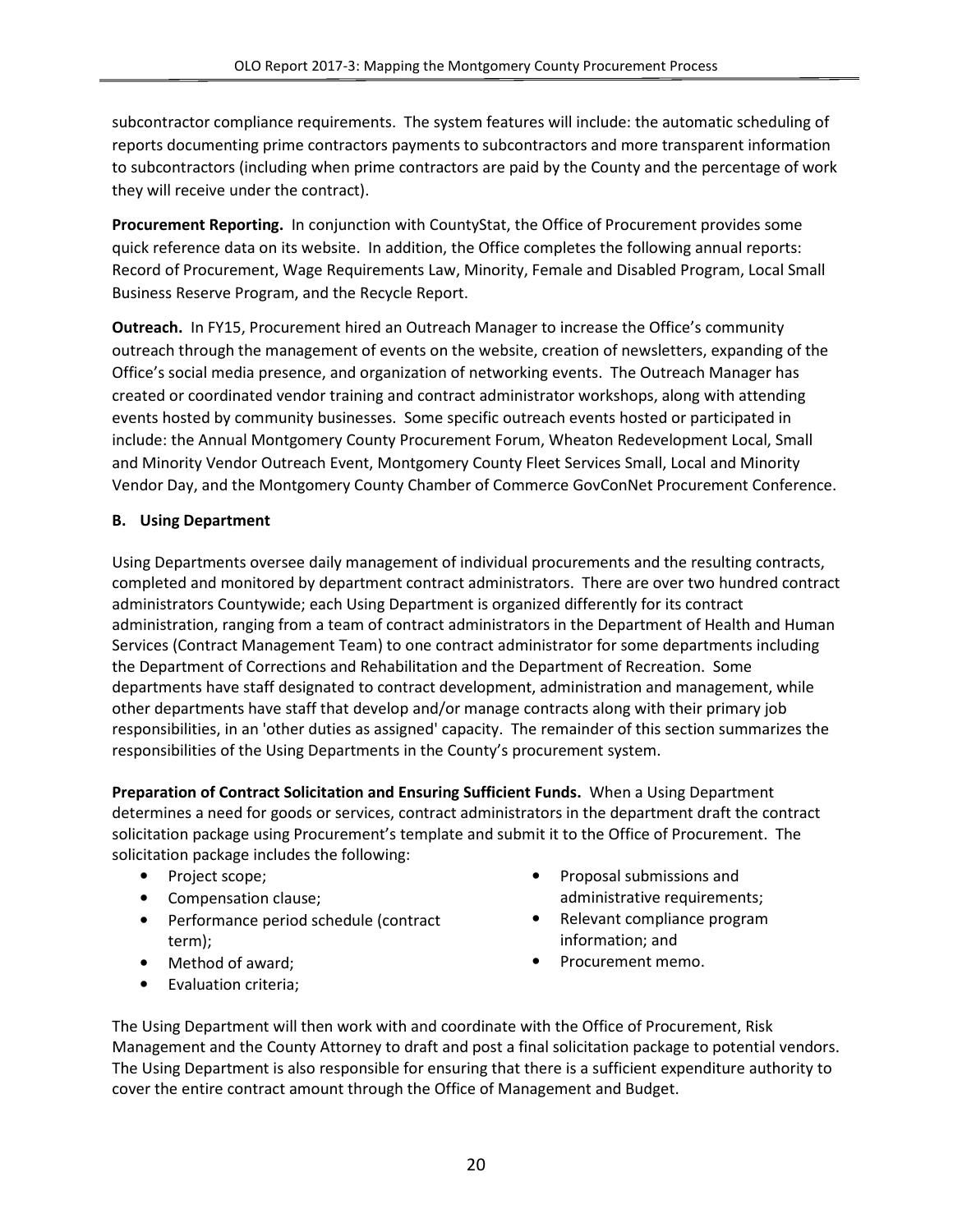**Outreach.** In some cases, the Using Department will maintain relationships with vendors and establish connections to potential vendors through communication and outreach. The Using Department may conduct inquiries regarding the interest for various contracts, particularly for contracts aimed at MFD and/or local small businesses.

Selection of Award – IFB. Once the solicitation is opened, the Office of Procurement receives all bids and completes an initial review for "responsiveness." After this review, eligible bids are sent to the Using Department for award evaluation selection under the solicitation's stated method of award. The Using Department will review the "responsibility" of the vendor(s) recommended for award. The Using Department will recommend the lowest responsive and responsible vendor(s) to the Office of Procurement.

Selection of Award – RFP. Once the solicitation is closed, the Office of Procurement receives all proposals and completes an initial review for compliance (e.g. Wage certification, LSBRP certification, etc.). After this review, eligible proposals are sent to the Using Department's Qualification and Selection Committee (QSC) for proposal evaluation under the solicitation's stated method of award and recommends selection to the Using Department Head. The QSC will also review the "responsibility" of the vendor(s) recommended for award.

RFP Conducting Negotiations/Drafting Contract Documents/Public Posting. The Using Department Head will review the QSC recommendation and forward to the Office of Procurement the recommendation to enter into contract negotiations. Once the Using Department receives approval of negotiations from the Office of Procurement and completes contract negotiations, it will recommend publicly posting the intended awardee(s). The Office of Procurement will review the Using Departments final recommendation package and will publicly post the intended awardee(s).

Debriefing. When a contract is awarded as a result of an RFP, offerors who are not awarded the contract are able to complete a debriefing with Using Department staff (the head of the Qualification and Selection Committee). During this debriefing, Using Department staff can explain to the unsuccessful offeror the evaluation criteria listed in the RFP and detail the offeror's unsuccessful proposal's strengths and weaknesses. This is intended to not only provide explanation to the unsuccessful offeror, but also to help unsuccessful offerors improve future proposals.

Contract Monitoring and Payment. The Using Department is responsible for certifying that the contractor has provided the goods or services in accordance with contract requirements. If the contractor has completed all required services or provided all required goods, the Using Department is responsible for reviewing invoices provided by the contractor and authorize payment.

#### C. Other Departments Involved in Contract Development and Execution

There are numerous other County Departments that have responsibilities in the County's procurement system. This section summarizes the roles of the Division of Risk Management within the Department of Finance, Office of Management and Budget, Office of the County Attorney, the County Council and County Executive.

Division of Risk Management (Department of Finance). The Department of Finance has two primary responsibilities during the execution of a County contract – to oversee contractor insurance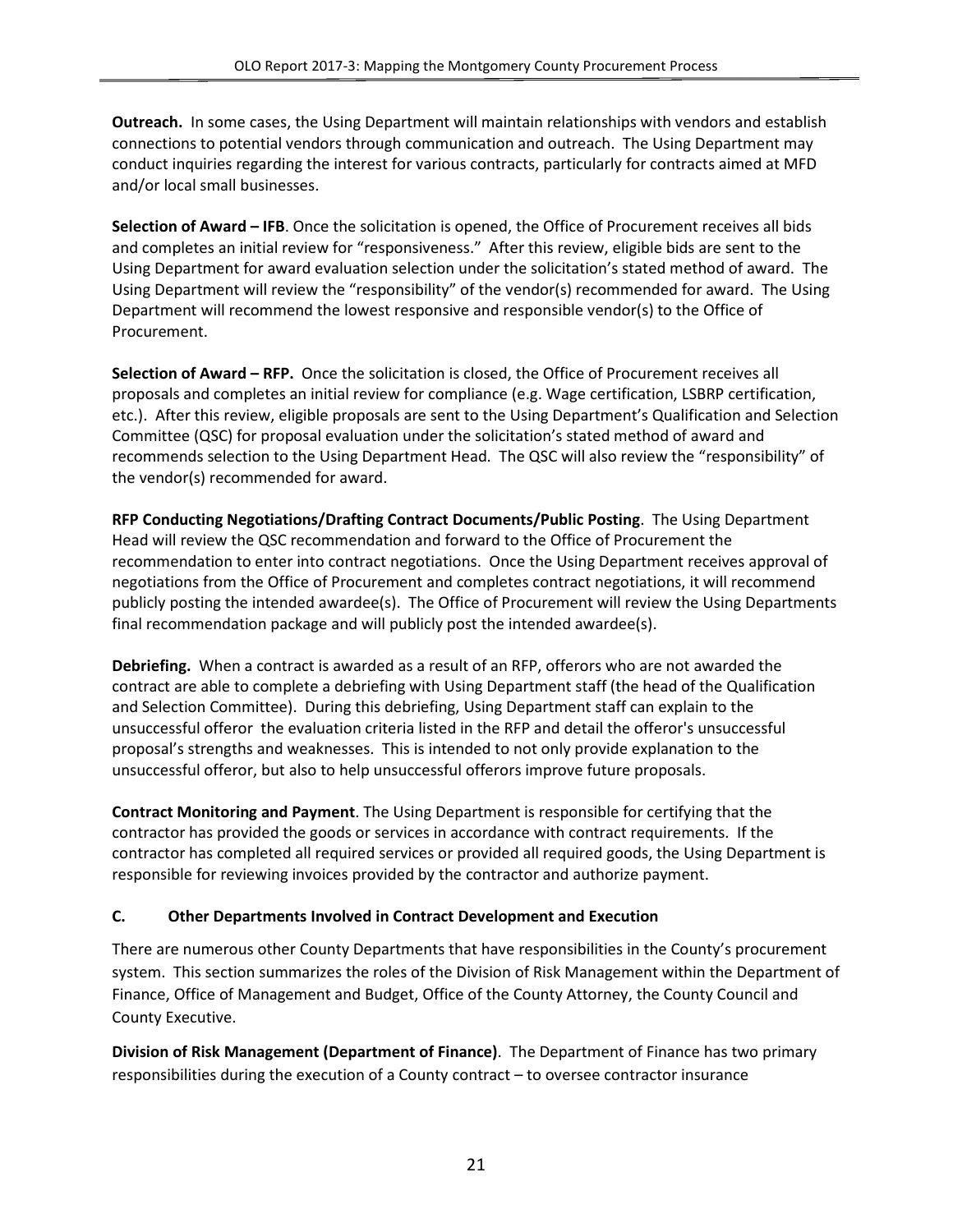requirements (Division of Risk Management) and payment of vendor invoices (Accounts Payable Section of the Controller Division).

All County contracts include insurance requirements to transfer risk to the vendor and to provide security to back up the indemnification clause included in the general terms and conditions of the contract. Risk Management staff advise Using Department staff about insurance requirements at two points in a procurement process. First, during the solicitation development phase, Risk Management details requirements to include in the solicitation packages. Second, during the contract negotiation phase, Risk Management reviews certificates of insurance provided by contractors to ensure compliance with the insurance requirements.

The Accounts Payable Section of the Controller Division in the Department of Finance is responsible for the payment of vendor invoices. Under County law, it is County policy to make a payment under a contract within 30 days after payment is due under a contract or after the contract administrator receives a proper invoice.

Office of Management and Budget. The Office of Management and Budget is tasked with, at the request of the Using Department, ensuring that there are sufficient funds in the department's budget to cover the cost of the contract prior to submitting a solicitation package to the Office of Procurement. OMB also reviews procurement freeze exemption requests or budget control exemption requests through an online submission process using the department's eBudget system. All procurement exemption requests include a revised exemption request form and other supporting documents uploaded and attached to the submission.

Office of the County Attorney. Prior to finalizing contracts, the Office of the County Attorney (OCA) is responsible for reviewing and approving contract documents for form or form and legality. The OCA will officially review contracts drafted by Using Departments during and/or after the negotiation phase of the process.

According to the Procurement Task Force report, two paralegals complete preliminary intake and review of contract documents. There are six attorneys within the Office that typically handle contract review with a goal of zero to three business day turnaround for each internal review. Staff report that they generally do not review solicitations, but will do so upon request.

The County Executive and County Council. The County Executive establishes the parameters for soliciting and nominating recipients for Executive community grants. The process generally occurs during the County's annual budget development and the Executive will include community grant awardees in the Recommended Budget.

County law also authorizes the County Council to make non-competitive grant awards.<sup>28</sup> In practice, the County Council administers an annual community grants program. The vehicle for appropriating the funding for these awards is the Non-Competitive Award Designation List ("Designation List"), which is an itemized list of organizations, services, and award amounts grouped by the County Government department that will administer the contract. The Council adopts the Designation List as an attachment to the Operating Budget Resolution at the end of May each year. These grants must all be converted to County contracts, to be executed beginning the following July 1 or renewals processed. This creates a

  $28$  MCC § 11B-14(a).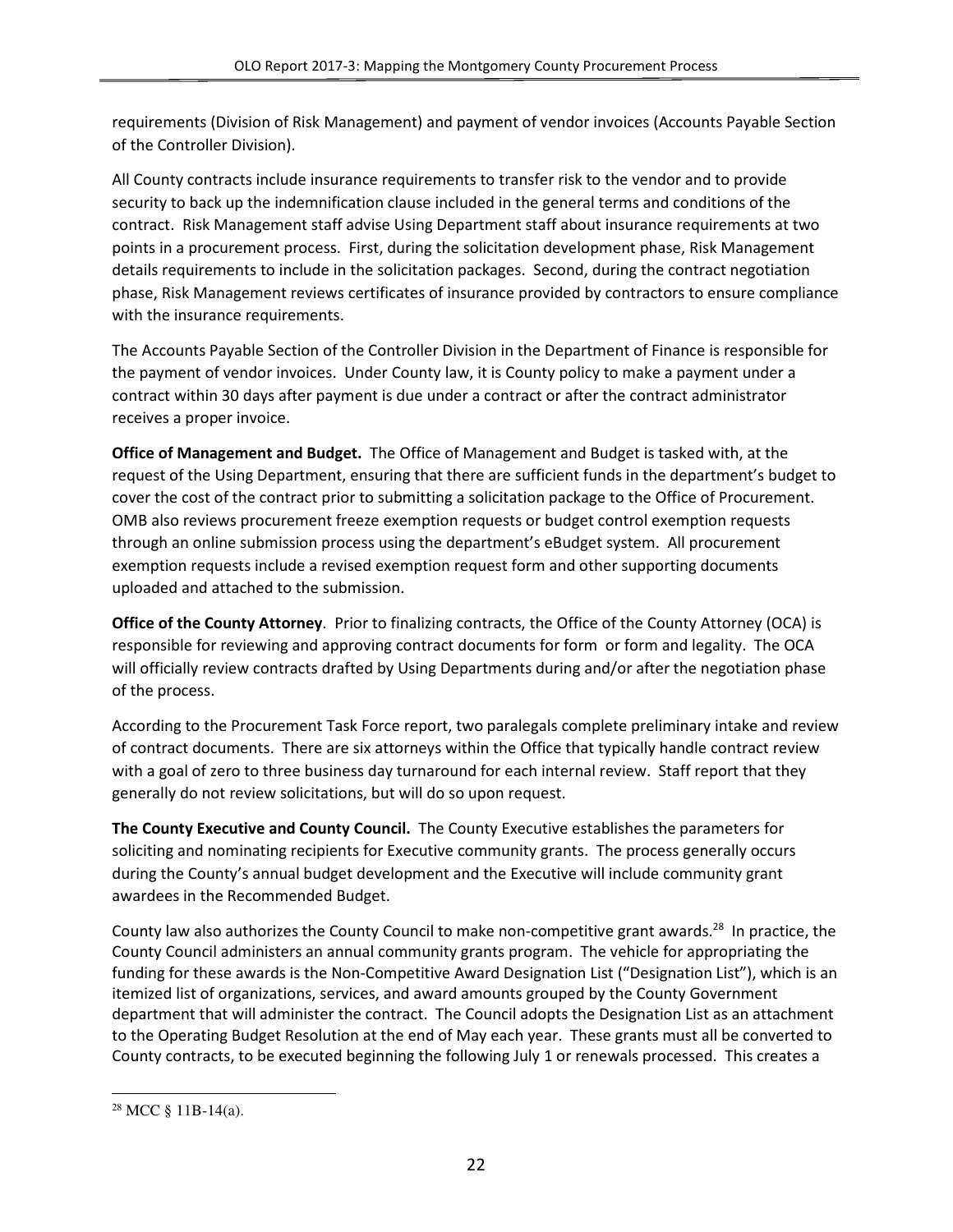period of five or six weeks, from the end of May through June 30, for development and execution of contracts. This time period coincides with the end–of-year processing and renewal activities for existing contracts.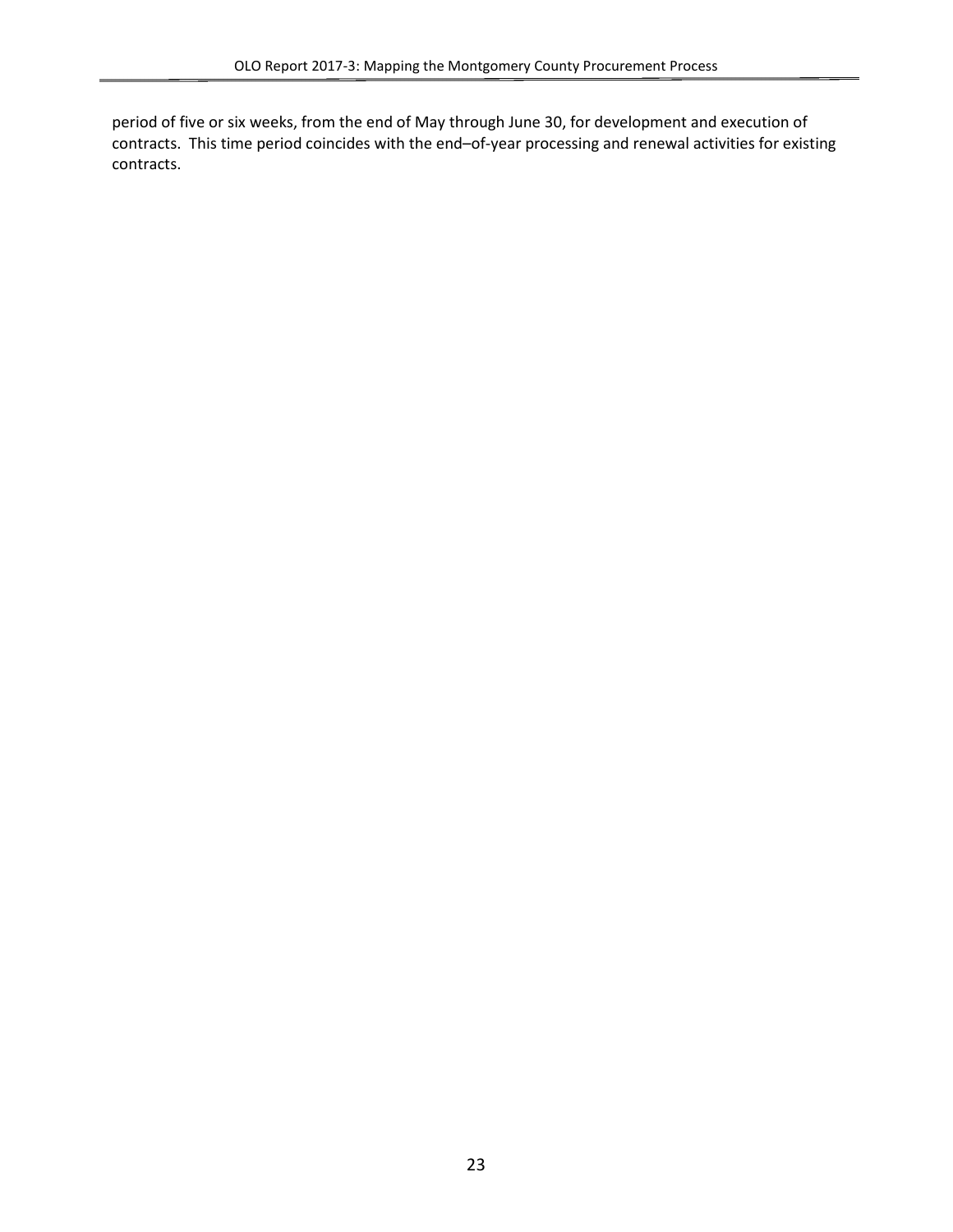### Chapter 3. Procurement Process Maps and Processing Times

This section presents four procurement process maps showing the sequence of activities required to produce legally valid contracts. OLO developed four separate maps to show the differences among awards resulting from an open solicitation, a formal RFP, a formal IFB, and a non-competitive community grant award.

The second half of this chapter provides targeted processing times on RFP and IFB contract execution for contracts that began the solicitation process and were executed within FY15. This targeted data was provided by the Office of Procurement.

#### A. Procurement Process Maps

This section first provides a workflow map created by the Office of Procurement on the general contracting processes in the County. OLO, with assistance from the Office of Procurement, then built more detailed process maps for different types of contracts. These maps include the roles of the various County departments in the procurement process.

Workflow Chart Created by Office of Procurement. The Office of Procurement's workflow chart of the procurement process in Montgomery County (see below) summarizes the general path of a contract from solicitation to execution. It provides an overview of the various phases of contract development including: solicitation, advertising, evaluation, selection, negotiation, and execution.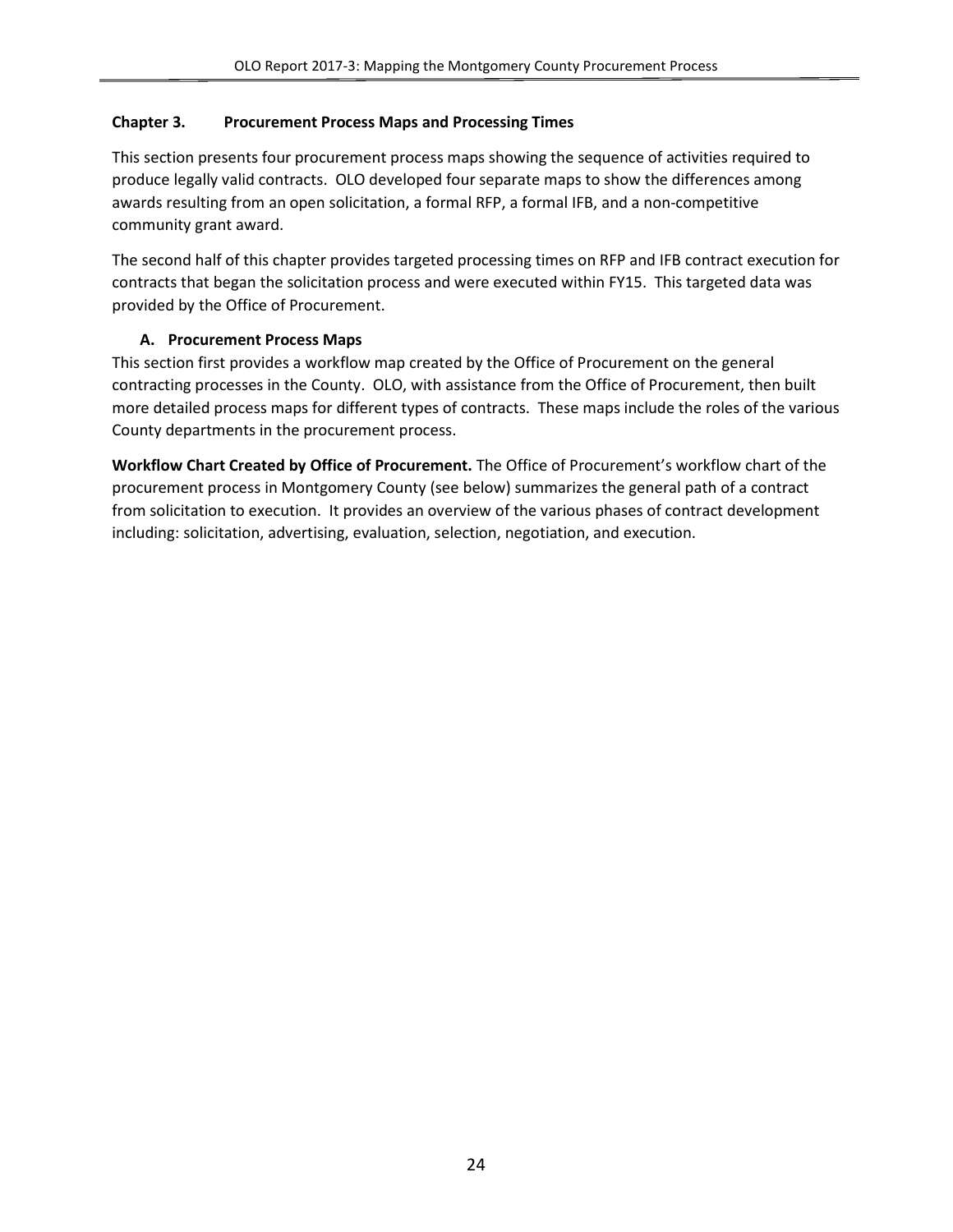#### Workflow Chart of Procurement Process Created by the Office of Procurement (Recreated by OLO)



**Phase 1 – Solicitation Development**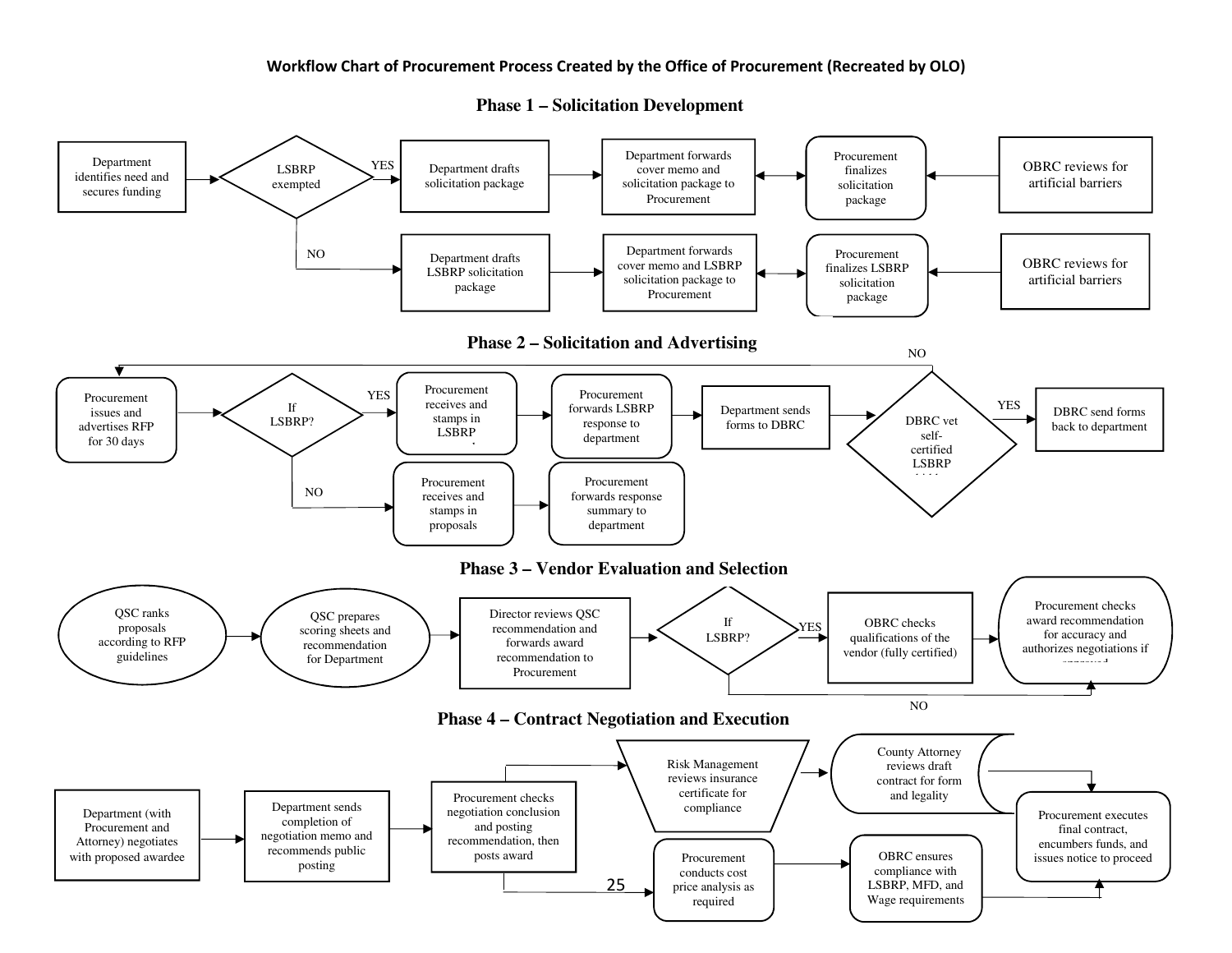The following are the process maps for open solicitations, requests for proposal, invitations for bid, and non-competitive awards (community grants) created by OLO with the assistance of the Office of Procurement.

Open Solicitation. An open solicitation is a procurement method designed to attract pools of vendors willing to sign contracts with a uniform set of rates and terms. The open solicitation process allows Using Departments to execute multiple contracts with multiple contractors on a continuing basis. Each contractor must meet or exceed pre-established minimum qualifications. Open solicitation contracts require vendors to submit all required documentation and paperwork – such as insurance requirements and budgets – with the vendor's signed contract.

The following workflow process map summarizes the path an open solicitation takes from its inception in the Using Department to final execution and vendor payment.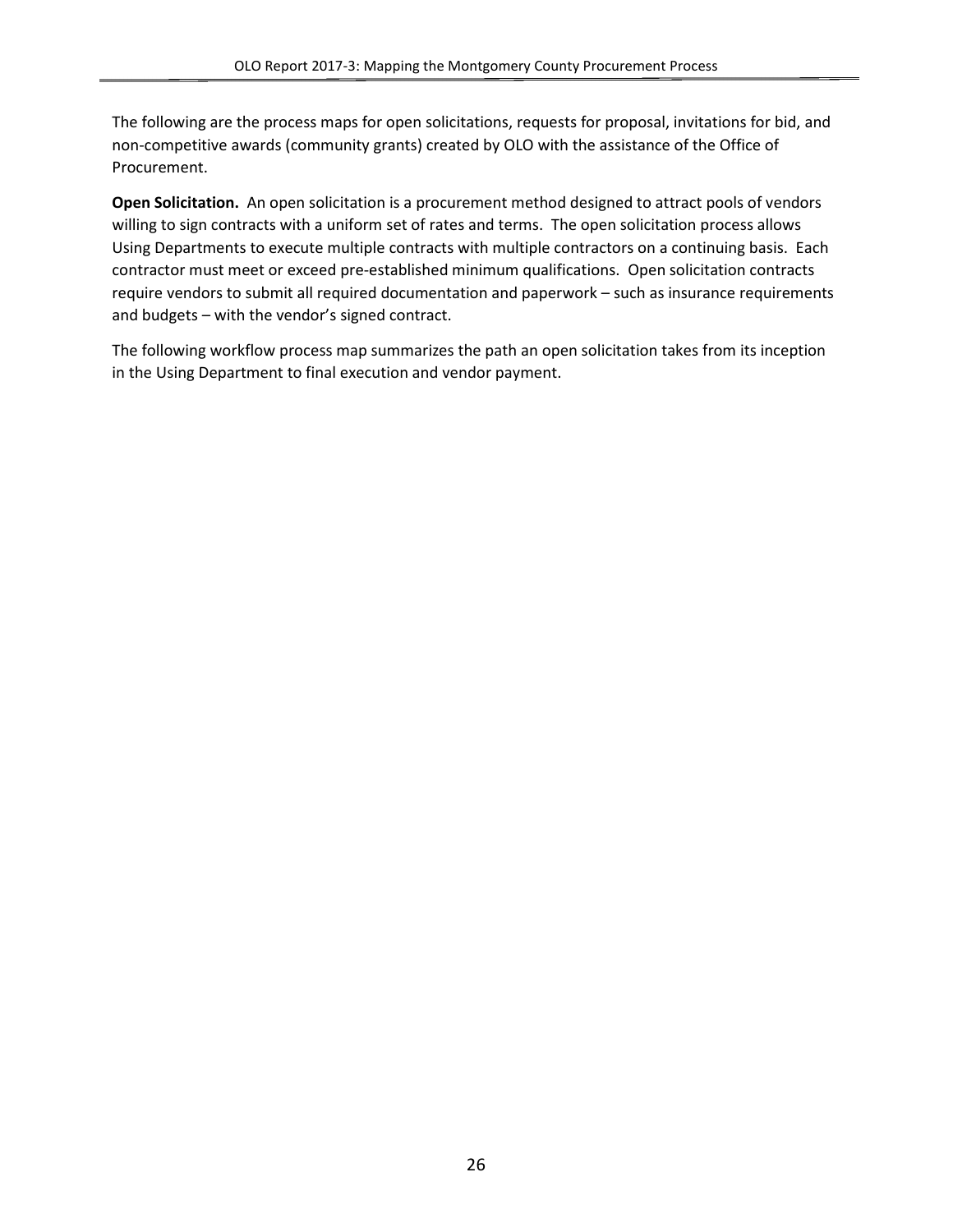**Open Solicitation Process Map (1)** 

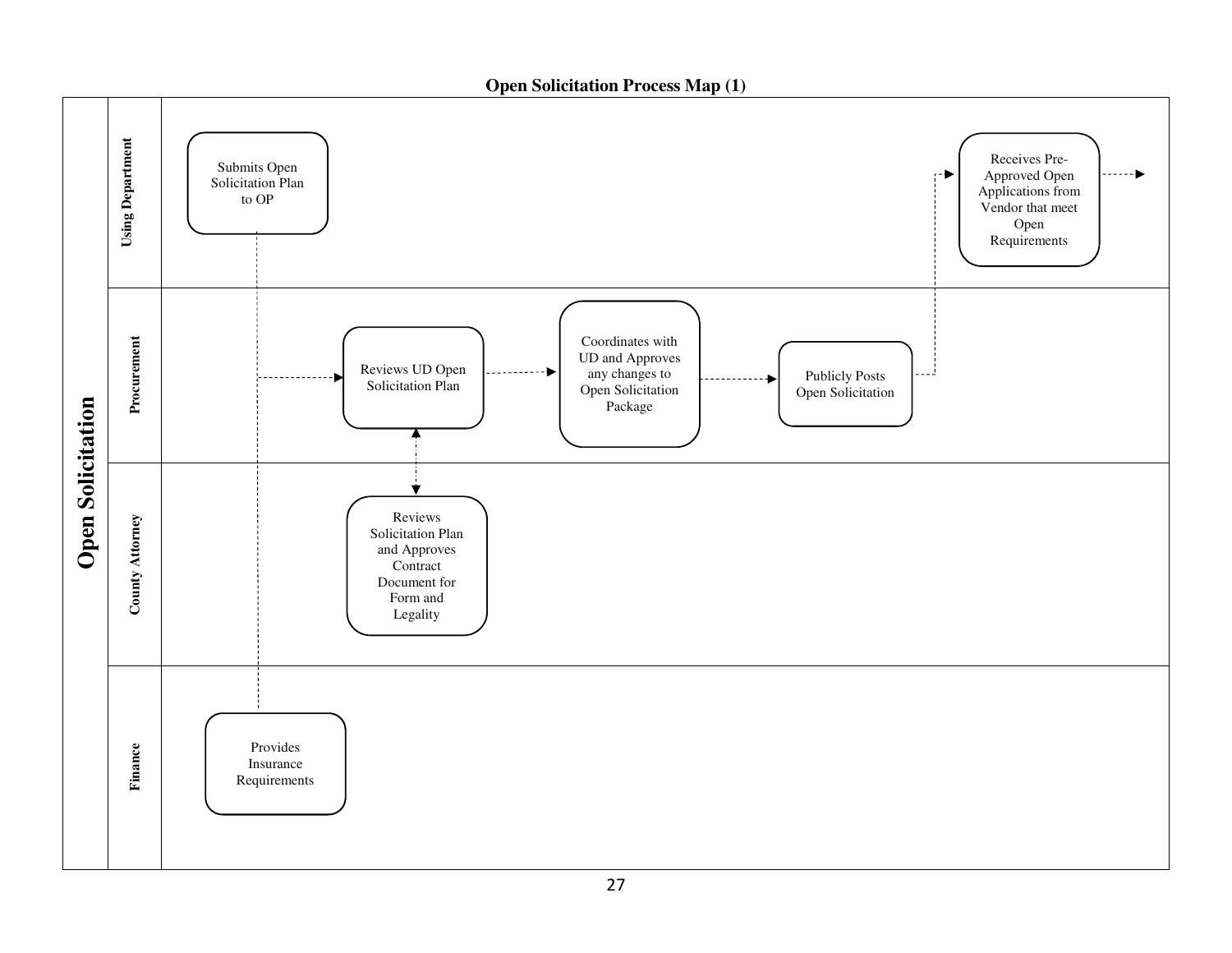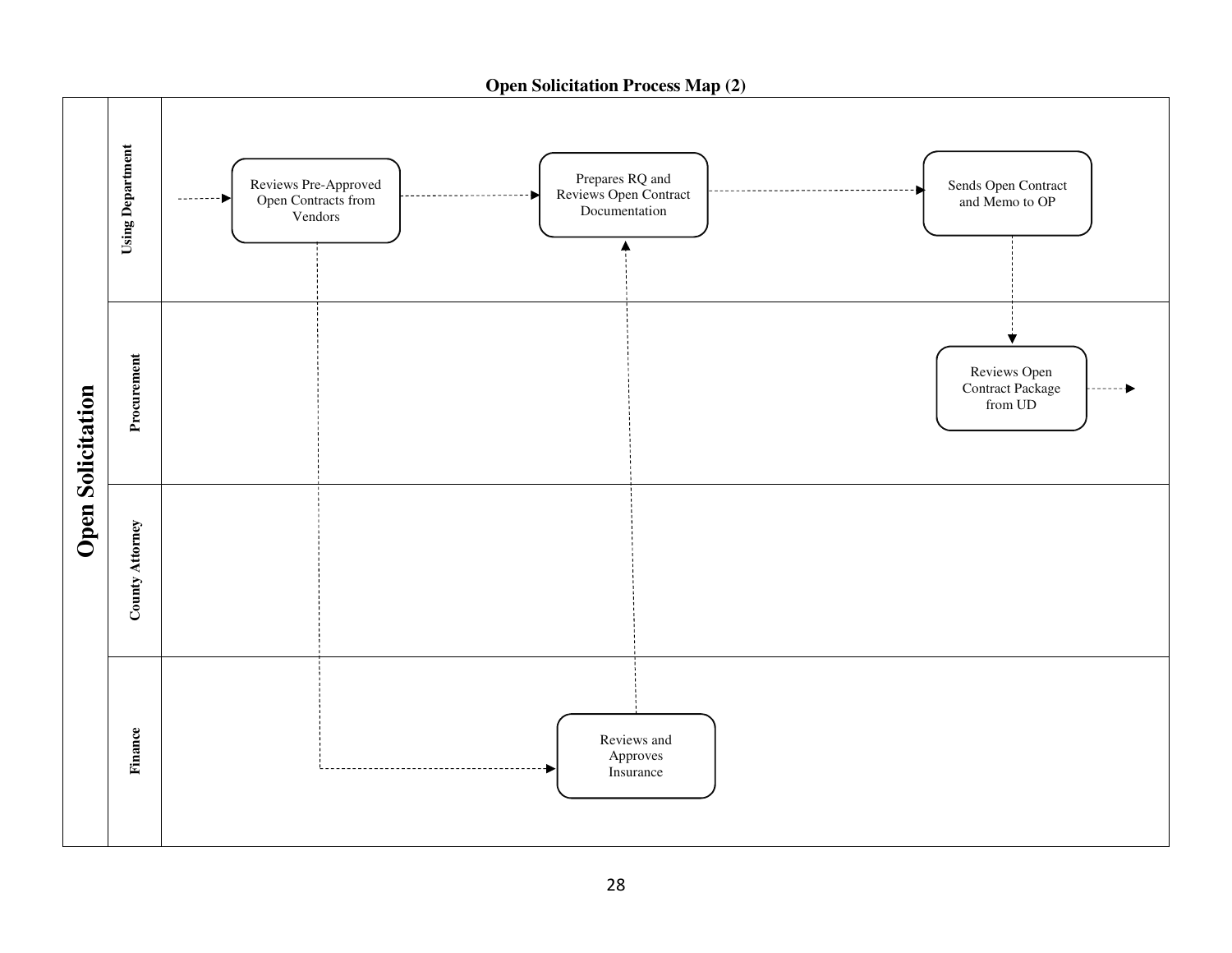

**Open Solicitation Process Map (3)**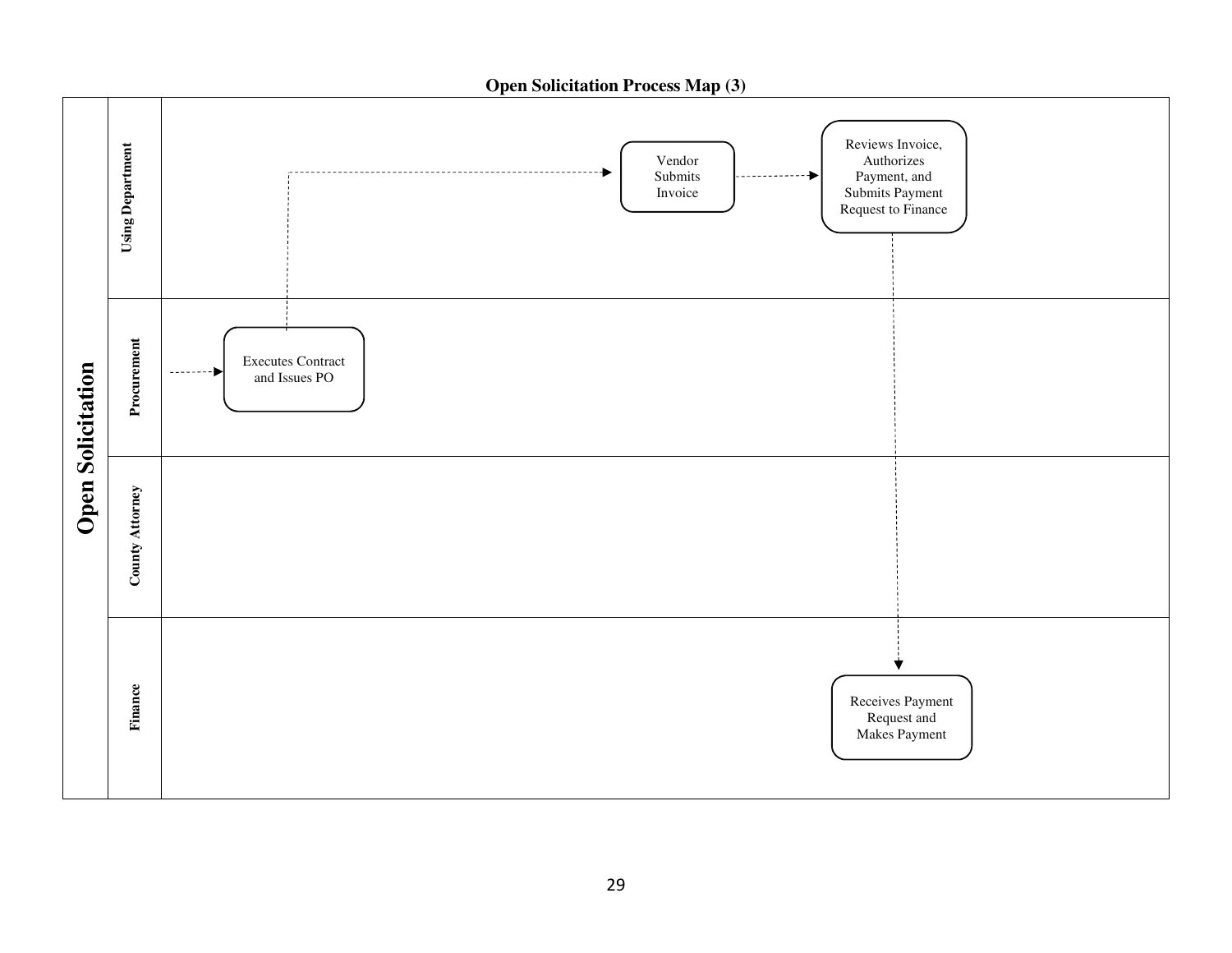Request for Proposal (RFP). The competitive formal Request for Proposal process is the most common process for procuring professional services. An RFP is a formal request for competitive sealed proposals from vendors for professional services, plus construction, goods, or non-professional services. The County uses this process when:

- A procurement is valued at \$100,000 or more;
- A department formulates the scope of services/specifications to be acquired;
- Generally known sources of supply and competition exist; and
- Technical considerations and cost are valid criteria for evaluating offers.

The contract for a Request for Proposal is predominantly based on the solicitation created for the required services. A solicitation for an RFP will often include a scope of services, performance measures, and insurance requirements. This documentation serves as background for the draft contract.

The following workflow process map summarizes the path a request for proposal (RFP) takes from its inception in the Using Department to final execution and vendor payment.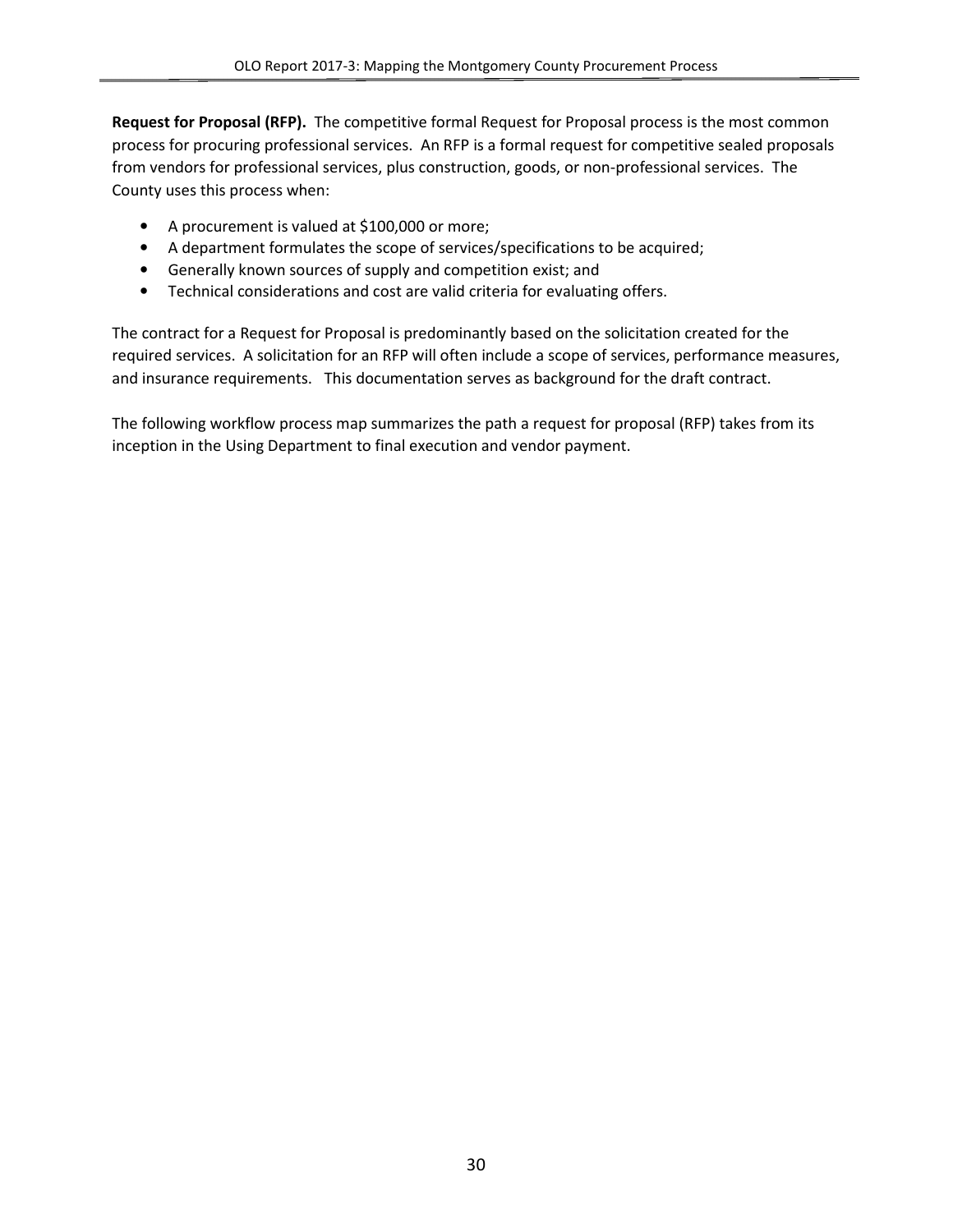**RFP Process Map (1)** 

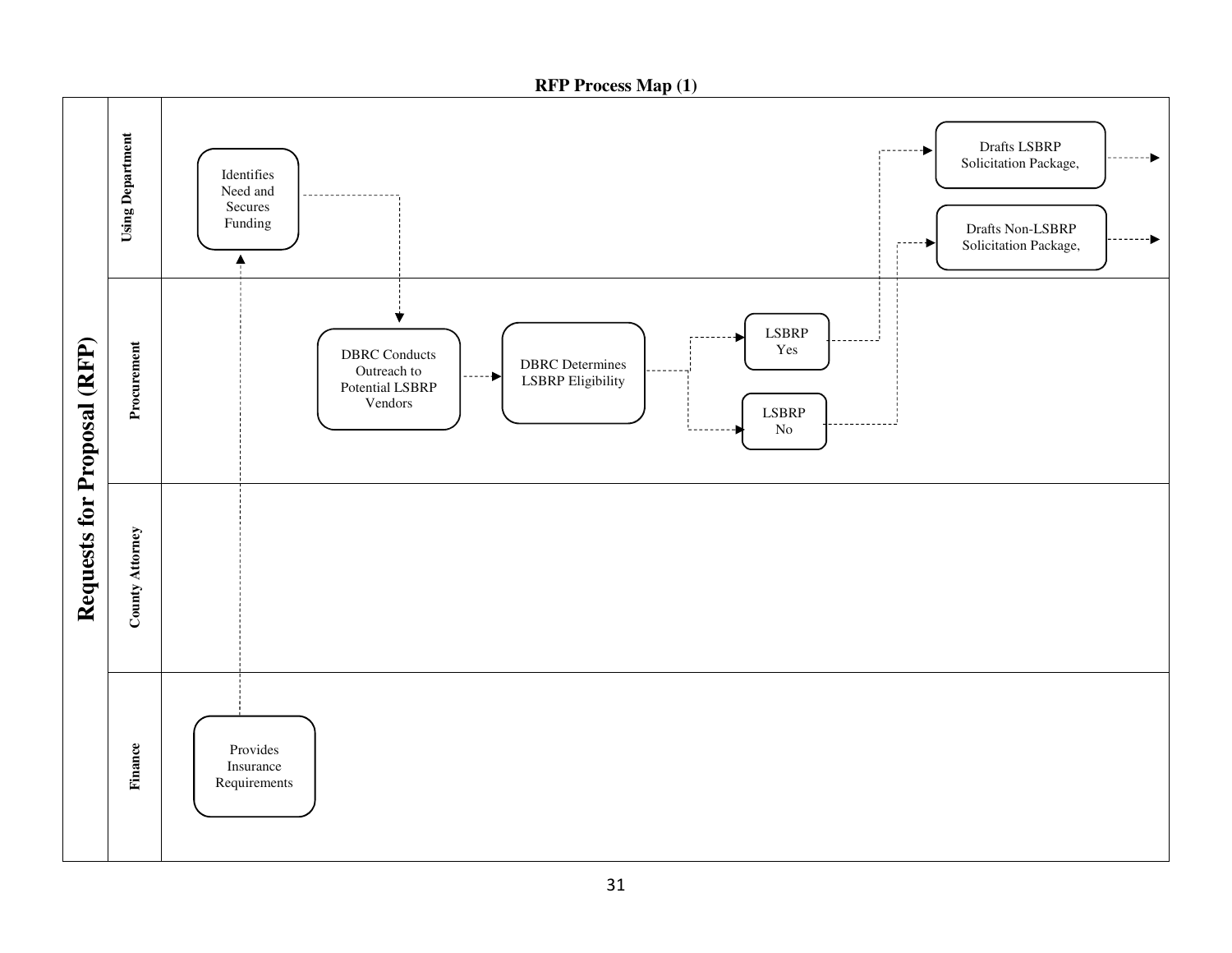**RFP Process Map (2) Using Department Using Department**  Receives Draft Package with Sends Completed RFP -b  $\sim$   $\sim$  Guidance and Package and Cover Makes Necessary Memo to OP Changes OP Buyer **Requests for Proposal (RFP)**  OP Buyer Sends Draft  $\bigstar$ Requests for Proposal (RFP) Reviews Draft RFP Package Back to UD Procurement **Procurement** County Attorney Procurement RFP Package OP Buyer if Changes are Necessary Completes Draft OP Buyer Recieves RFP Package to DBRC Reviews for Publicly Issue Draft RFP Package Artificial Barriers County Attorney May Review RFP Provisions as Requested Finance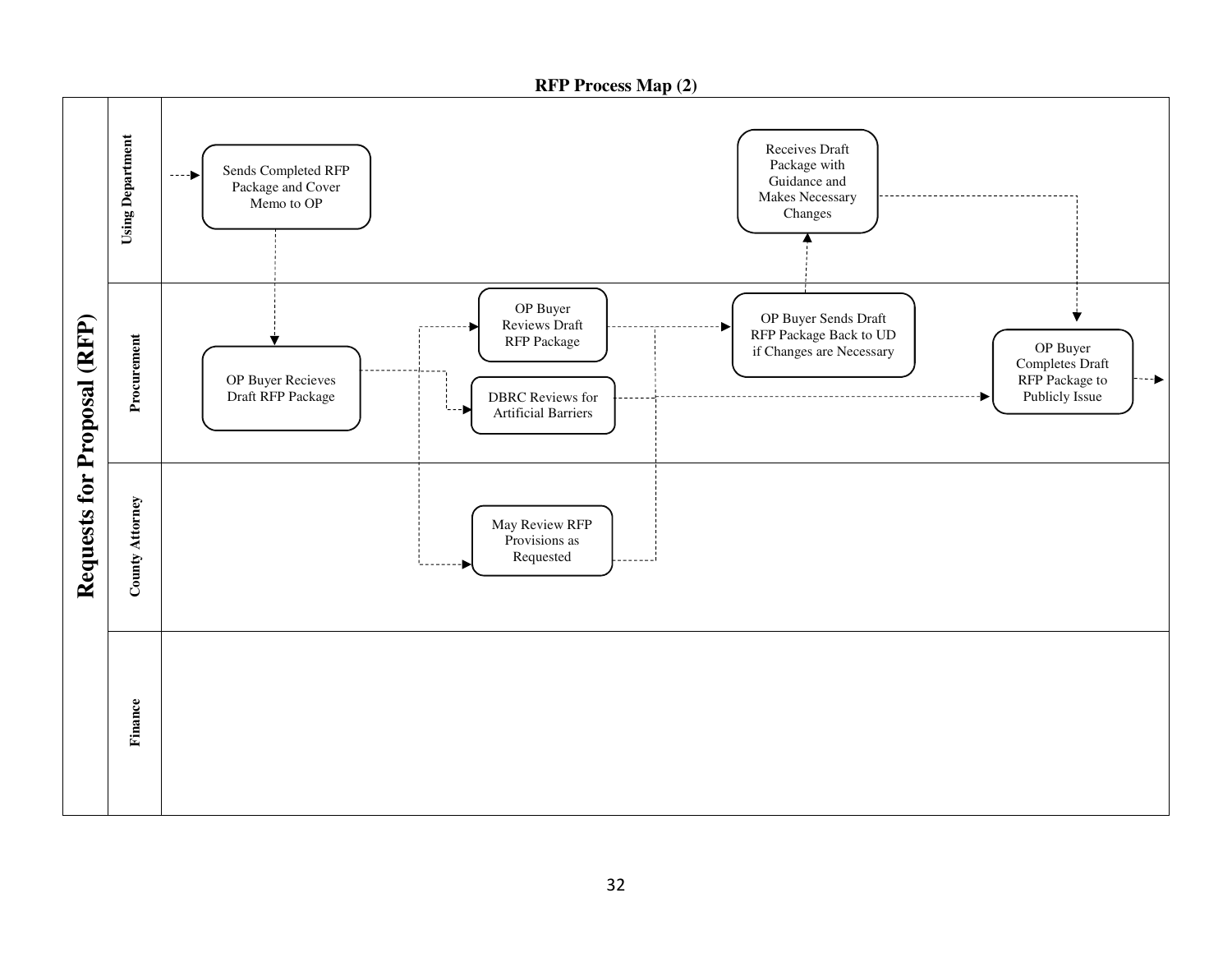

**RFP Process Map (3)**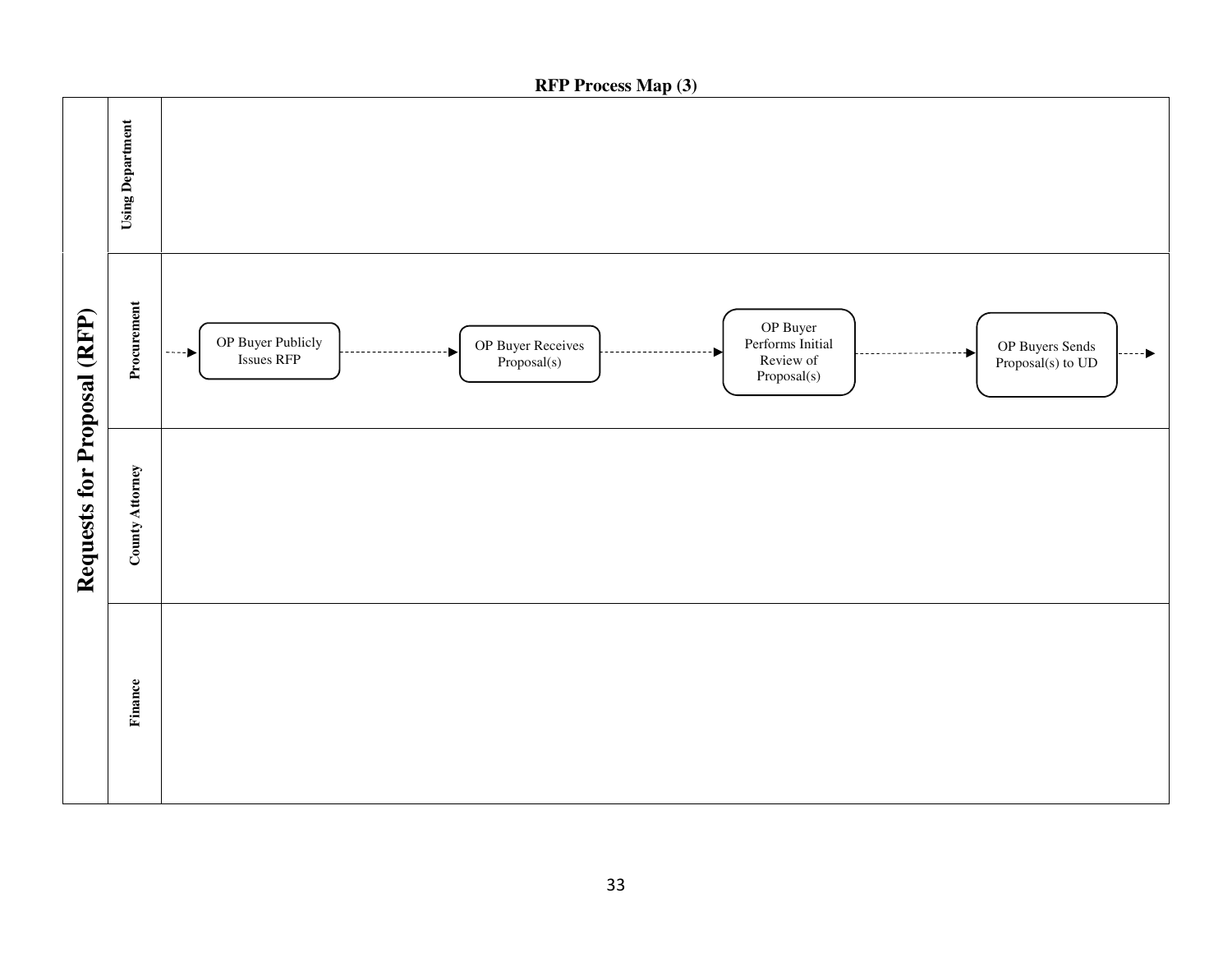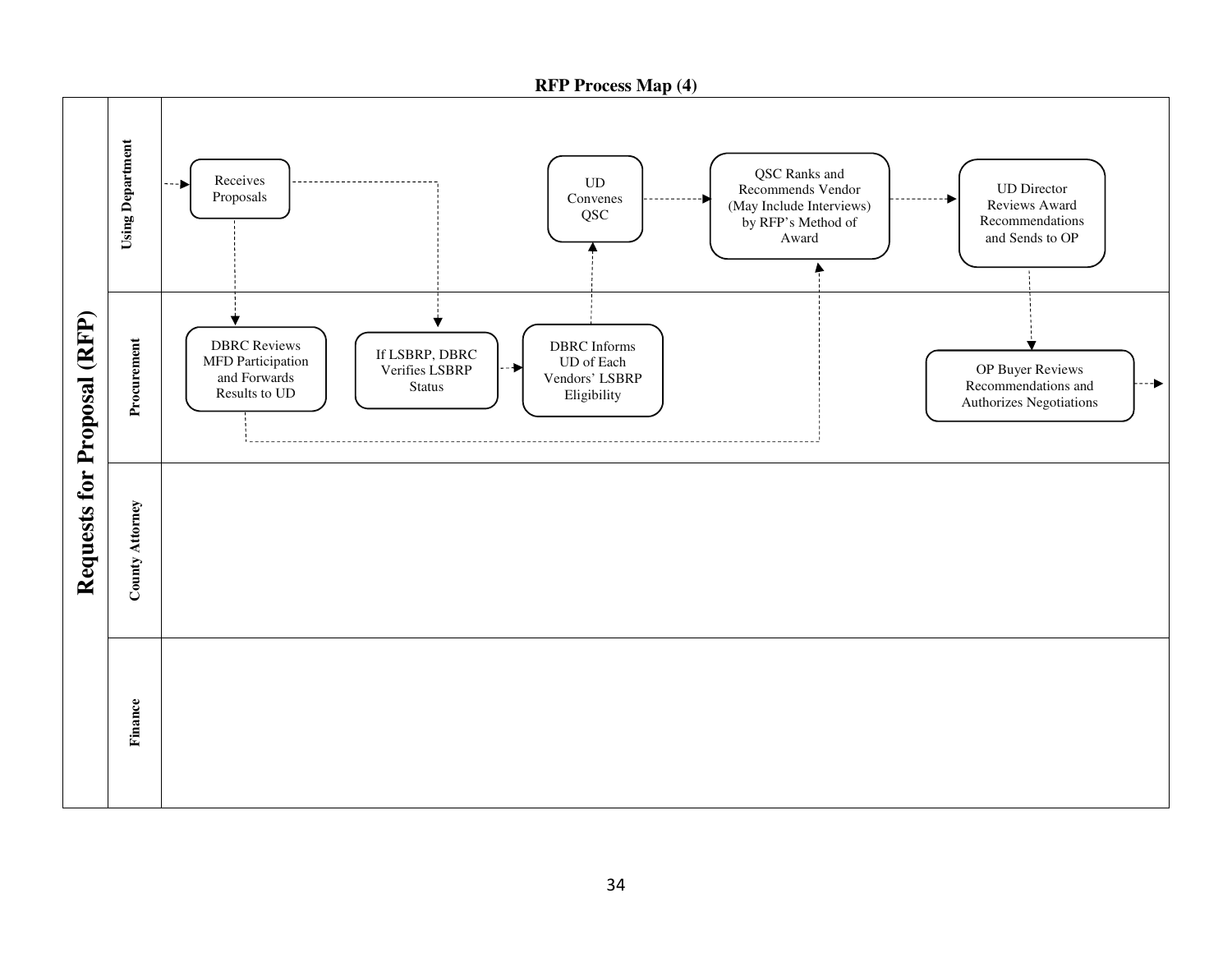**RFP Process Map (5)** 

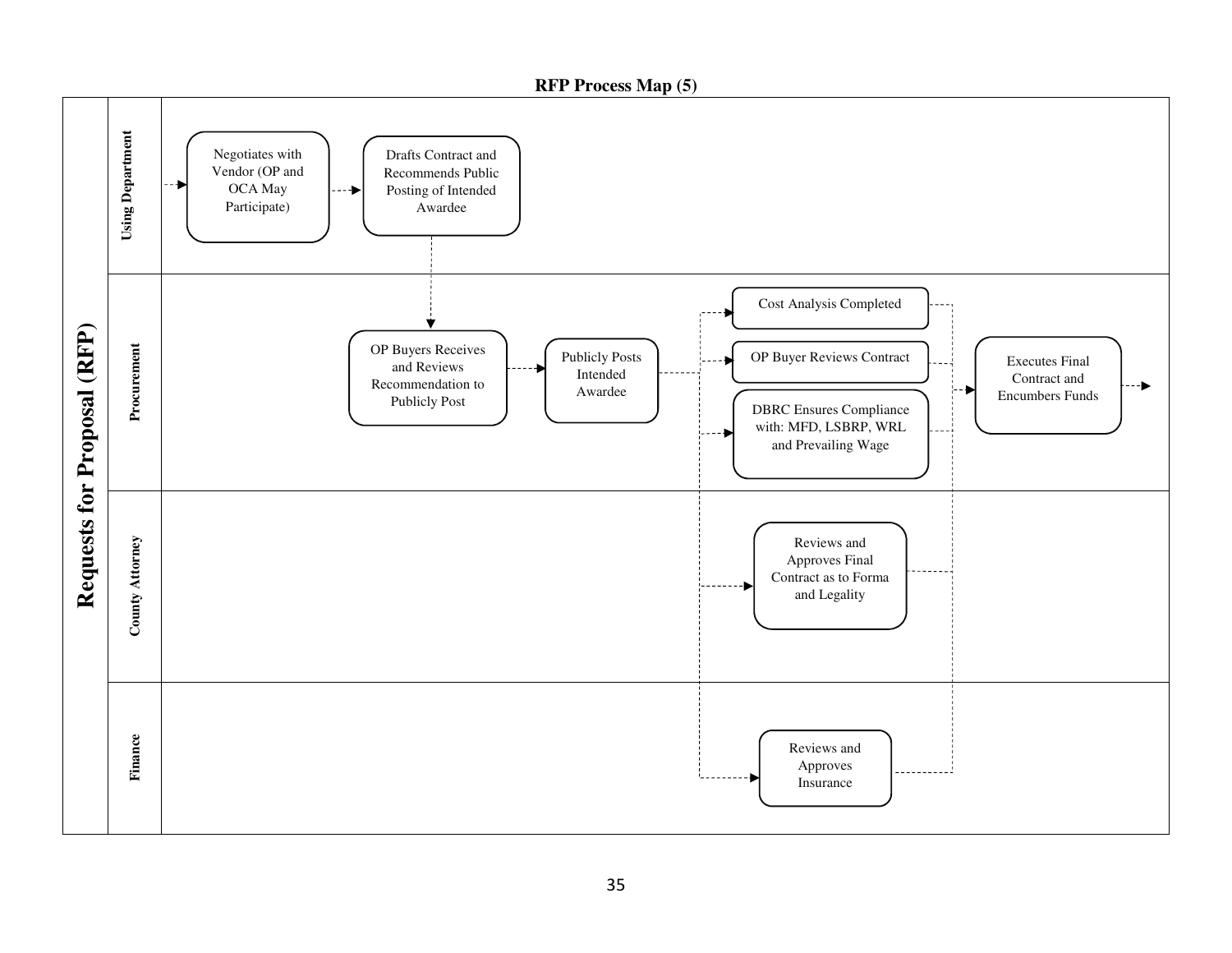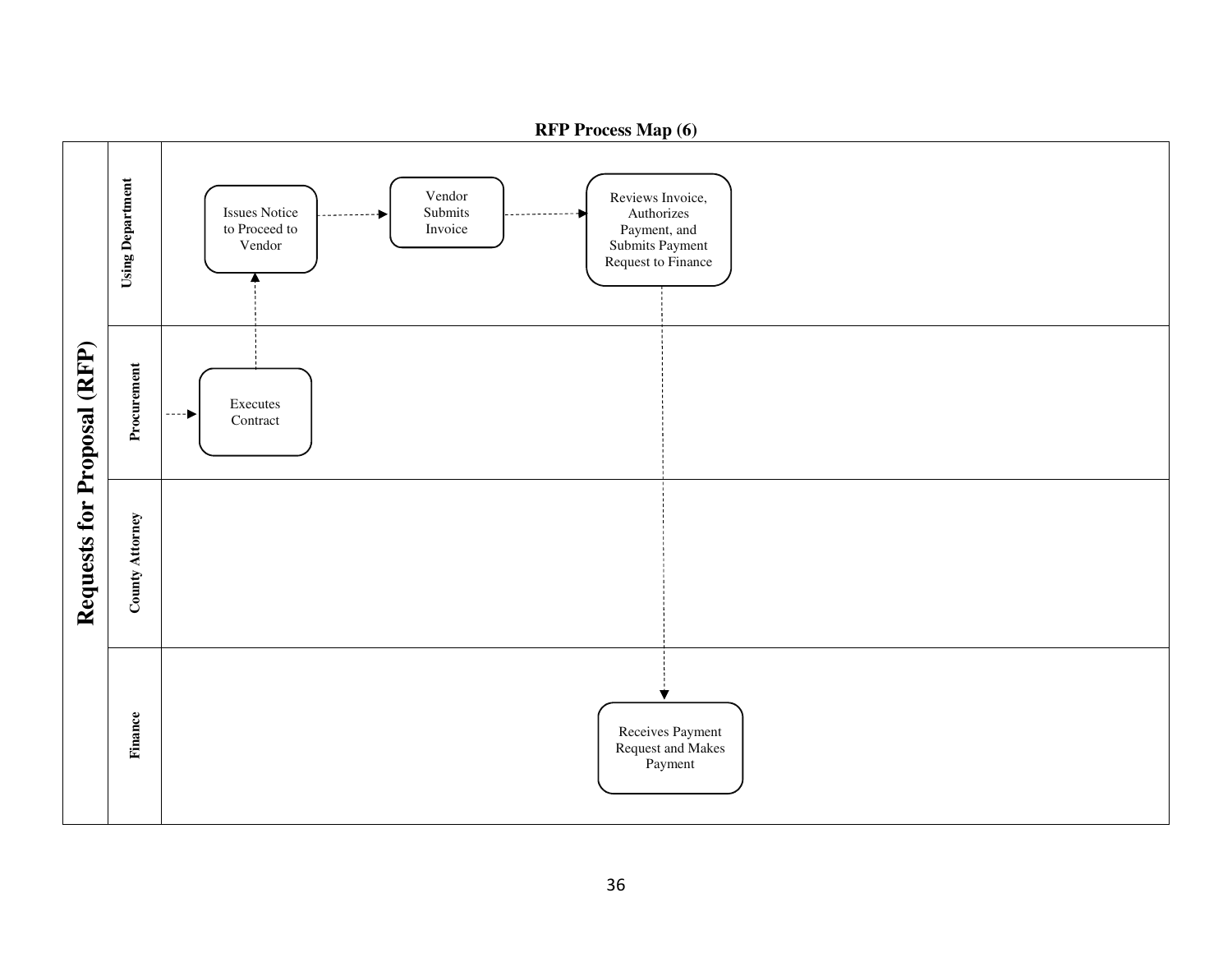Invitation for Bid (IFB). A formal solicitation in which competitive sealed bids are solicited through a public notice procedure that requires that bids be received by a specified date and time and opened publicly. IFBs are evaluated solely in terms of bidder responsibility, bidder responsiveness, and lowest price meeting all of the specifications and requirements of the goods, services or construction.

The following workflow process map summarizes the path an invitation for bid (IFB) takes from its inception in the Using Department to final execution and vendor payment.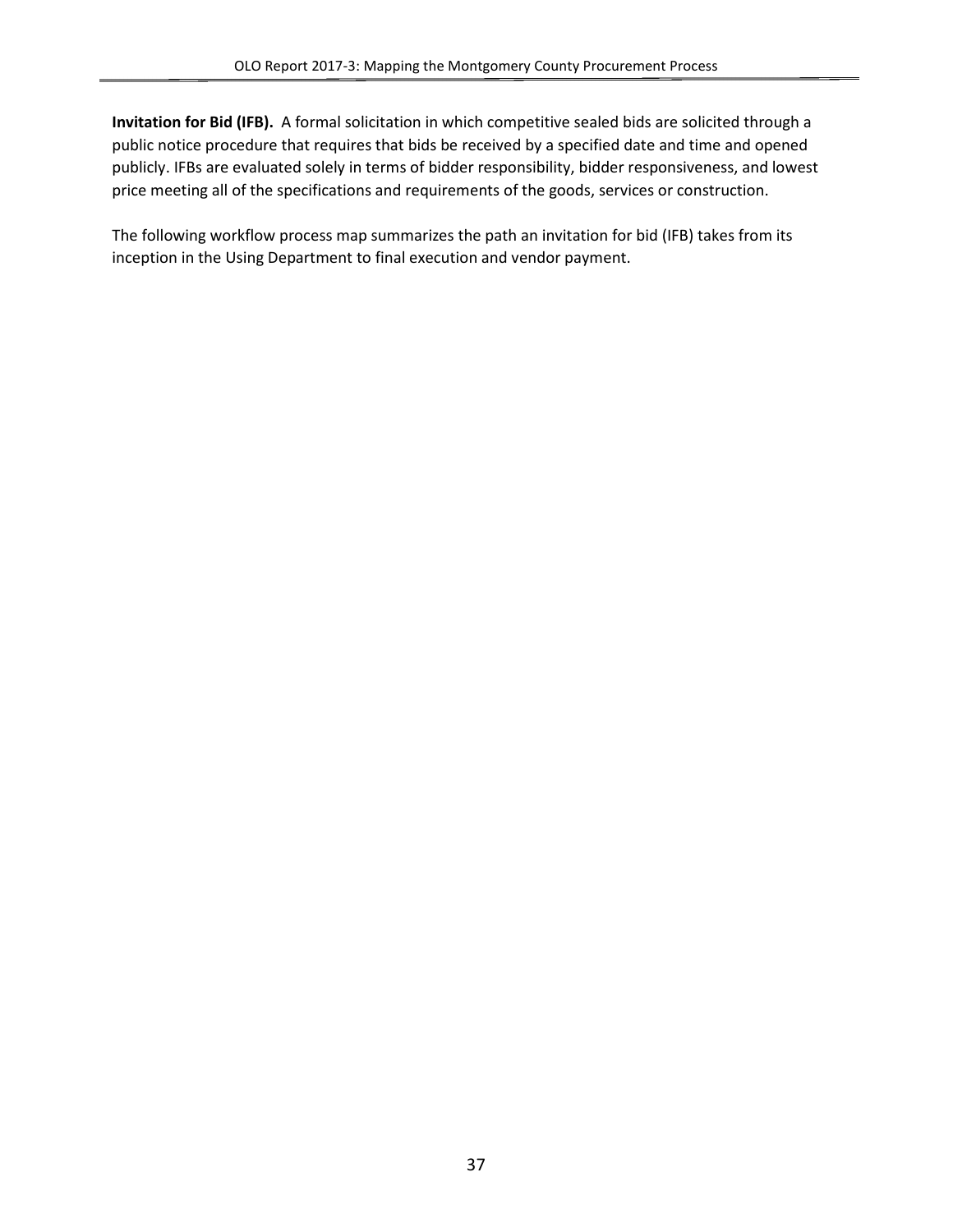**IFB Process Map (1)** 

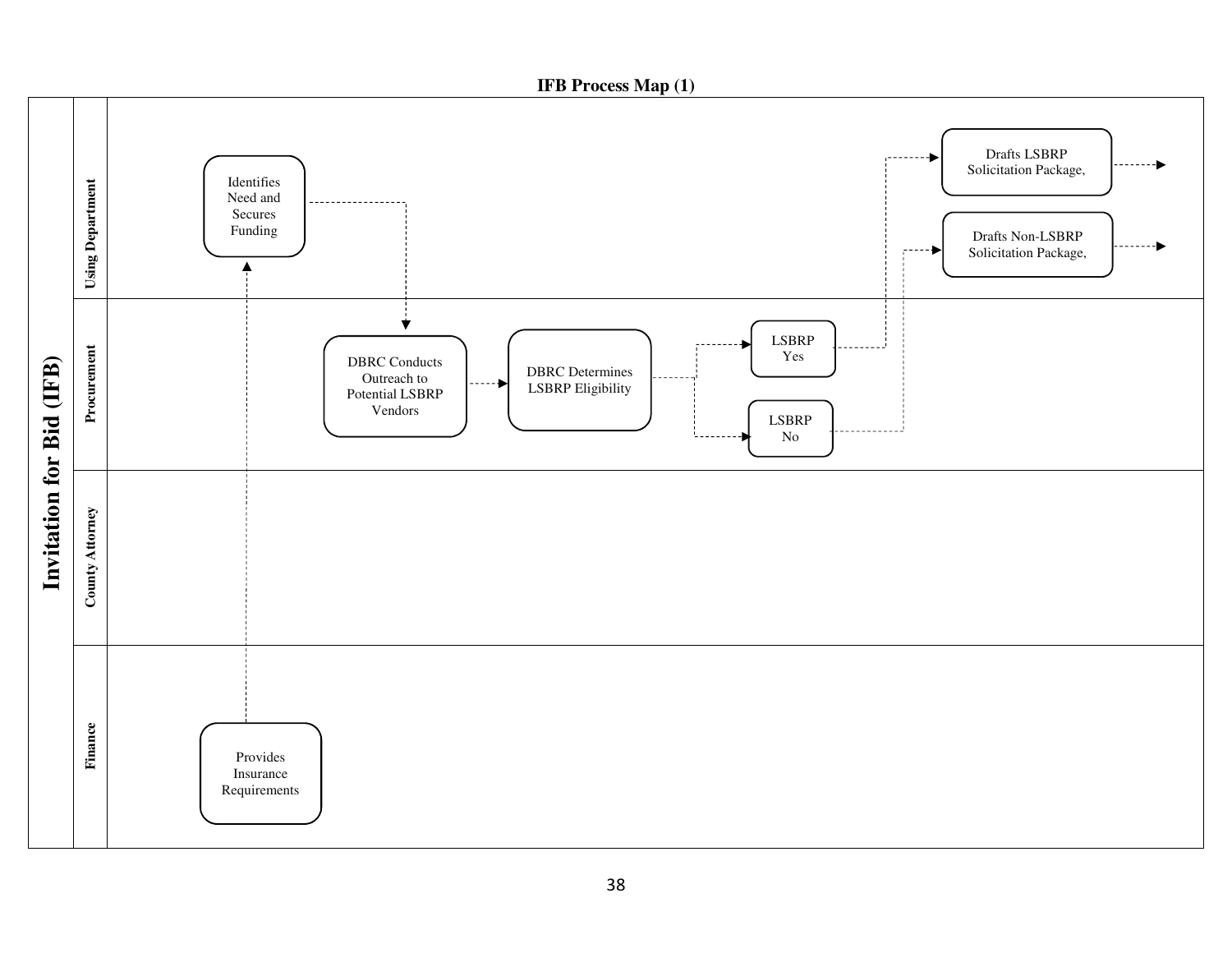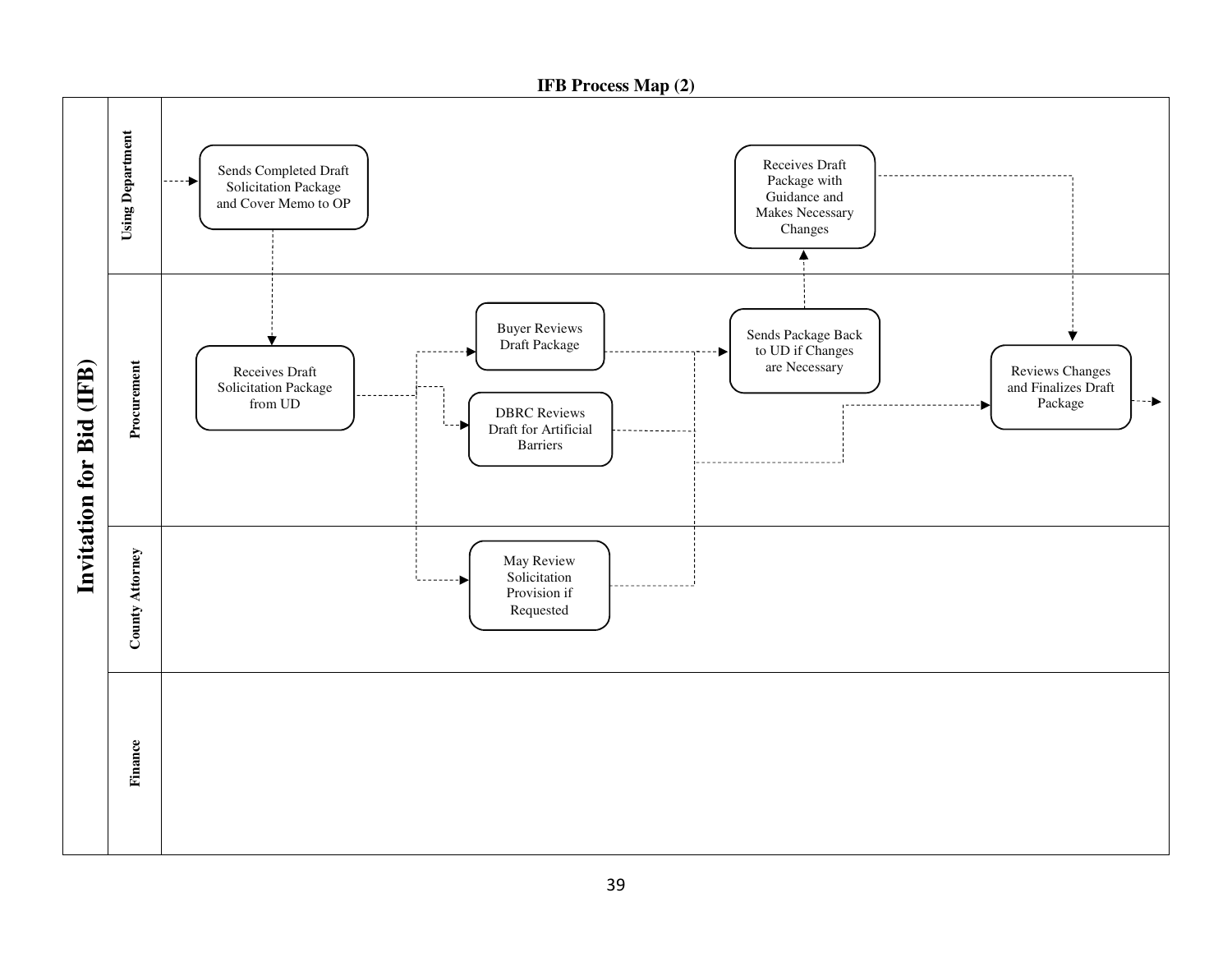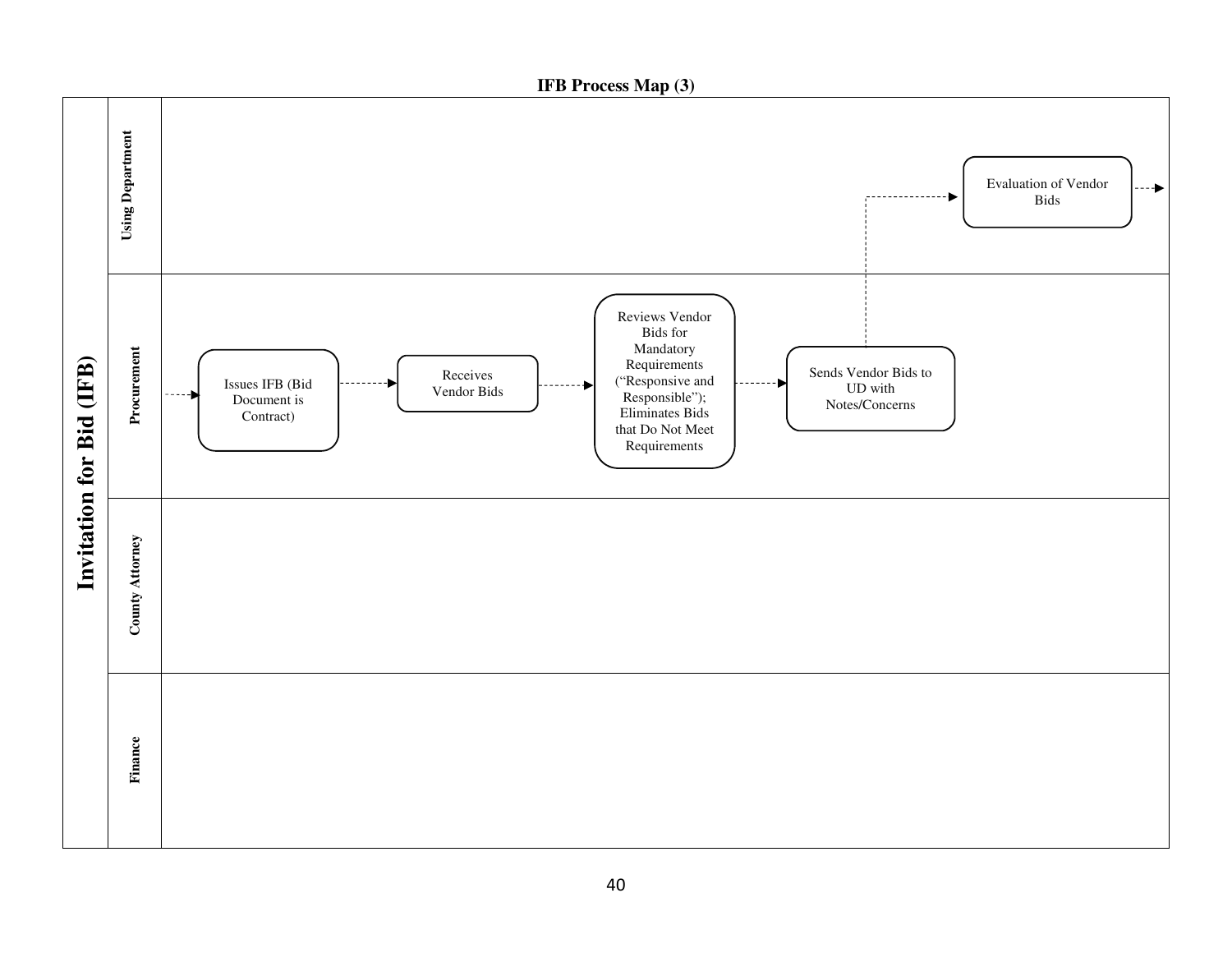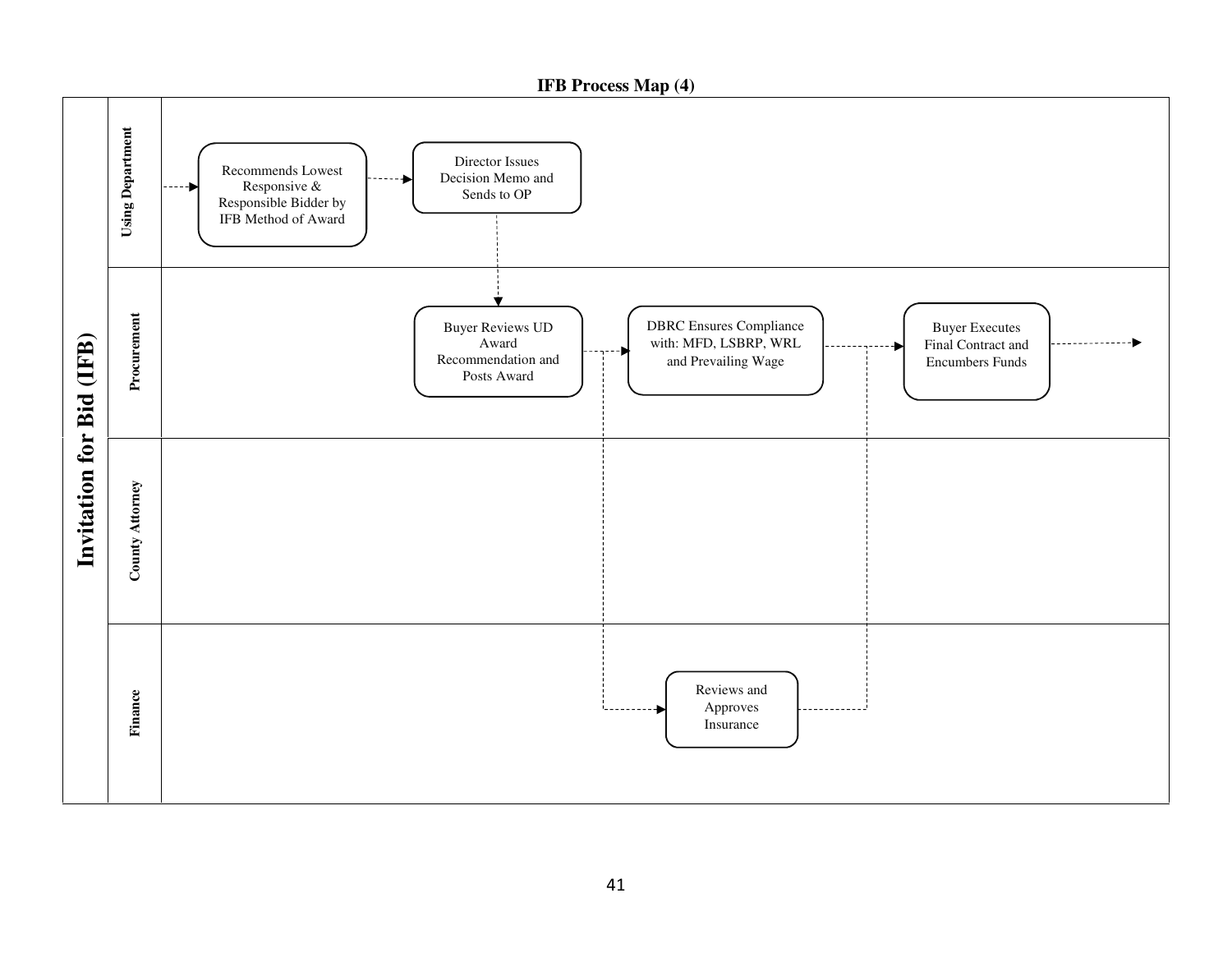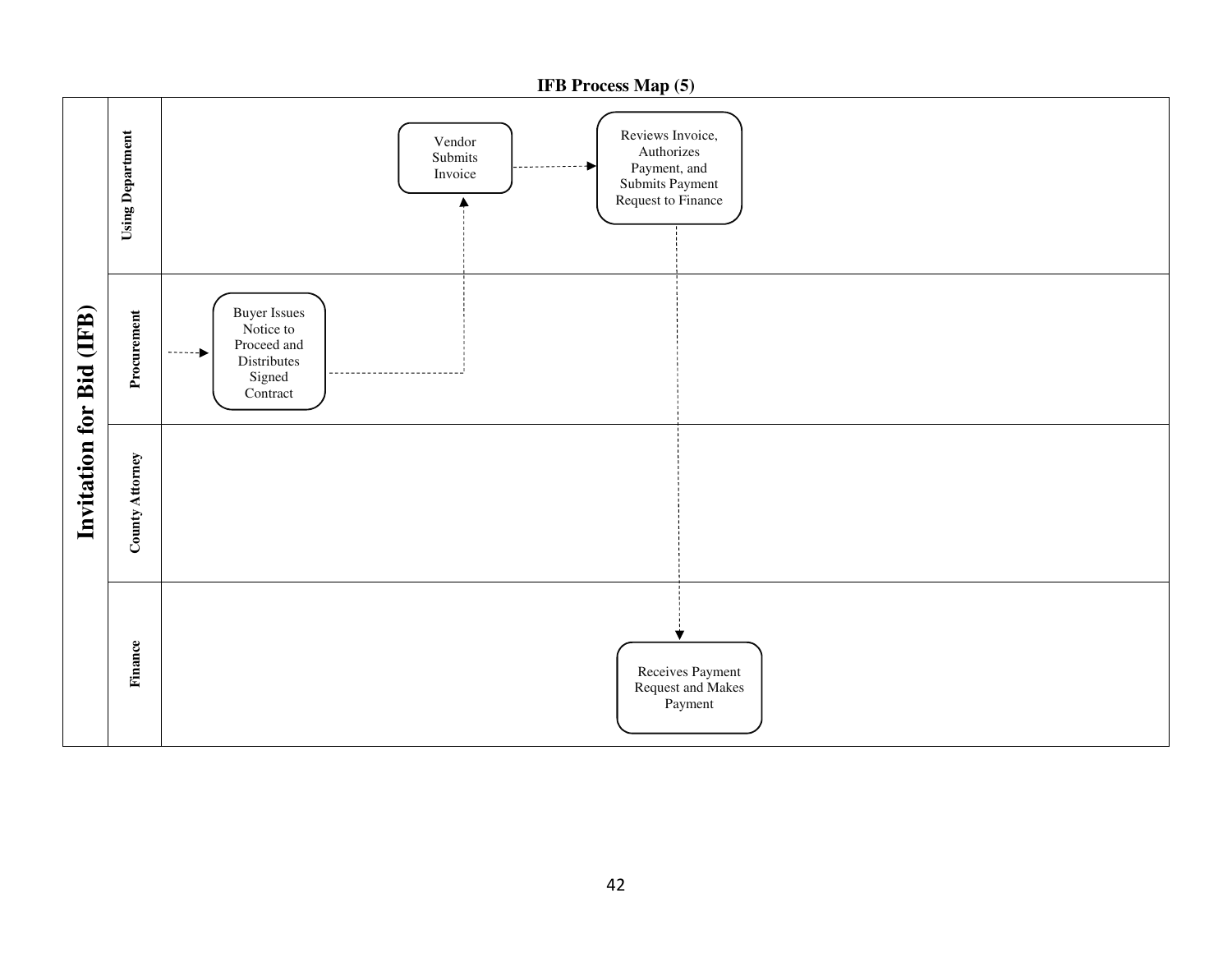Non-Competitive Award. Each year, the County Executive and County Council designate numerous forprofit and non-profit organizations as non-competitive award recipients ("community grants"). The Council appropriates funds for these awards to a Community Grants Non-Departmental Account (NDA) during the budget process. Every non-competitive award listed on the Non-Competitive Contract List is assigned to a department for administrative purposes and grants are one-time awards with a term of one year and may be renewed if there is continued designation on the non-competitive award list.

The following workflow process map summarizes the path a non-competitive award takes from its inception in the Using Department to final execution and vendor payment.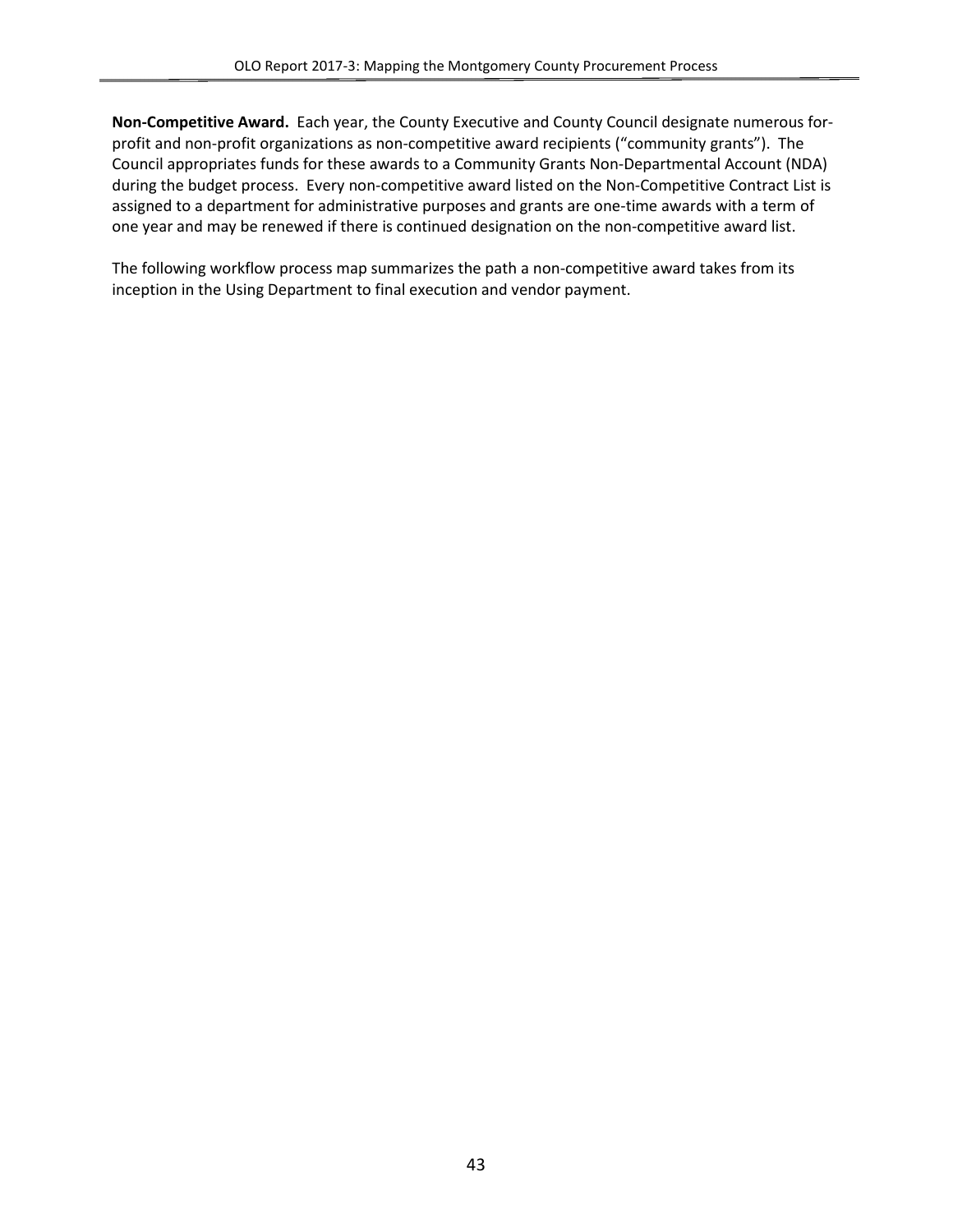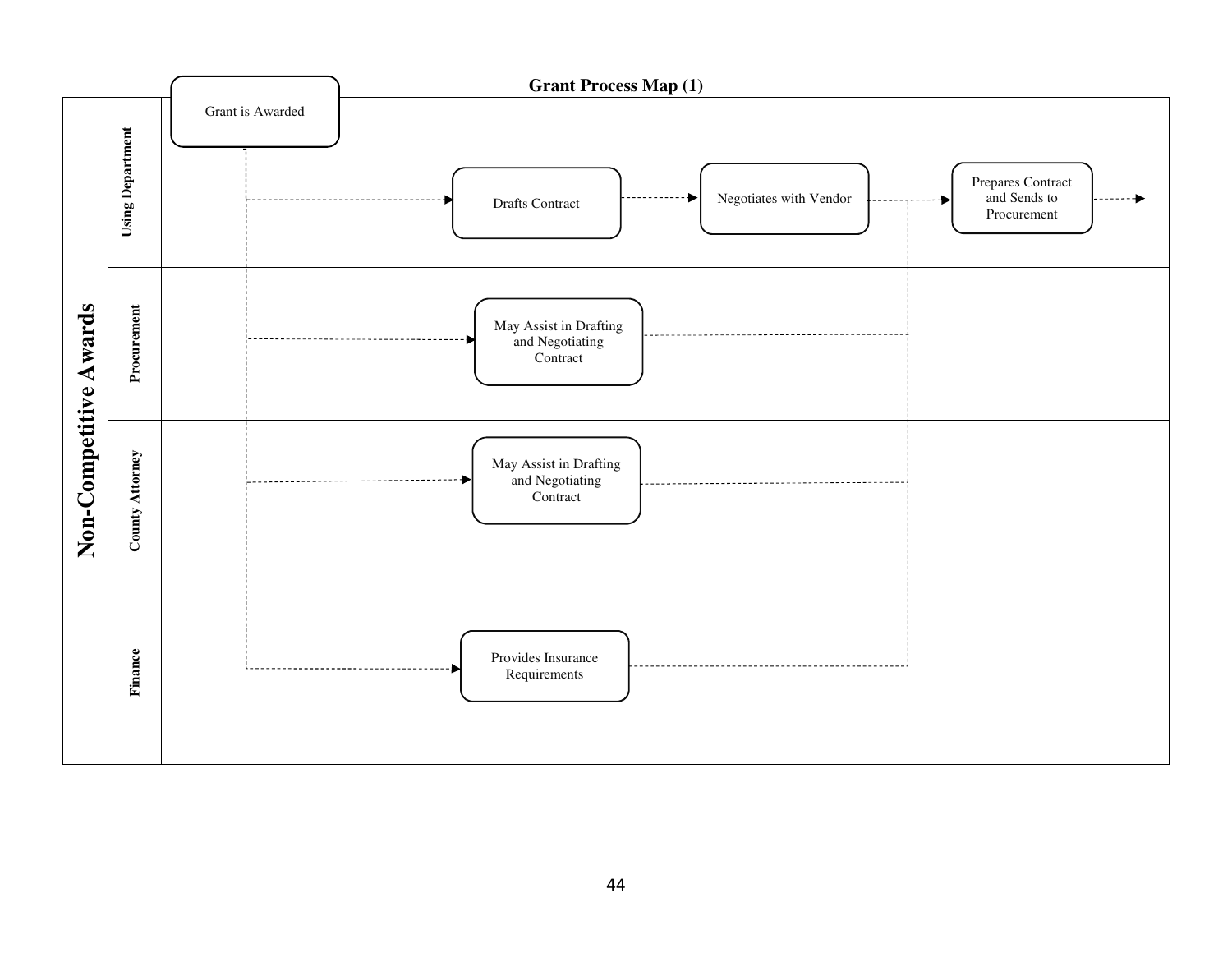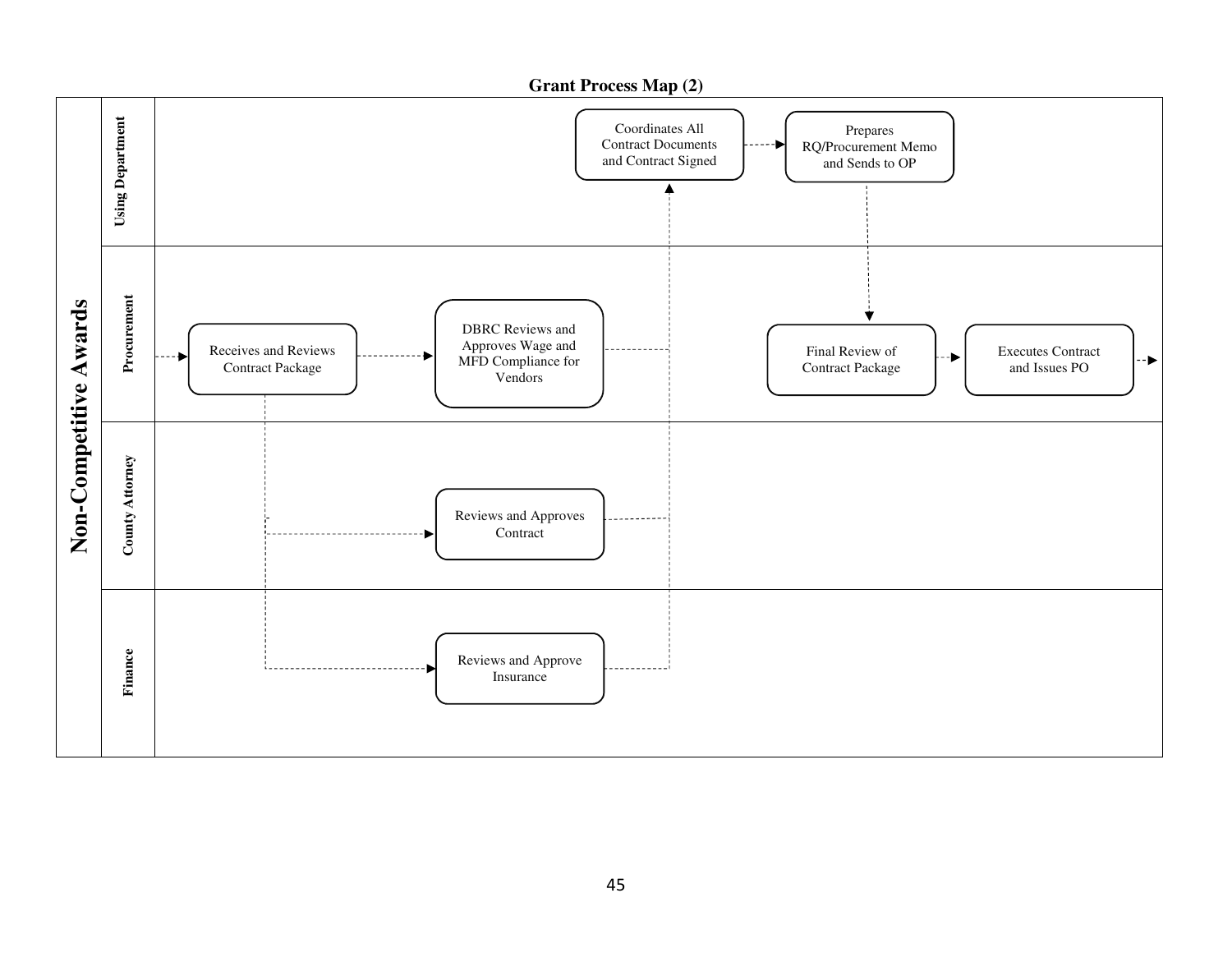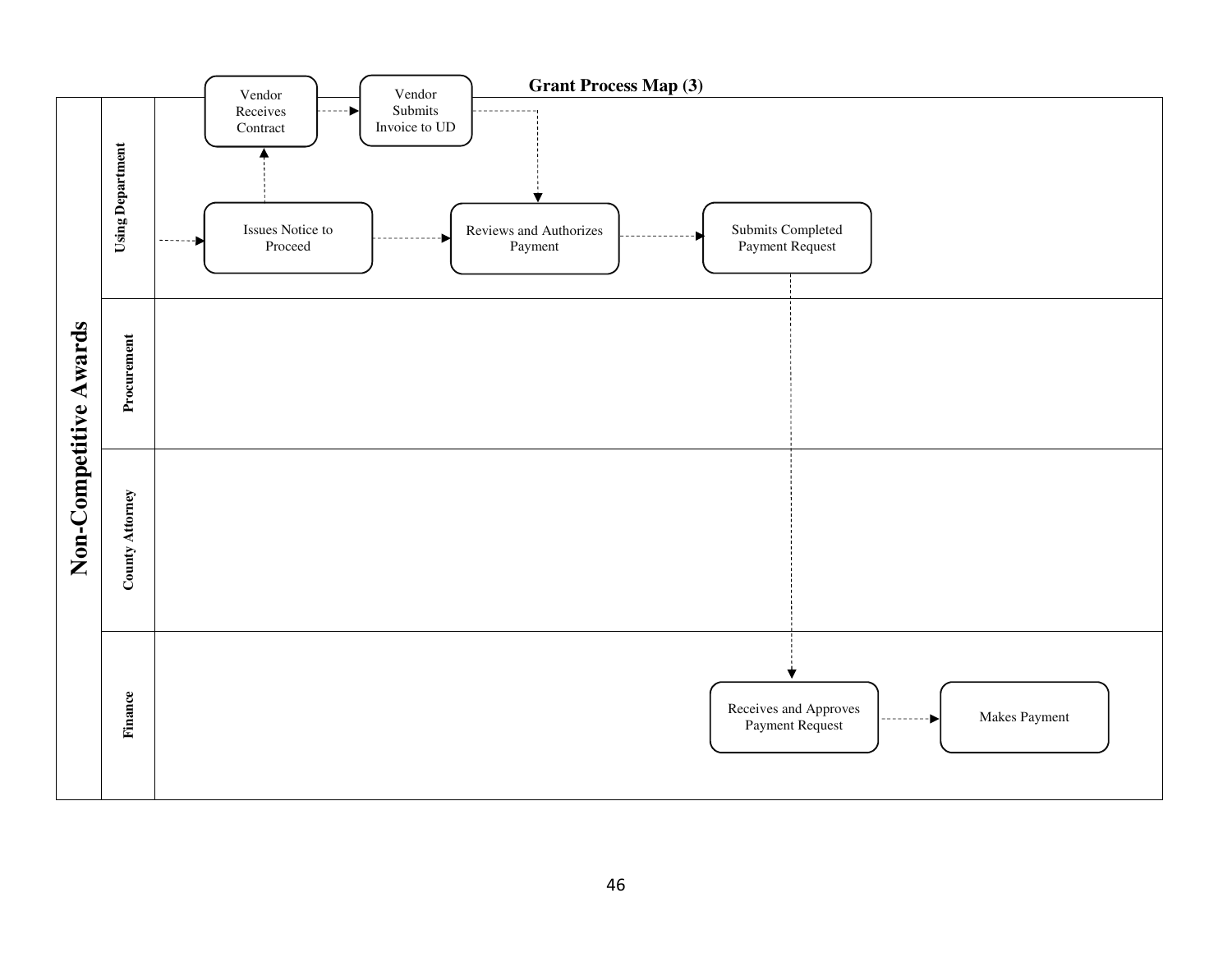### B. Procurement Processing Times

This section provides data on the time it takes to execute a contract. For the purpose of this analysis, the process begins with the creation of a complete solicitation package and ends with contract execution. The Office of Procurement provided the average times of key procurement process points for all 85 contracts in which the complete solicitations turned into a contract during FY15. Data was provided by the Office of Procurement. The table below summarizes the length of time between key points in the procurement process. The averages for RFP and IFB include construction contracts within those categories, with the exception of the average time of the entire process (from issuance to execution), which has construction contracts pulled out and reported separately.

On average, an RFP took 200 days (about 6-7 months) to become a contract and an IFB took an average of 132 days (about 4-5 months).<sup>29</sup> Many of the milestones had similar lengths of time for both RFPs and IFBs including how long the solicitation is issued, how long it takes Procurement to send bid packages to Using Departments, and how long it takes once a Using Department makes a recommendation to publicly post the award and execute the contract. IFBs took thirteen more days, on average, to issue a solicitation once the package was complete; whereas RFP took almost sixty more days, on average, compared with IFB during the Using Department selection process.

| Time Between                                                                                                      | <b>Average Days -</b><br><b>RFP</b> | <b>Average Days -</b><br>IFB |
|-------------------------------------------------------------------------------------------------------------------|-------------------------------------|------------------------------|
| Creation of Complete Solicitation Package to Issuance of Solicitation                                             | 27                                  | 40                           |
| Issuance of Solicitation to Closing Date of Solicitation                                                          | 38                                  | 38                           |
| Closing Date of Solicitation to Sending Bid Packages from Office of<br>Procurement to Using Department for Review | 3                                   | 3                            |
| Sending Bid Packages from Office of Procurement to Using<br>Department for Review to Department Recommendation    | 93                                  | 34                           |
| Department Recommendation to Publicly Posting of Award                                                            | 10                                  | 9                            |
| Publicly Posting of Award to Contract Execution                                                                   | 42                                  | 42                           |
| Average Days from Issuance to Execution*                                                                          | 200                                 | 132                          |

## Average Number of Calendar Days between Key Points in Procurement Process, FY15

\*Construction contracts take an average of 142 days from issuance to execution.

The Office of Procurement also tracks the date of the Using Department's initial submission of a solicitation package to the Office of Procurement. Procurement staff report that in FY15, the average number of days from initial submission from a Using Department to creation of a complete solicitation package was 36 days for RFP and 70 days for an IFB. However, procurement staff report that this data collected is not necessarily reliable because the completeness of the original submission can vary - "whether it was a memo received, a shell of a package missing most items, a very rough draft, etc." Further, the needs of a Using Department may change during after initial submission, which can result in a complete rewrite of a solicitation package. Using Department staff report that this time period prior to the creation of the official solicitation package can be significant.

 $\overline{\phantom{0}}$ 

<sup>29</sup> Calendar days.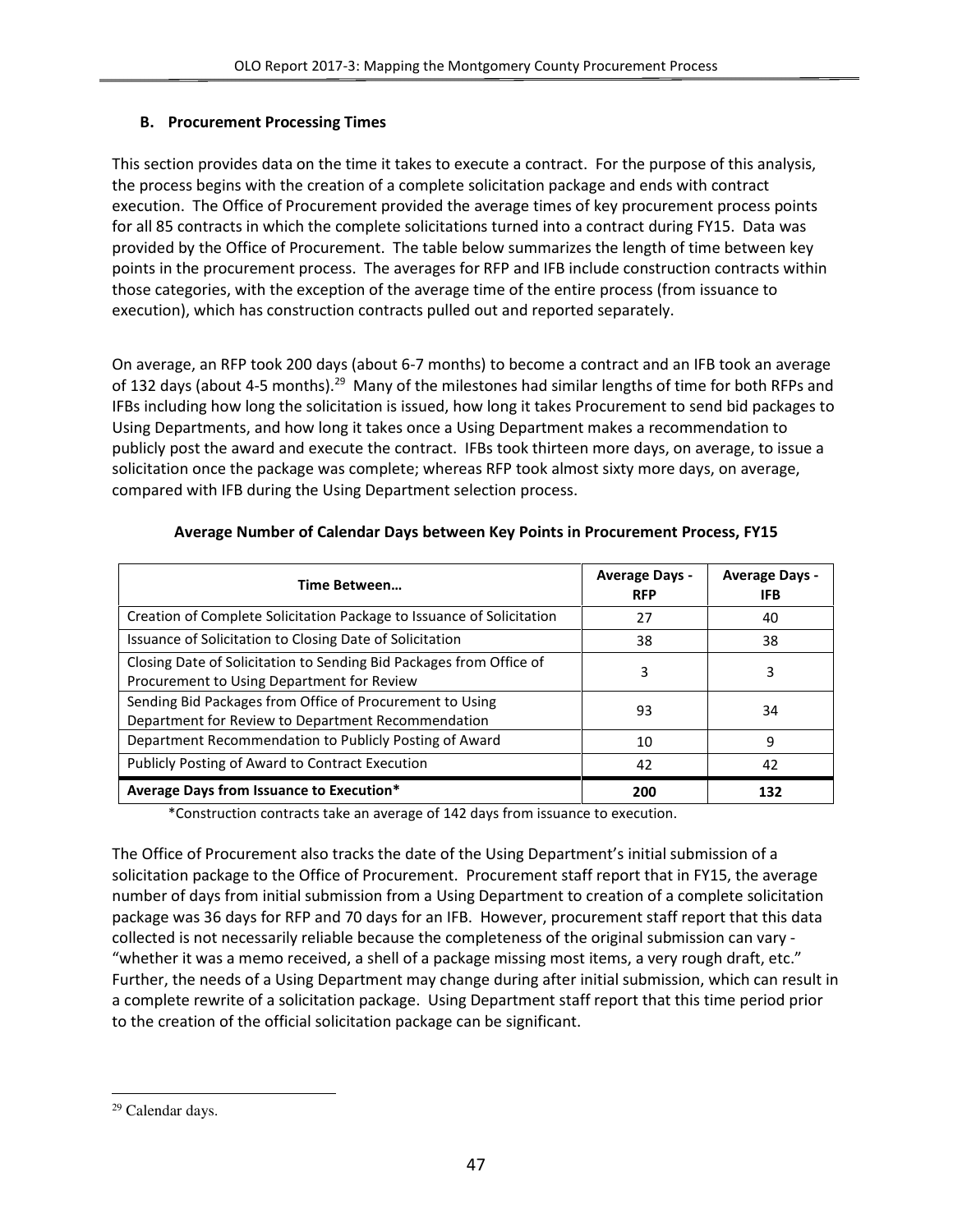The following table shows the overall average number of days from solicitation issuance to contract execution for contracts issued and executed during FY15, by department. As shown, the length of time varied significantly between departments, which may be a function of the types of contracts and the programs, services solicited for (some departments may have more complicated solicitations and types of contracts to execute), number of responses received, or the level of Using Department familiarity with the procurement process.

| <b>Department</b>                   | <b>Average Days</b><br>- All Contracts | <b>Average Days</b><br>- RFP | <b>Average Days</b><br>- IFB |
|-------------------------------------|----------------------------------------|------------------------------|------------------------------|
| <b>Community Engagement Cluster</b> | 198                                    | 198                          |                              |
| <b>County Executive</b>             | 240                                    | 240                          |                              |
| <b>Economic Development</b>         | 124                                    | 124                          |                              |
| <b>Environmental Protection</b>     | 142                                    | 163                          | 128                          |
| Finance                             | 79                                     |                              | 79                           |
| Fire and Rescue Services            | 169                                    | 201                          | 154                          |
| General Services*                   | 210                                    | 239                          | 306                          |
| <b>Health and Human Services</b>    | 161                                    | 171                          | 84                           |
| <b>Human Resources</b>              | 213                                    | 213                          |                              |
| Libraries                           | 487                                    | 487                          |                              |
| Liquor Control                      | 109                                    |                              | 109                          |
| <b>Permitting Services</b>          | 316                                    | 316                          | --                           |
| Police                              | 129                                    | 181                          | 76                           |
| <b>Public Information Office</b>    | 208                                    | 208                          |                              |
| Recreation                          | 149                                    | 175                          | 132                          |
| <b>Technology Services</b>          | 286                                    | 327                          | 183                          |
| Transportation*                     | 210                                    | 350                          | 175                          |

#### Average Number of Days from Solicitation Issuance to Contract Execution FY15, by Department

\*DGS Construction Contract Average is 127 Days and DOT Construction Contract Average is 193 Days

The Office of Procurement also provided OLO with performance data on the percent of solicitation measures that met agreed upon timelines for procurement milestones. The table below shows the percentage of milestones met for three types of contracts – IFBs, RFPs, and Construction contracts which were started and executed in FY15. The table also shows the percentage of contracts that met the agreed upon timelines within five days of the agreed upon date. As the data show, construction contracts met the agreed upon timelines almost 100% of the time, in contrast to IFB and RFPs which met the timelines approximately three quarters of the time. There are more records under the IFB and RFP categories.

| <b>Solicitation Type</b> | <b>Number of</b><br><b>Records</b> | Actual<br><b>Measures Met</b> | <b>5 Day Deviation</b><br>Met |
|--------------------------|------------------------------------|-------------------------------|-------------------------------|
| IFB.                     | 31                                 | 70.73%                        | 76.42%                        |
| <b>RFP</b>               | 40                                 | 76.88%                        | 85.63%                        |
| Construction             | 14                                 | 98.21%                        | 100%                          |

#### Percent of Solicitations That Met Contract Milestones, FY15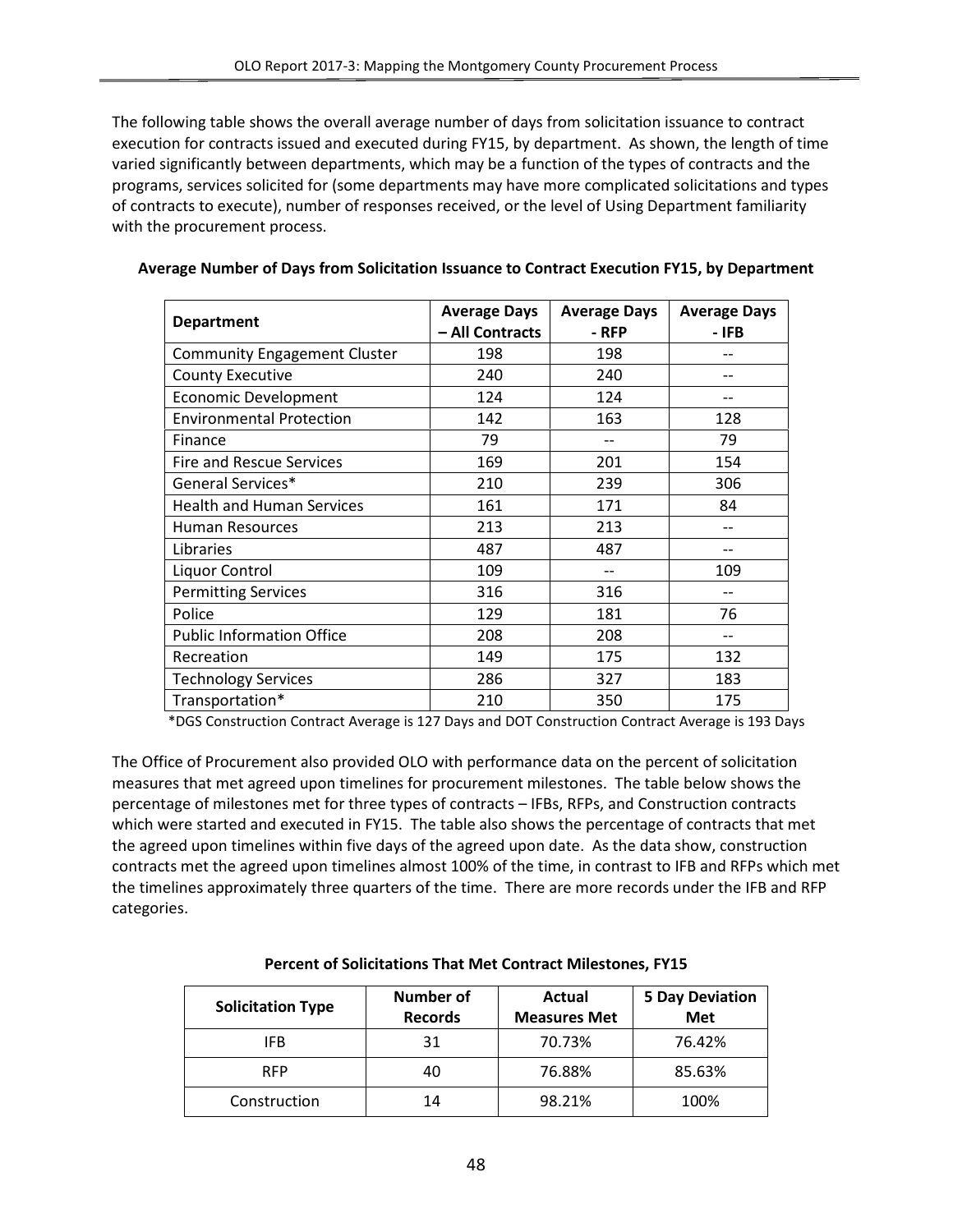Procurement Policies and Regulations Task Force. The Procurement Policies and Task Force Procurement Process examined the length of the procurement process and reported that the Qualification and Selection Committee and contract development/negotiation parts of the process were the lengthiest, managed by the using department. The Task Force was provided with the following chart that summarizes the average length of the process for various types of contracts compared with benchmark jurisdictions.

|                                     | <b>IFB</b>                   | <b>RFP</b>                         | <b>Construction</b>                       | Compliance<br><b>Programs</b>     |
|-------------------------------------|------------------------------|------------------------------------|-------------------------------------------|-----------------------------------|
| <b>Montgomery County</b>            | 5 months                     | 9 months                           | 4 months                                  | MFD, Living Wage,<br><b>LSBRP</b> |
| MD State Dept. of<br>Transportation | 6 months                     | 9 months*                          | 6 months                                  | MFD, Living Wage,<br><b>LSBRP</b> |
| <b>Fairfax County</b>               | 3.5 months                   | 7 months                           | No construction<br>reported<br>separately | No Compliance<br>Programs         |
| Anne Arundel County                 | 4 months                     | 8-12 months                        | 18 months                                 | No Compliance<br>Programs         |
| <b>Frederick County</b>             | 3 months                     | 4 months (partial<br>year numbers) | No data                                   | No Compliance<br>Programs         |
| M-NCPPC                             | <b>Estimated 2</b><br>months | Estimated 4<br>months              | No construction<br>reported<br>separately | No Compliance<br>Programs         |

\*Includes architecture/engineering, the expression of interest and inquiry phase takes 18-24 months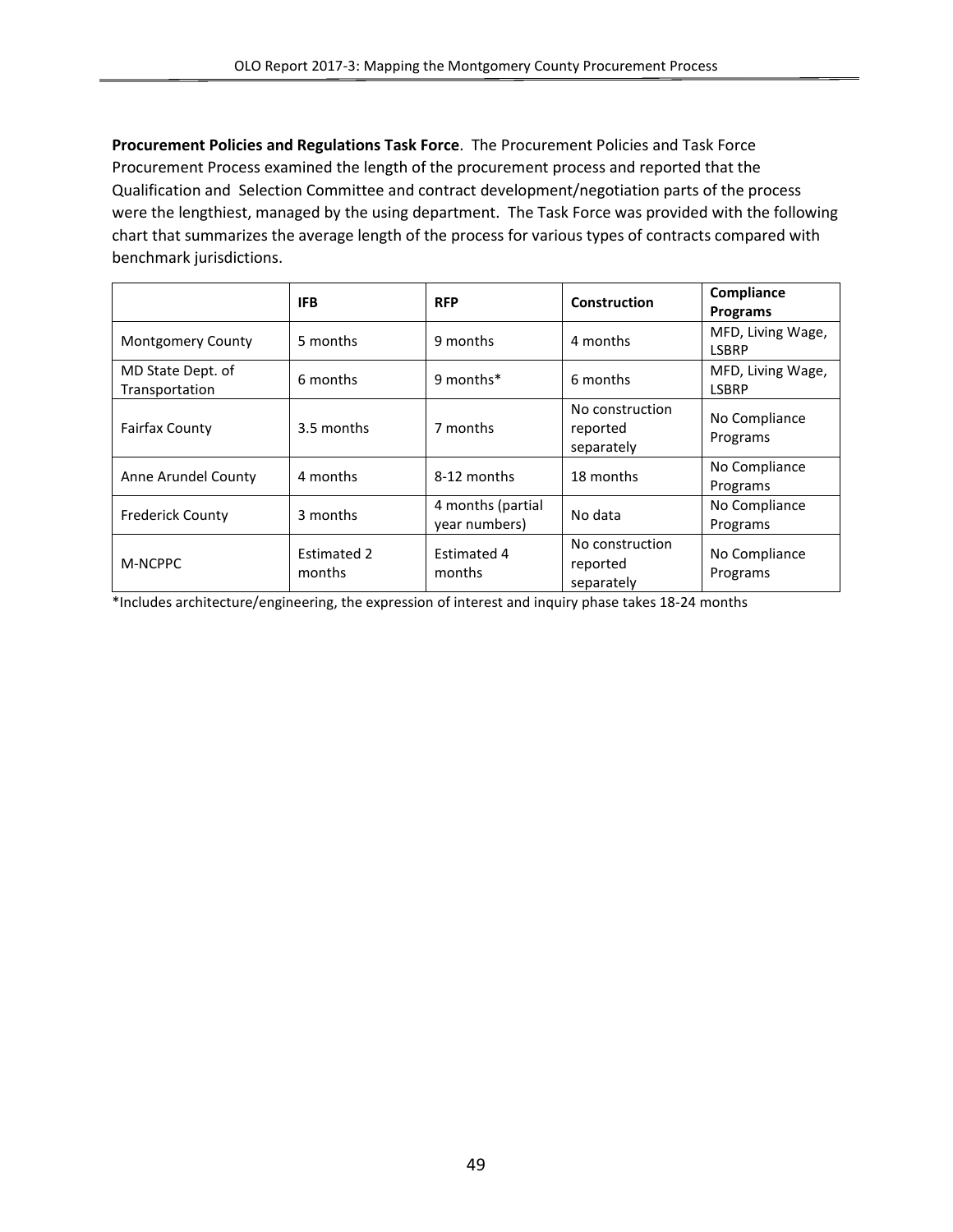### Chapter 4. Feedback on the Procurement Process from Using Department Staff

This chapter provides feedback from Using Departments on procurement policies and procedures in the County. The first section summarizes feedback received by the Procurement Policies and Regulations and the Minority Owned and Local Small Business Task Forces by three County departments – Economic Development, Health and Human Services, Technology Services and Transportation.

OLO conducted additional interviews with several County Using Departments that were not involved in the Task Forces, including Corrections and Rehabilitation, Environmental Protection, General Services, Housing and Community Affairs, and Recreation. Part B of this chapter summarizes themes on procurement policies and procedures that OLO heard.

## A. Task Force Feedback

During the course of the meetings of the two procurement task forces, members spoke with County staff from the Department of Economic Development, Health and Human Services, Technology Services and Transportation about what could be improved regarding County procurement policy and procedures. The following summarizes that feedback.

## Overall Feedback

- The review process takes the most significant amount of time during the procurement process.
- The procurement process needs to be "agile."
- The County's Procurement Office is very understaffed and it is unable to keep good, well-trained staff. The staff has varying degrees of expertise and experience, and there is a significant learning curve for new employees. Often, delays in the procurement process are due to capacity issues. Further, there are only two team leaders, which creates a delay in getting solicitations reviewed by supervisors.
- Vendor lock can be a problem for some departments and it can be challenging to expand the potential pool of vendors.

#### Procurement Procedures Feedback

- The procurement system is primarily paper-based and the County should develop a good eprocurement system. Some recent automation has helped decrease processing times, but the current system is not user friendly and discourages vendors.
- It is challenging to have contracts in place by the start of the new fiscal year on July 1. However, because departments submit their budgets in November, departments have time to prepare for procurements.
- There is a need for proper information in the procurement templates and the current limited categories cause difficulties.
- Using Departments need to be given more local authority for the requisition of purchase orders.
- Compliance programs and legislation on the procurement process are delaying the process. Additionally, the regulations increase overhead for contractors.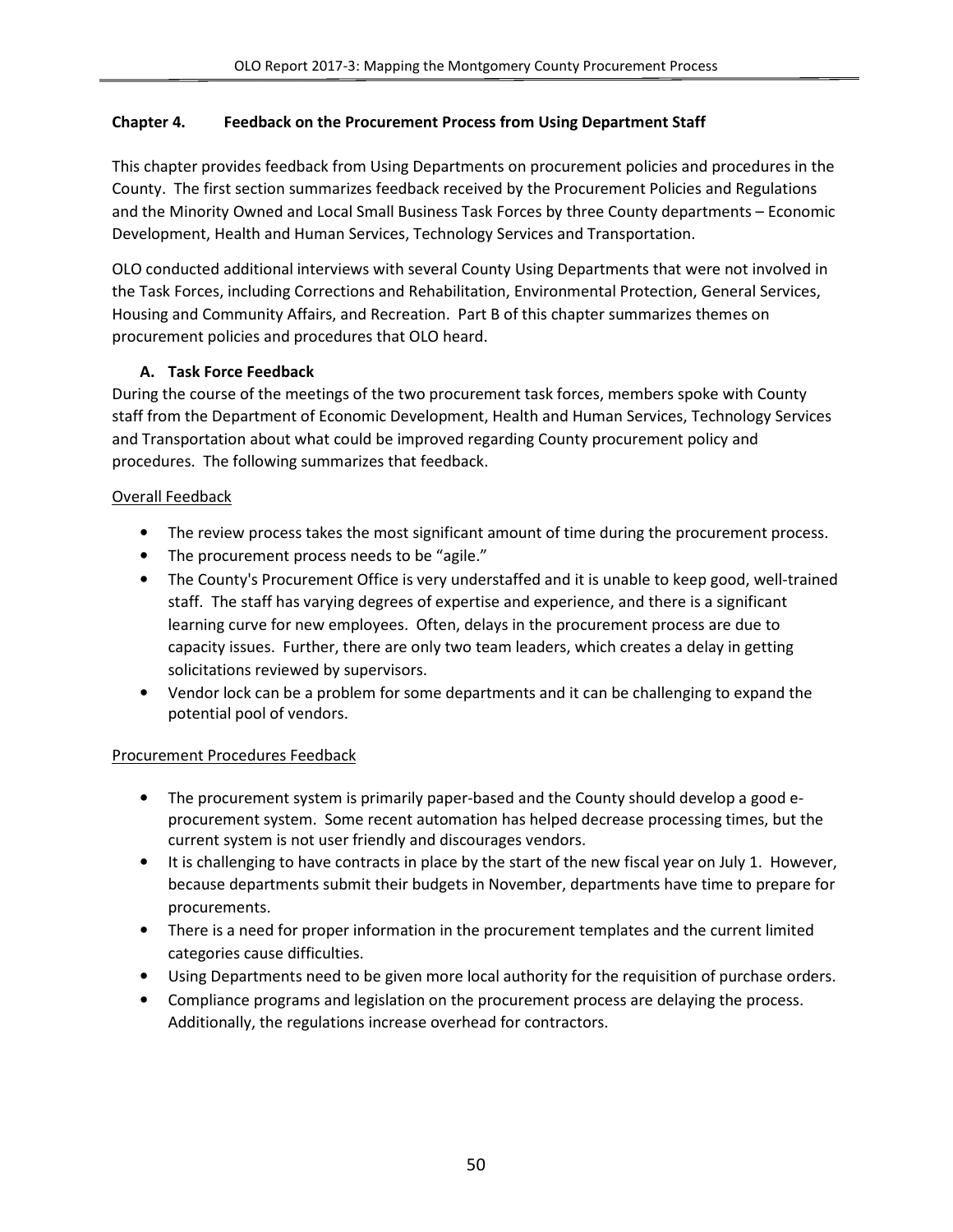# B. Feedback from OLO Interviews

This section summarizes themes OLO heard while interviewing Using Department staff about what is working well, what can be improved, and where the bottlenecks are in the procurement process. For this report, OLO met with representatives from the following departments: Corrections and Rehabilitation, Environmental Protection, General Services, Housing and Community Affairs and Recreation. Overall, OLO found that the feedback was similar to themes heard by the Task Forces.

# Overall Feedback

- All department staff reported that most buyers in the Office of Procurement are knowledgeable and work hard; however the workload is simply too much for each buyer in the Office to be able to complete all work in a timely manner. Using Departments varied on whether the Office of Procurement should add more procurement specialists or supervisors to increase efficiency. Using Department staff also report that historically, staff turnover is also an issue – it takes a significant amount of time to train procurement staff and when specialists are trained, they often move on to higher paying jobs outside of the County. However, Using Department staff report that turnover has been less of an issue in recent years.
- Using Department staff report that there is unnecessary rigidity in procurement processes and policies. Staff understand that the Office of Procurement has a responsibility to the laws, but that has led to a lack of flexibility or innovation for the Using Departments. Using Department staff understand the rationale for a formalized process but feel that the Office of Procurement are more "gatekeepers" rather than strategic partners in executing contracts, focusing on noncritical details instead of bigger picture issues. Further, Using Department staff feel that some Procurement staff are not empowered in their jobs and must strictly follow procedures. In particular, the need for supervisory approval on every action leads to unnecessary delays in contract processing and execution.
- The relationship with other central function departments involved in the procurement process was fairly consistent across Using Departments that OLO spoke with:
	- $\circ$  The Office of the County Attorney does an effective and efficient job of completing contract reviews;
	- o Getting OMB approval for funding can be difficult; and
	- o There is only one person in Risk Management who completes the insurance requirements. This staff member is effective and works hard; however the workload is too much for one person and things can be held up, especially when the person is out of the office.

#### Length of Procurement Process

• There are conflicting thoughts about the length of the procurement process – some Using Department staff think that the process does not take an unreasonable amount of time. This was particular for construction projects. Staff believe that the procurement process is as efficient as it can be, especially given the requirements of the process (compliance programs,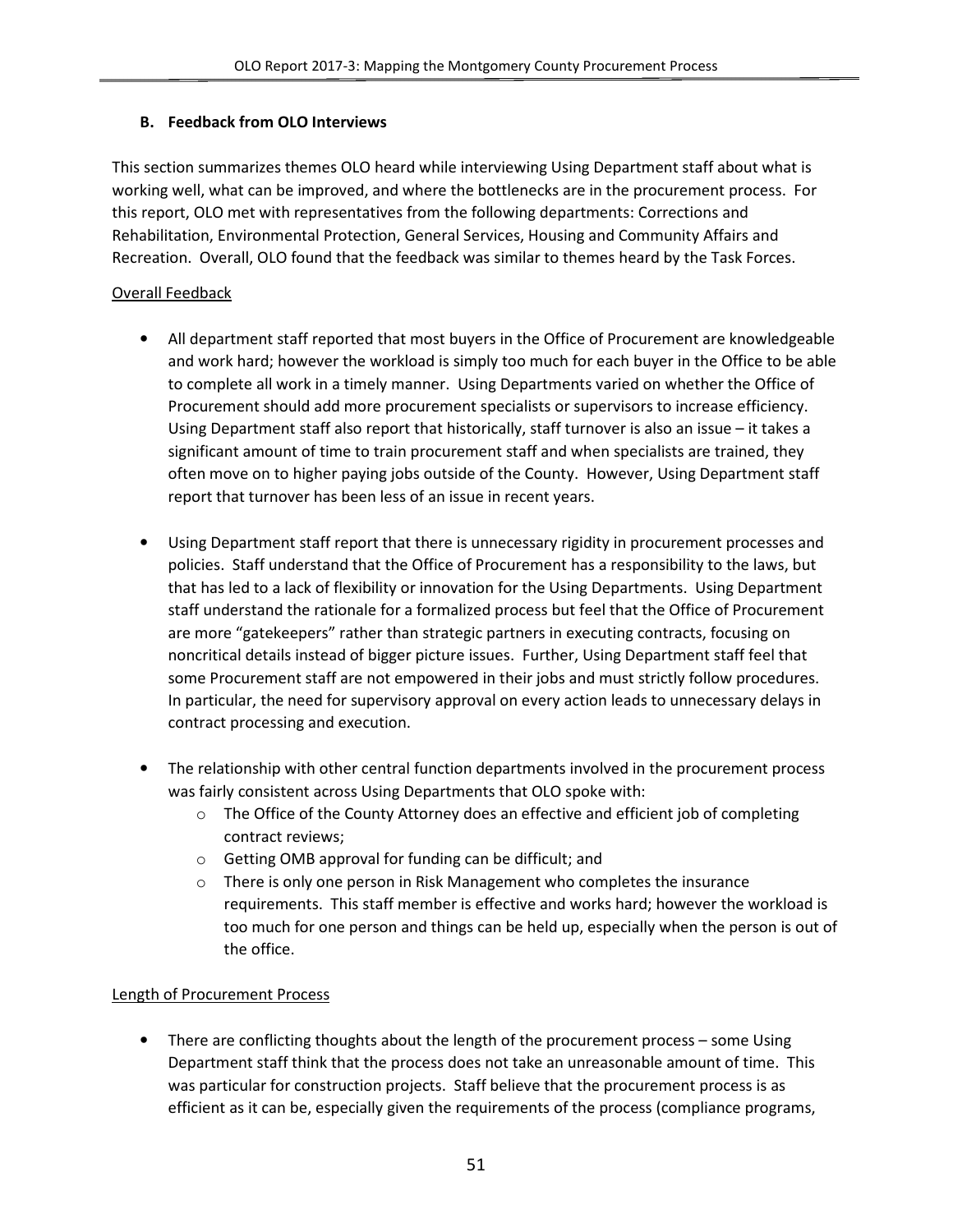reviews, etc.). However, some department staff believe that the process is too long. Using staff report that once a solicitation package is submitted, the Using Department may not receive updates on the status for weeks or months.

- Using Department staff report that the push towards more inclusion of local small businesses has been a challenge. While department staff recognize and understand the importance of the program, in practicality, the requirements can lead to significant delays in the contract execution or the need to rebid the contract. Department staff would like more discretion/flexibility in determining LSBRP and/or more resources in the Office of Procurement to work on the compliance program requirements.
- Using Departments report that the grants process at the end of the fiscal year is a challenge all grants, no matter how small, are required to go through the entire contract development process. This requirement, coupled with end of year closing out, is burdensome to Using Departments. Some department staff suggested having pre-approved legal forms and contracts for grants that would only require a signature and the attached grant application (especially for smaller grants). Office of Procurement staff report that this is already occurring for some grants in the Department of Health and Human Services.

#### Procurement Policy and Procedure

- Using Department staff suggested numerous changes to procurement policy that may lessen the burden on both the Office of Procurement and Using Departments, along with streamlining some contract executions:
	- o Automatically renew some contracts;
	- o Lengthen the term of some contracts;
	- $\circ$  Give more signature authority to Using Departments or Office of Procurement buyers instead of supervisors; and
	- o Complete more processes/reviews simultaneously instead of linearly; or
	- $\circ$  Change the requirement that change orders over \$100,000 have to be brought to the CRC (maybe establish a change order with a specific percentage of the total contract value be required to go to the CRC for approval).
- Using Department staff report that if the department is required to use different buyers within Procurement, there is little consistency for what the solicitation package needs to look like. Seasoned Using Department staff have adapted their submissions based on which buyer is being used; however less experienced contract administrators find it challenging.
- For some Using Department staff, the end of year "shut down" of the Office of Procurement, in which very few solicitations or renewals are accepted between March and June unless the department applies for an exemption, is very challenging. Using Departments report that their programs and services do not stop and it is very difficult to submit a contract solicitation package early in the year while anticipating that it will not be approved until months later because of the back log. Procurement staff report that this process is used to manage timely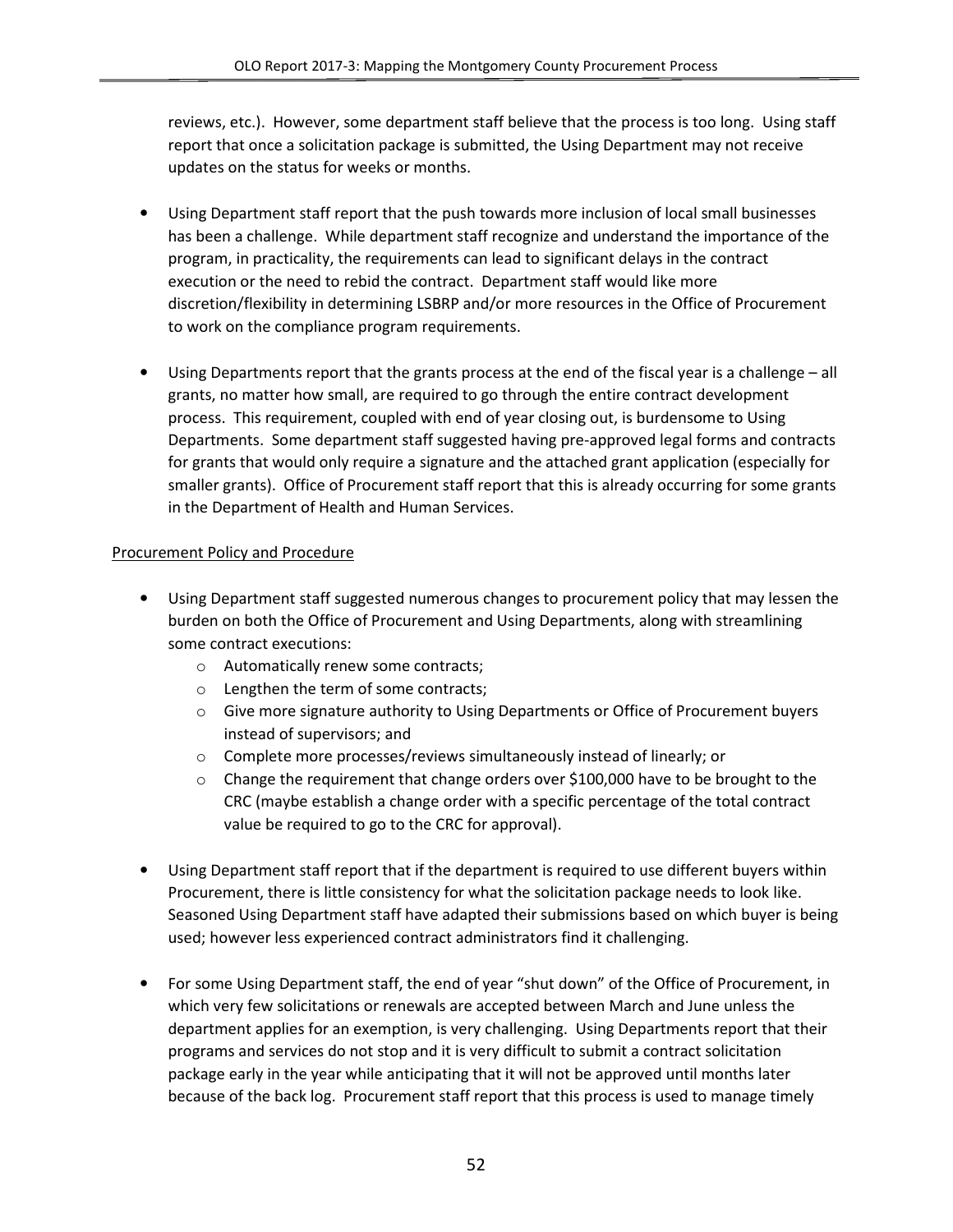year end submissions and that Procurement staff does work on solicitations, renewals and other actions that must be completed by June  $30<sup>th</sup>$  or funds may be lost. Solicitations for the subsequent fiscal year are accepted and worked on but current fiscal year solicitations are a priority. Further, the exception process allows Procurement to consider and accommodate late actions as they come up.

#### Other Office of Procurement Functions

- While the current training provided by the Office of Procurement is effective for learning the procurement process and policies (along with the Procurement Guide contains checklists that outline the specific needs of what should be included in a solicitation or contract package), department staff reported that they would like training to specify what the Office of Procurement would like solicitation packages and contracts to look like. Training should be more "how to" and answer questions like "what am I allowed and not allowed to do?" or "what does a complete solicitation package mean?" This is especially necessary for County contract administrators in Using Departments who are performing this role in an 'other duties as assigned' capacity and do not have previous experience in contracting.
- Using Department staff report that the Office of Procurement does not proactively inform Using Departments of changes in policies or boilerplates used for solicitations and contracts. Using Departments report that they find out about such changes when a solicitation package is returned for revisions. Procurement staff report that contract administrators and Department Directors receive emails whenever there are changes in procurement.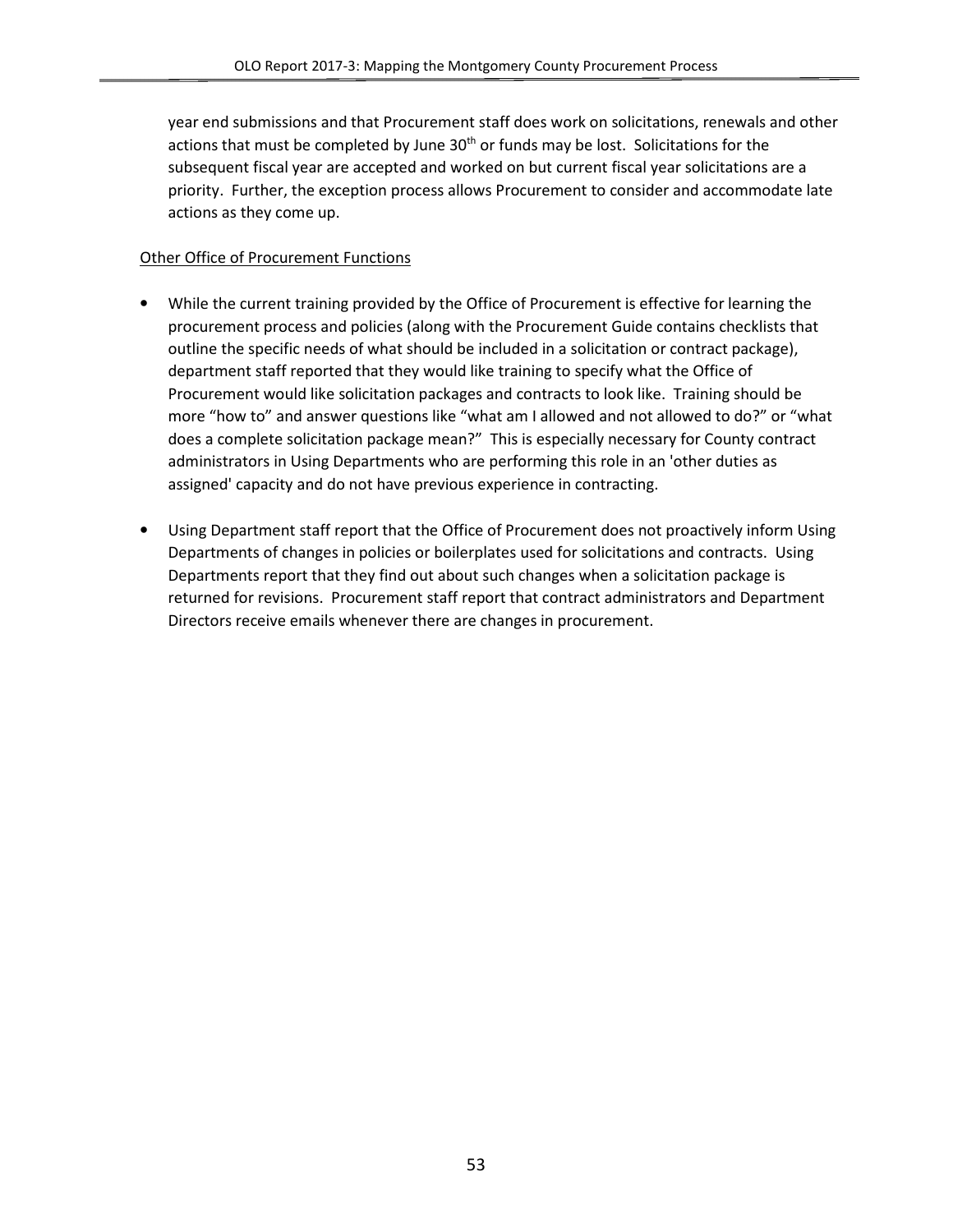#### Chapter 5. Findings and Recommendations

The Office of Procurement's mission is to "preserve the public trust and ensure the integrity of the County's procurement process through the efficiency and effectiveness of the procurement of goods, services, and construction for all Executive Branch departments and agencies." The purpose of this OLO report was to develop a set of process maps that show the sequence of steps to develop and execute a new contract in the County and to identify factors that may contribute to variations in contract execution practices and processing times.

With the assistance of the Office of Procurement, OLO developed four process maps (located on pages 26-46) for various types of procurements – requests for proposals (RFPs), invitations for bid (IFBs), open solicitations, and non-competitive awards (community grants). These maps summarized the general steps for each type of solicitation, including the roles and responsibilities of various County departments involved in the process.

The remainder of this chapter provides a summary of OLO's findings and recommendations related to the procurement process in the County.

#### **Findings**

## Finding #1: The County's procurement process is complex. In recent years, through legislation and policy directives, the County has added additional requirements to the procurement process which can lead to lengthened periods of processing time.

The County's contracting process is extensive and includes the drafting of a solicitation package, selection of and negotiations with vendors, and final contract execution. In addition, County law requires numerous mandatory reviews such as insurance certificates, County Attorney approval, cost and price analysis, and adherence to relevant compliance programs (i.e. MFD, LSBRP, and living wage).

In recent years, the County Council and County Executive have established additional requirements onto the County's procurement process through legislation and policy directives. Some of these legislative actions include:

- Compliance with prevailing wage requirements;
- Incorporation of evaluation factor for MFD firms in requests for proposals; and
- Establishment of Local Business Subcontracting Program.

Further, the County Executive has made it a priority to be more inclusive of local, small and minority, female and disabled-owned businesses in the County's procurement process. The Office of Procurement is tasked with enhancing utilization and improving access to contracting opportunities for these businesses. Completing these additional requirements can result in increases in processing times.

### Finding #2: The County's procurement process involves numerous County departments, with the Office of Procurement and Using Departments taking the lead in the creation and execution of contracts.

Montgomery County Government operates a procurement system with a centralized Office of Procurement with responsibilities delegated to the County departments, called "Using Departments."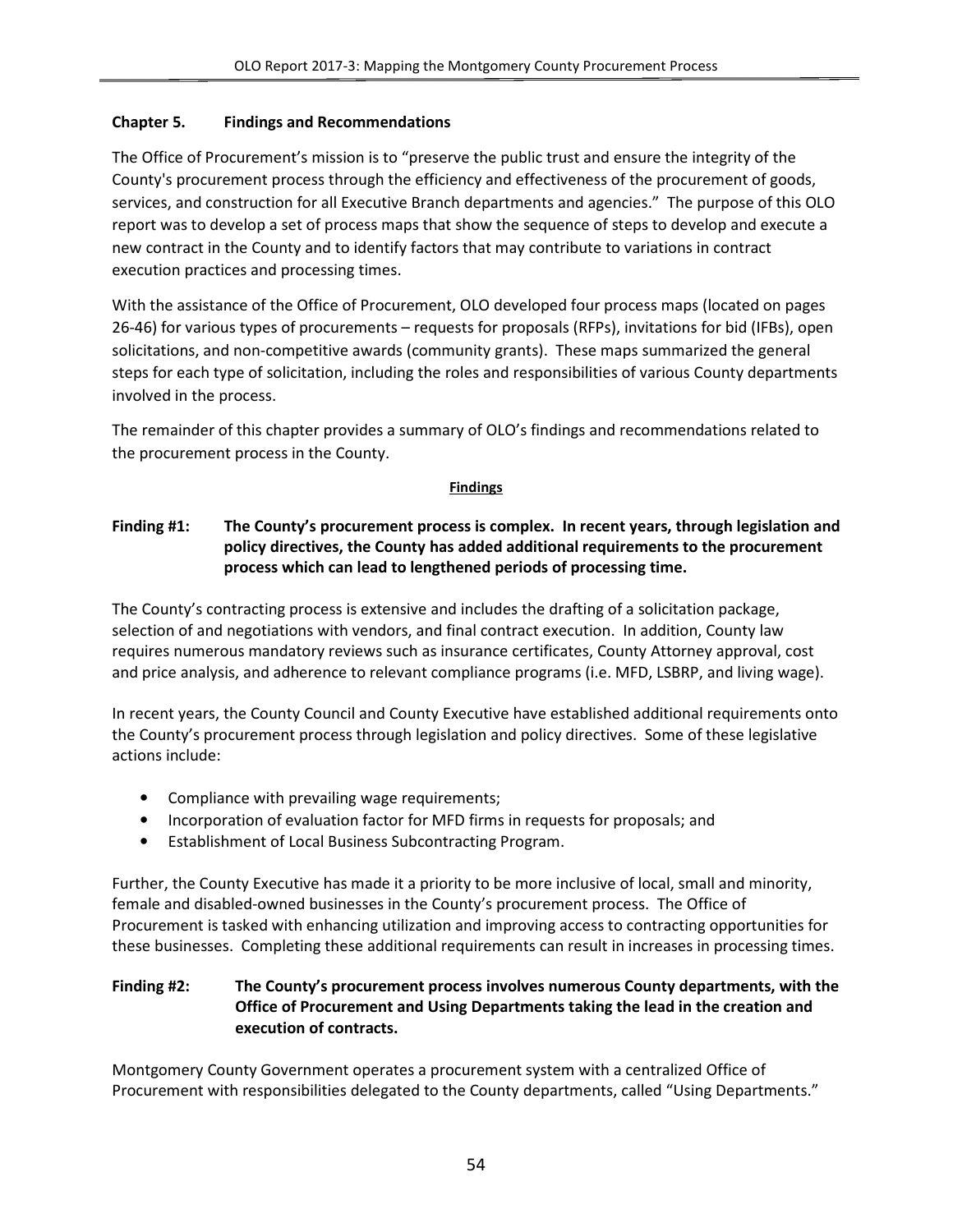Within the Using Departments, there are over two hundred contract administrators, with each Using Department organized differently for its contract administration functions. Some departments have staff designated full-time to contract development, administration and management, while other departments have staff that develop and/or manage contracts along with their primary job responsibilities, in an 'other duties as assigned' capacity. The following summarizes the duties of the Office of Procurement and Using Departments.

| Procurement Process |                                                                                                                                                                                                                                                                                                                                                                                                                                                                                                                                                                                                                                                                                                                            |                                                                                                                                                                                                                                                                                                                                                                                                                                                                         |  |
|---------------------|----------------------------------------------------------------------------------------------------------------------------------------------------------------------------------------------------------------------------------------------------------------------------------------------------------------------------------------------------------------------------------------------------------------------------------------------------------------------------------------------------------------------------------------------------------------------------------------------------------------------------------------------------------------------------------------------------------------------------|-------------------------------------------------------------------------------------------------------------------------------------------------------------------------------------------------------------------------------------------------------------------------------------------------------------------------------------------------------------------------------------------------------------------------------------------------------------------------|--|
|                     | <b>Office of Procurement</b>                                                                                                                                                                                                                                                                                                                                                                                                                                                                                                                                                                                                                                                                                               | <b>Using Departments</b>                                                                                                                                                                                                                                                                                                                                                                                                                                                |  |
| ٠                   | Support and guidance for Using Departments<br>Issuance of formal competitive solicitations and<br>receipt & review of vendor bids and proposals<br>Review and execution of non-competitive<br>contracts<br>Maintenance of records and data reporting<br>Final determination & approval of receiving<br>responsive bids and vendors as responsible<br>Administration of compliance programs<br>Cost price analysis<br>Review, final approval and execution of<br>solicitation and contract amendments and<br>extensions<br>Approval and Execution of contracts<br>Training for vendors and Using Department staff<br>Creation of procurement-related technology<br>Outreach<br><b>Support for Contract Review Committee</b> | Preparation of draft solicitation and contract<br>$\bullet$<br>package<br>Ensuring of sufficient funds<br>٠<br>Outreach<br>$\bullet$<br>Recommendation of award<br>$\bullet$<br>Recommendation of a responsive bid<br>$\bullet$<br>Investigation of a responsible vendor<br>$\bullet$<br>Contract negotiations<br>٠<br>Drafting contract documents<br>$\bullet$<br>Debriefing<br>$\bullet$<br>Contract administration, including monitoring and<br>$\bullet$<br>payment |  |

#### Key Roles and Responsibilities of the Office of Procurement and Using Departments in the County's Procurement Process

Other County departments are involved in the County's procurement process:

- The Department of Finance is responsible for overseeing contractor insurance requirements (Division of Risk Management) and the payment of vendor invoices (Accounts Payable Section of the Controller Division).
- The Office of Management and Budget ensuring that there are sufficient funds in the Using Department's budget to cover the cost of the contract.
- The Office of the County Attorney must review and approve contract documents that are not pre-approved for form or form and legality.
- The County Executive and County Council award non-competitive awards (community grants) to non-profit organizations who deliver services in alignment with the County's mission – these awards are converted to contracts.

#### Finding #3: The County Executive and County Council have taken action to identify procurement reform efforts to make the County's procurement process more effective, efficient, inclusive, and transparent.

The mission of the Office of Procurement is to preserve the public trust and ensure the integrity of the County's procurement process in accordance with best practices, resulting in the highest value for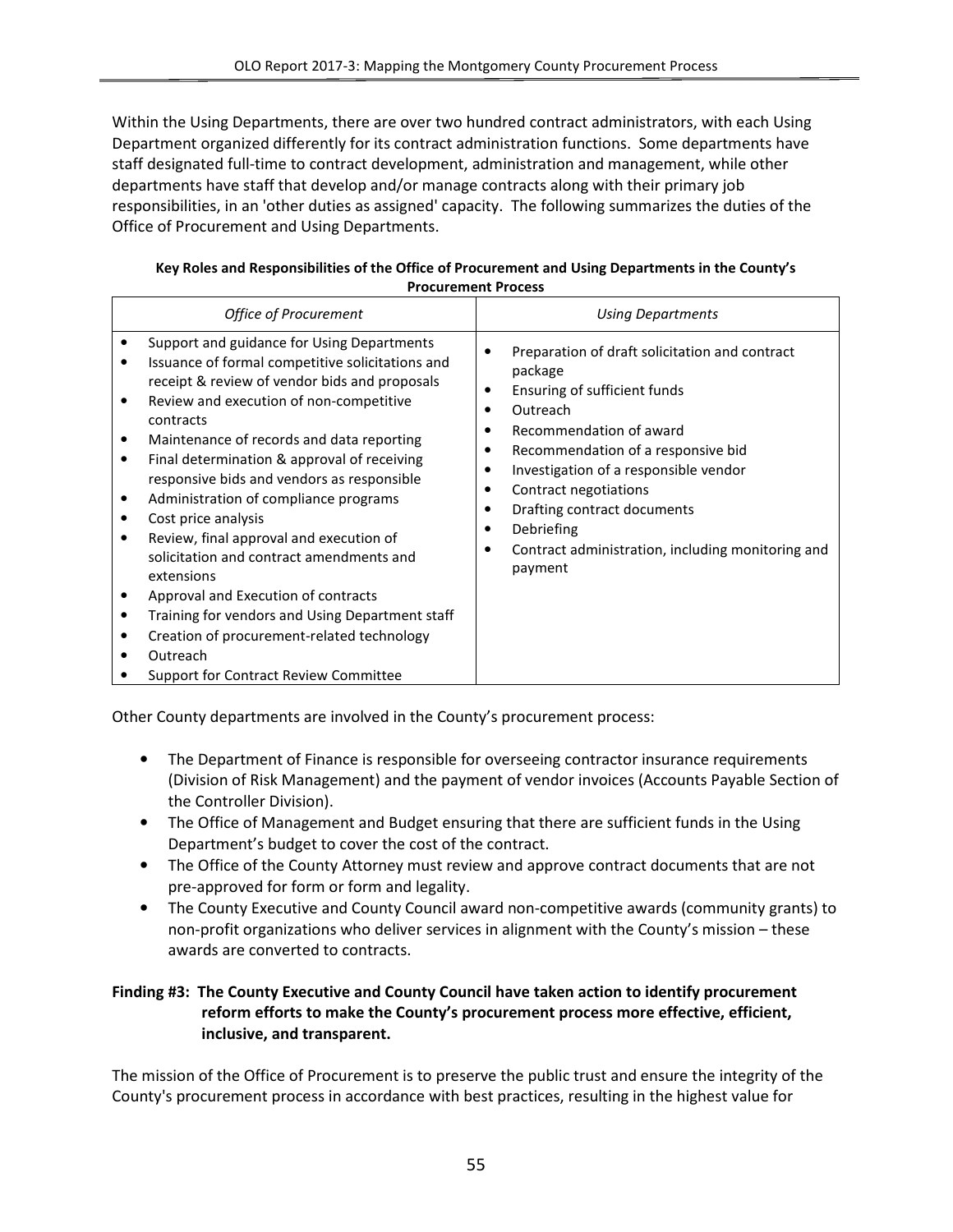County government and its residents. Over the course of the previous few years, the County Council and Executive have taken action to strengthen and improve the County's procurement process, as well as enhance the utilization and access to contracting opportunities for local, small, and minority-owned businesses. These efforts include:

- The County Council's 2014 creation of two task forces to review procurement in the County the Procurement Policies and Regulations Task Force to look at the procurement system as a whole and the Minority Owned and Local Small Business Task Force to focus on the LSBRP and MFD programs in the County.
- The County Executive's 2015 establishment of the Procurement Innovation Project (PIP) to address two priorities - increasing the speed of the procurement process and the utilization of the MFD and LSBRP programs.
- The 2015 reorganization of the Office of Procurement into an independent principal office from the Department of General Services so that the Office would be "less susceptible to pressures to defer to other priorities within DGS and will be able to focus on the best interests of the County from an overall procurement perspective."

# Finding #4: Using Department staff report that Office of Procurement specialists are knowledgeable and hard-working; however, more staff are needed to accommodate the current procurement workload.

In general, Using Department staff reported that procurement specialists in the Office of Procurement are effective and competent workers, but overwhelmed with workload. With recent additional legislative requirements and the County's focus on increasing the utilization of the LSBRP and MFD programs, Using Department staff believe that there are not adequate resources in Procurement to meet the demand.

Additionally, most Using Department staff reported that staff in the Department of Finance's Division of Risk Management work effectively and efficiently. However, there is currently only one person in Risk Management working on the insurance requirements and approvals, and the workload is too much for one staff person.

#### Finding #5: County legislation requires that community grants complete the entire contract development process during the time between County budget approval and the end of the fiscal year. This creates a significant workload and burden for the Office of Procurement and Using Departments.

With four exceptions, all purchases in Montgomery County subject to the procurement laws and regulations require a written contract document, including community grants. Community grants are approved as part of the County's budget, in late May and contracts must be executed (or renewals processed) by the end of the fiscal year (July 1), which results in a significant workload for both the Office of Procurement and Using Departments. Contract staff have to complete the same process for community grants as they do with any other contract including negotiating with grantees, drafting a final contract, and obtaining and organizing all documentation and approvals needed.

Further, the development of community grant contracts occurs at the end of the fiscal year, which is the same time that Using Department and Office of Procurement staff are busy with all other end-of-year close out procedures, including all other contract processing. Using Department staff report that very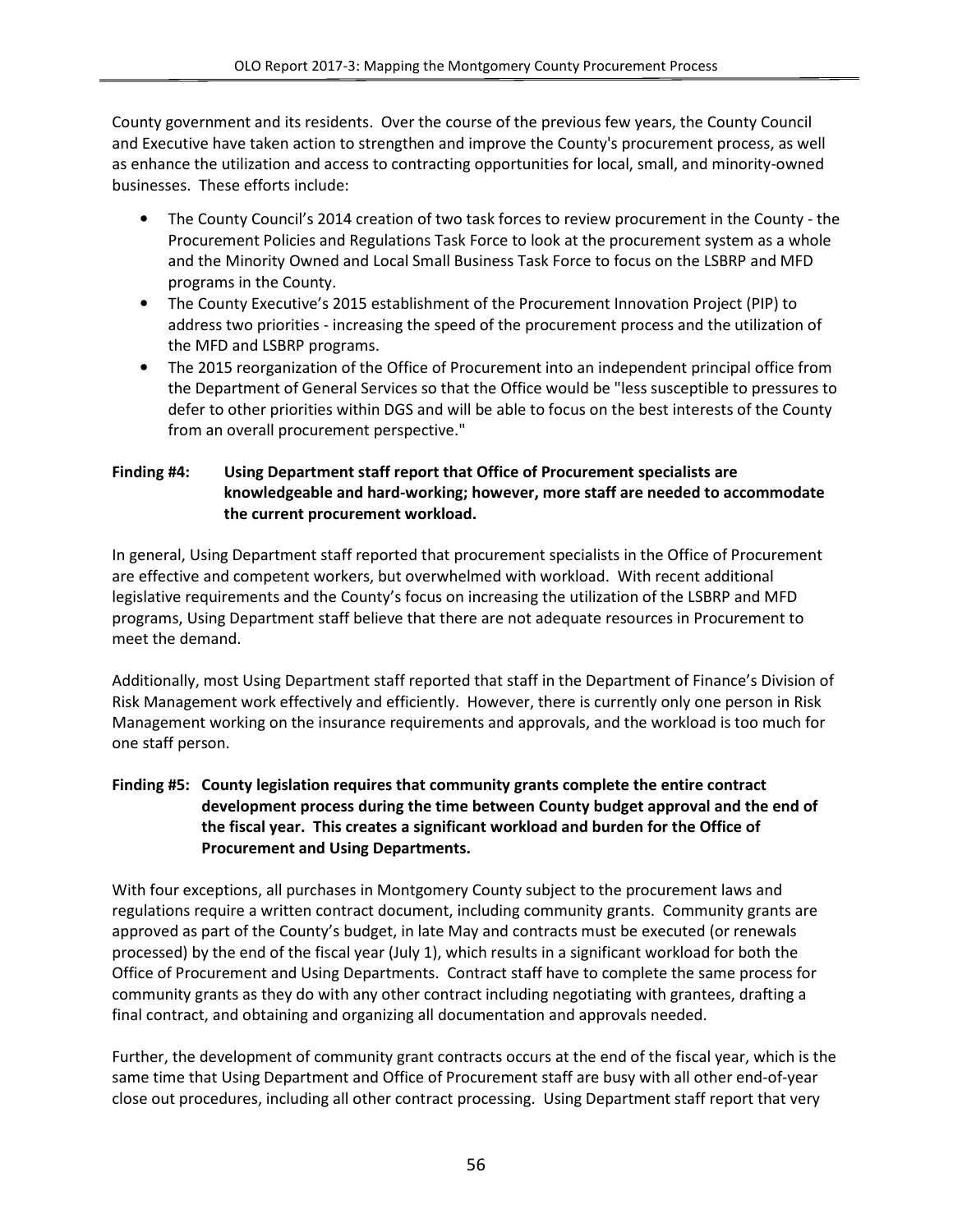few new solicitation packages can be submitted for review between May and June, unless an exemption is granted.

Procurement staff report that they have worked with the Department of Health and Human Services (the department with the most contracts and community grants in the County) and OCA to develop a boilerplate contract cover sheet attached to the vendor's grant application for awarded community grants under \$10,000, as a streamlined new contract. Executive staff anticipate that this will decrease significantly the time it takes to execute these contracts.

# Finding #6: Using Department staff have conflicting thoughts on the length of the procurement process in the County.

During the course of interviews for this report, OLO asked Using Departments from five County departments (DOCR, DEP, REC, DHCA, and DGS) about the time it takes to execute a contract in Montgomery County. There were differing opinions on how long the process takes. Some Using Department staff do not believe that the procurement process takes an unreasonable amount of time. These staff reported that the procurement process is as efficient as it can be, given all the reviews and approvals required during the process (compliance programs, supervisor/signature reviews, etc.). In particular, staff in several departments reported that construction projects are completed in an efficient manner.

On the other hand, some Using Department staff believe that the process takes too long. Using Department staff report that once a solicitation package is submitted to the Office of Procurement, the Using Department may not receive updates on the status for weeks or months. Further, some Using Department staff report that one of the lengthiest parts of the process occurs between when a Using Department submits an initial contract solicitation package and the complete solicitation package is finalized and posted.

#### Finding #7: For contract solicitations begun and executed within FY15, it took an average of 200 days (about 6-7 months) to execute a request for proposal (RFP) contract and an average of 132 days (about 4-5 months) to executive an invitation for bid (IFB) contract.

The Office Procurement provided OLO timeline process data on contracts that were begun and executed during FY15 (85 contracts), highlighting the length of time between key points in the procurement process. Many of the milestones took similar time for both RFPs and IFBs with the exception of:

- IFBs took thirteen more days, on average, to issue a solicitation once the solicitation package was complete; and
- RFP took almost sixty more days, on average, compared with IFB during the Using Department's selection process.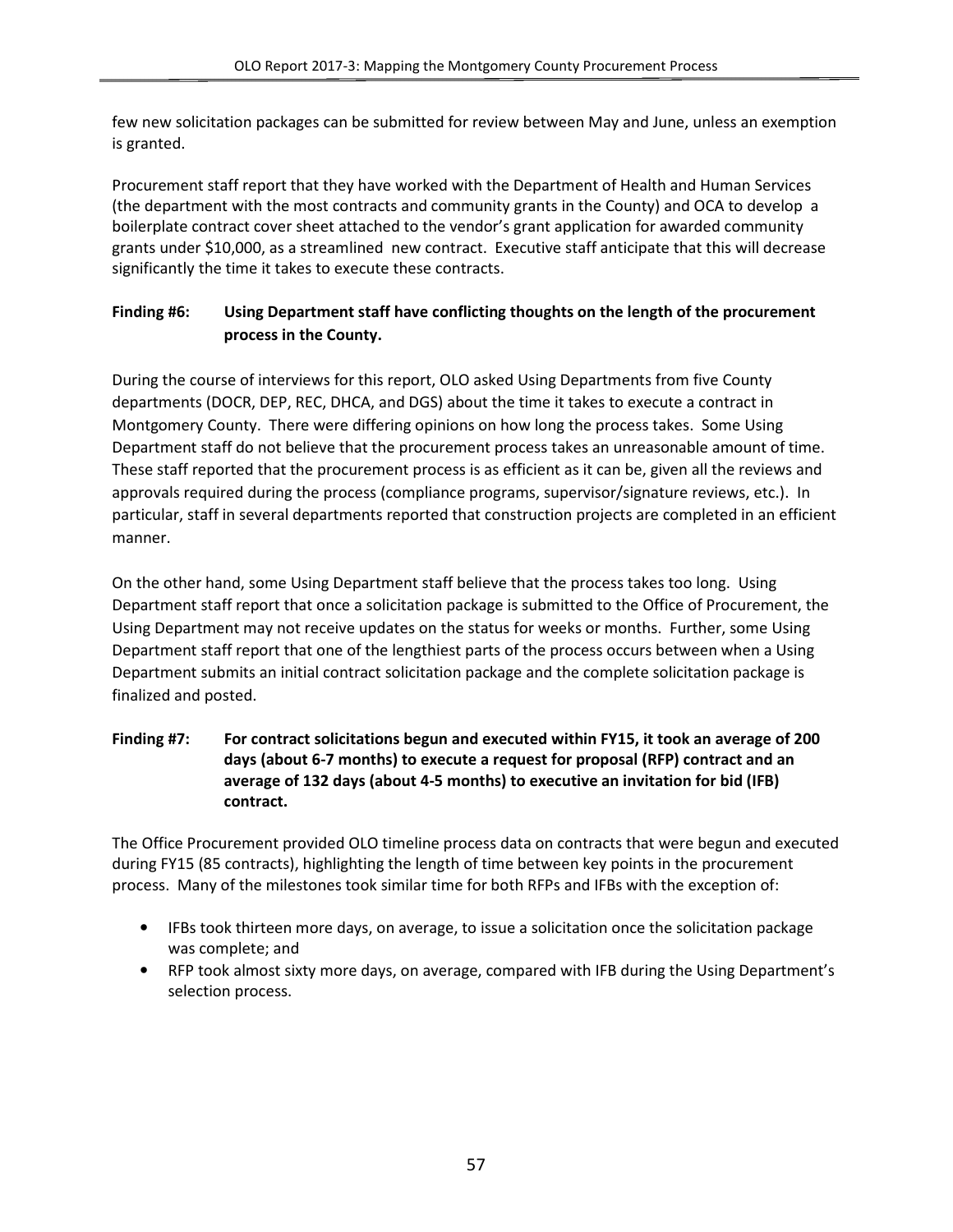| Time Between                                                                                                      | <b>Average Days -</b><br><b>RFP</b> | <b>Average Days -</b><br>IFB |
|-------------------------------------------------------------------------------------------------------------------|-------------------------------------|------------------------------|
| Creation of Complete Solicitation Package to Issuance of Solicitation                                             | 27                                  | 40                           |
| Issuance of Solicitation to Closing Date of Solicitation                                                          | 38                                  | 38                           |
| Closing Date of Solicitation to Sending Bid Packages from Office of<br>Procurement to Using Department for Review | 3                                   | 3                            |
| Sending Bid Packages from Office of Procurement to Using<br>Department for Review to Department Recommendation    | 93                                  | 34                           |
| Department Recommendation to Publicly Posting of Award                                                            | 10                                  | 9                            |
| Publicly Posting of Award to Contract Execution                                                                   | 42                                  | 42                           |
| Average Days from Issuance to Execution*                                                                          | 200                                 | 132                          |

#### Average Number of Calendar Days between Key Points in Procurement Process, FY15

\*Construction contracts take an average of 142 days from issuance to execution.

Procurement also provided information on whether the various types of solicitations met the agreed upon timelines. Data show that construction contracts met the agreed upon timelines almost 100% of the time, in contrast to IFB and RFPs which met the timelines approximately three quarters of the time (71% and 77% respectively). There are more records under the IFB and RFP categories.

The Office of Procurement also tracks the date of the Using Department's initial submission of a solicitation package to the Office of Procurement. Procurement staff report that in FY15, the average number of days from initial submission from a Using Department to creation of a complete solicitation package was 36 days for and RFP and 70 days for an IFB. However, procurement staff report that this data collected is not necessarily reliable because the completeness of the original submission can vary.

#### **Recommendations**

### Recommendation #1: Request that the County Executive evaluate the staffing level in the Office of Procurement and determine whether the current workload and additional procurement process requirements are met with current staffing levels.

The procurement process is complex, requiring a significant number of reviews and approvals for completeness/clarity, form/legality, and adherence to relevant compliance programs. In recent years, the County has increased the requirements of contract development and execution, including a push towards more inclusion of local, small, and minority owned businesses.

Using Department staff reported to OLO that Office of Procurement staff were knowledgeable and hardworking, but that was too much workload to be competed efficiently. Using Department staff were divided about what type of staff would be most beneficial for them – some reported that more frontline procurement specialists would help distribute the caseload while others believed that more supervisors were needed to increase the speed in which supervisors were able to sign off on contract documents.

OLO recommends that the Council discuss with Executive Branch staff whether the current staffing levels are adequate to meets the needs of the Office of Procurement and Using Departments and if not, what additional positions would be most beneficial.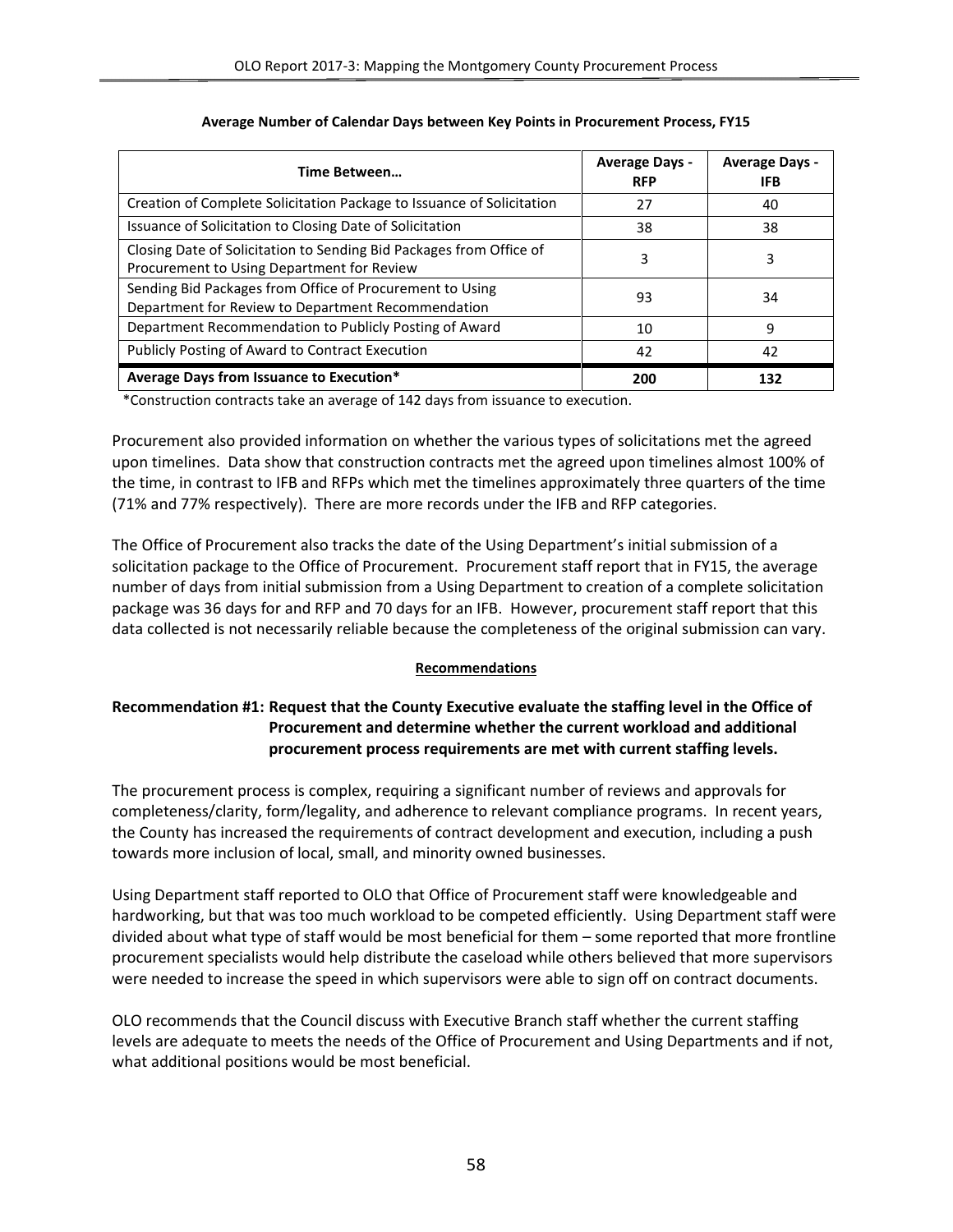#### Recommendation #2: Request that the Office of Procurement consider amending procurement law and/or policy to increase efficiency in the procurement process.

The County's procurement laws and regulations require that all procurements over \$10,000 to be executed through a contract, regardless of the amount or type of award. In recent years, procurement regulations have changed to increase efficiency and competition; however, OLO recommends that the Council discuss ways the County can responsibly further change the parameters concerning which purchases must go through the comprehensive contract execution process. The Council should discuss with Executive staff about different approaches to both competitive and non-competitive awards, while still maintaining competition and transparency.

Using Department staff offered numerous options for changes to the procurement system that would focus on streamlining certain aspects of the procurement process. The Council could discuss with Executive Branch staff the policy, workload, personnel, and legal implications of these potential changes.

- Increase the threshold required for Office of Procurement signature authority on solicitation packages and final contracts;
- Review the threshold for amendments/modifications that must go to CRC, look into the use of a specific percentage of the contract value as the threshold;
- Develop a hybrid grant/contract system with fewer contract development and execution requirements for community grants under a certain threshold, similar to the DHHS pilot;
- Allow the use of electronic signatures on certain contract documents;
- Permit the automatic renewal of specific contracts; or
- Increase the term length of certain contracts.

### Recommendation #3: Request that the Office of Procurement enhance its current training opportunities for Using Department staff who develop, administer, or manage contracts to include more training on what the Office of Procurement is looking for in the development of a solicitation package/contract, perhaps as part of the current training available in the Contract Administration Learning Path.

In 2014, the Office of Procurement updated and expanded the contract administration training curriculum, which is required for all Contract Administrators and Management Leadership Service who (1) have not previously completed the County's 5-day Contract Administration Program or (2) the 2-day HHS Customized Contract Administration Program. The modules taught as part of the curriculum are: (1) Overview of Contract Administration; (2) Contract Compliance Programs; (3) Contract Drafting and Risk Management; (4) Contract Negotiation; (5) Grand Funded Contracting; and (6) Payment Processing.

Using Department staff that OLO interviewed during the course of this project reported that the current training is effective for learning the procurement process and policies, department staff reported that they would like more specific training on what solicitation packages and contracts should look like, especially for County employees who are serving as contract administrators with little contracting experience and administer contracts in an "other duties as assigned" capacity.

OLO recommends that the Office of Procurement talk with Using Department staff about what specific information about the development and execution of a contract would be most useful for contract administrators, which can be incorporated into the current training curriculum.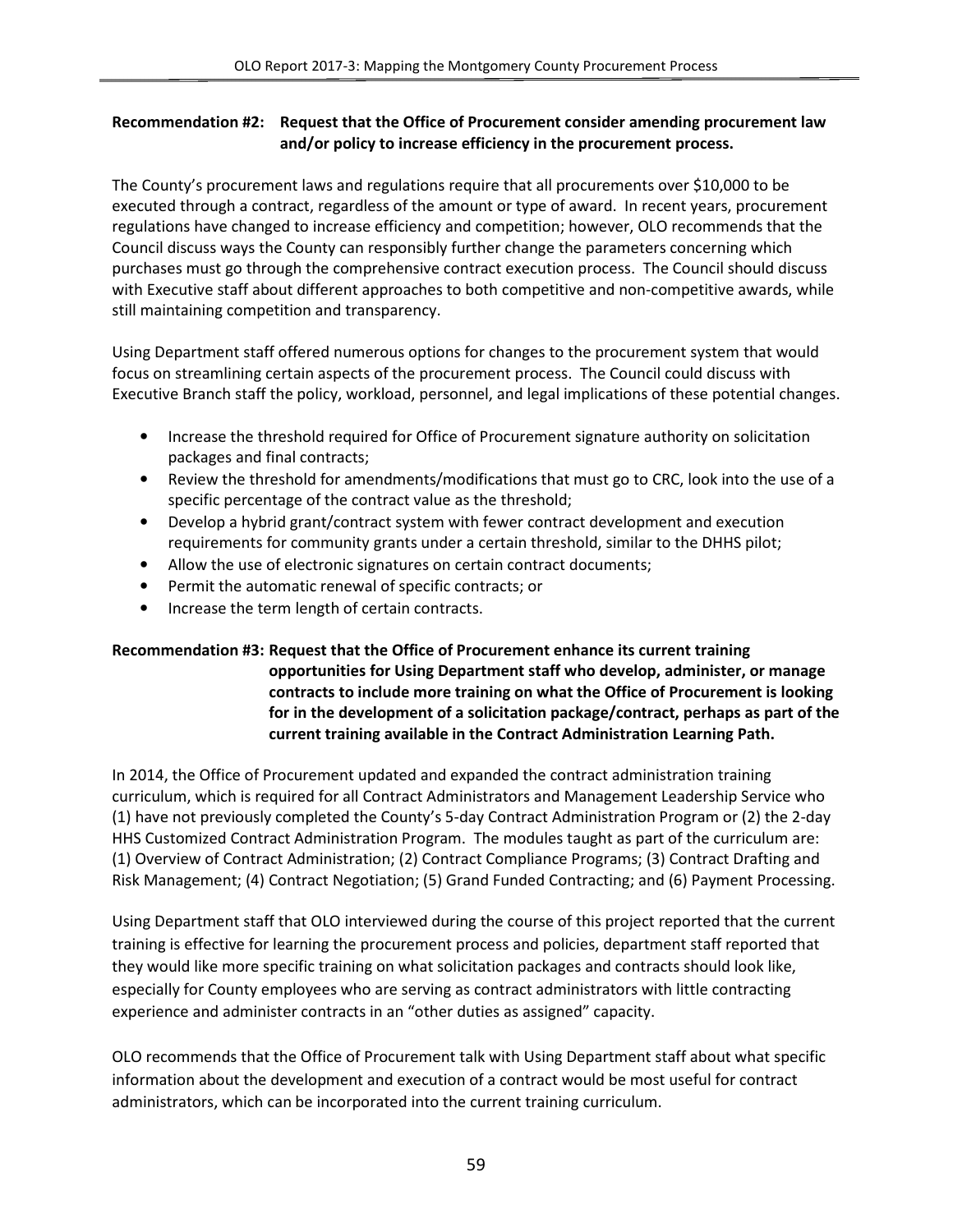# CHAPTER 6. Agency Comments

The Office of Legislative Oversight circulated a final draft of this report to the Chief Administrative Officer for Montgomery County review. OLO appreciates the time taken by County Government representatives to review the draft report and provide comments. OLO's final report incorporates technical corrections provided by County staff. The written comments received from the Chief Administrative Officer are attached in their entirety beginning on the next page.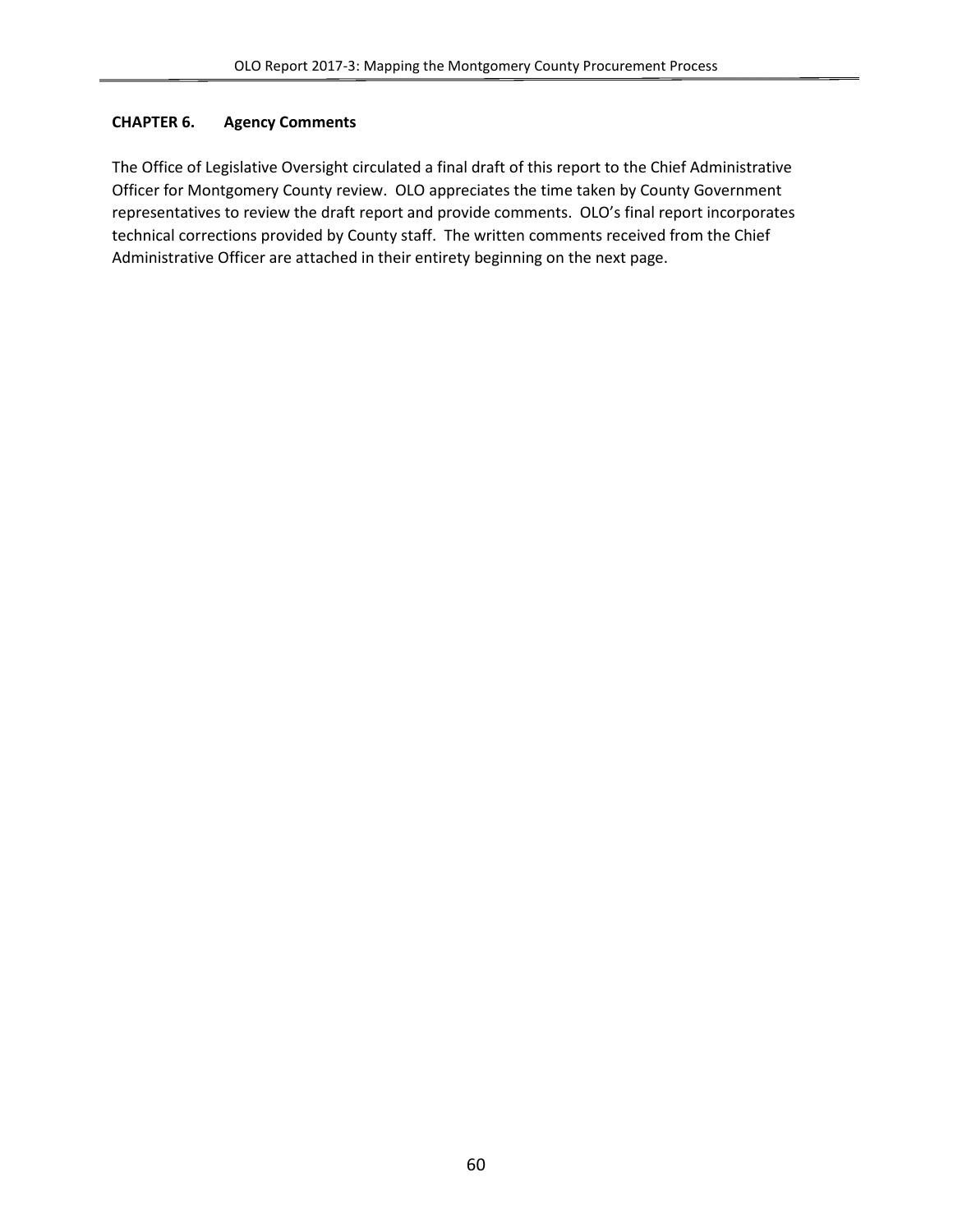

OFFICE OF THE COUNTY EXECUTIVE

**MEMORANDUM** 

Isiah Leggett

County Executive

Process

Timothy L. Firestine Chief Administrative Officer

November 2, 2016

To: Chris Cihlar, Director, Office of Legislative Oversight Timothy L. Firestine, Chief Administrative Officer *Timothy* Fillestine From: Subject: Draft OLO Report 2017-3: Mapping the Montgomery County Procurement

Thank you for the opportunity to comment on Draft OLO Report 2017-3: Mapping the Montgomery County Procurement Process.

We concur with the observation noted in the draft that the County Council and we have worked together to strengthen and improve the efficiency and transparency of the County's procurement process, while enhancing contracting opportunities for local, small businesses, and for businesses owned by minorities, women, or disabled individuals. The draft's detailed review of the County's procurement process is another component in the on-going effort to create a more streamlined and transparent process.

Following are the answers to the three recommendations noted in the draft:

Recommendation #1: Request that the County Executive evaluate the staffing level in the Office of Procurement and determine whether the current workload and additional procurement process requirements are met with current staffing levels.

**CAO Response:** During FY15 and FY16 we reviewed staffing levels in the Office of Procurement (PRO). As a result of the review, PRO has been granted the authority to hire several new positions, including one full-time administrative specialist and two half-time positions to assist with operations and compliance. PRO is also in the process of filling a vacancy created by a retirement. Further, PRO received a transfer of a senior employee to assist with initiatives such as outreach and business development. PRO, when fully staffed, will reassess and reassign its workload in an effort to continue to improve operational efficiency throughout the department.

**Recommendation #2: Request that Office of Procurement consider amending procurement** law and/or policy to increase efficiency in the procurement process.

**CAO Response:** Many of the draft's suggested amendments to the County's procurement process are underway. In FY16, PRO implemented several policy and procedure changes to improve